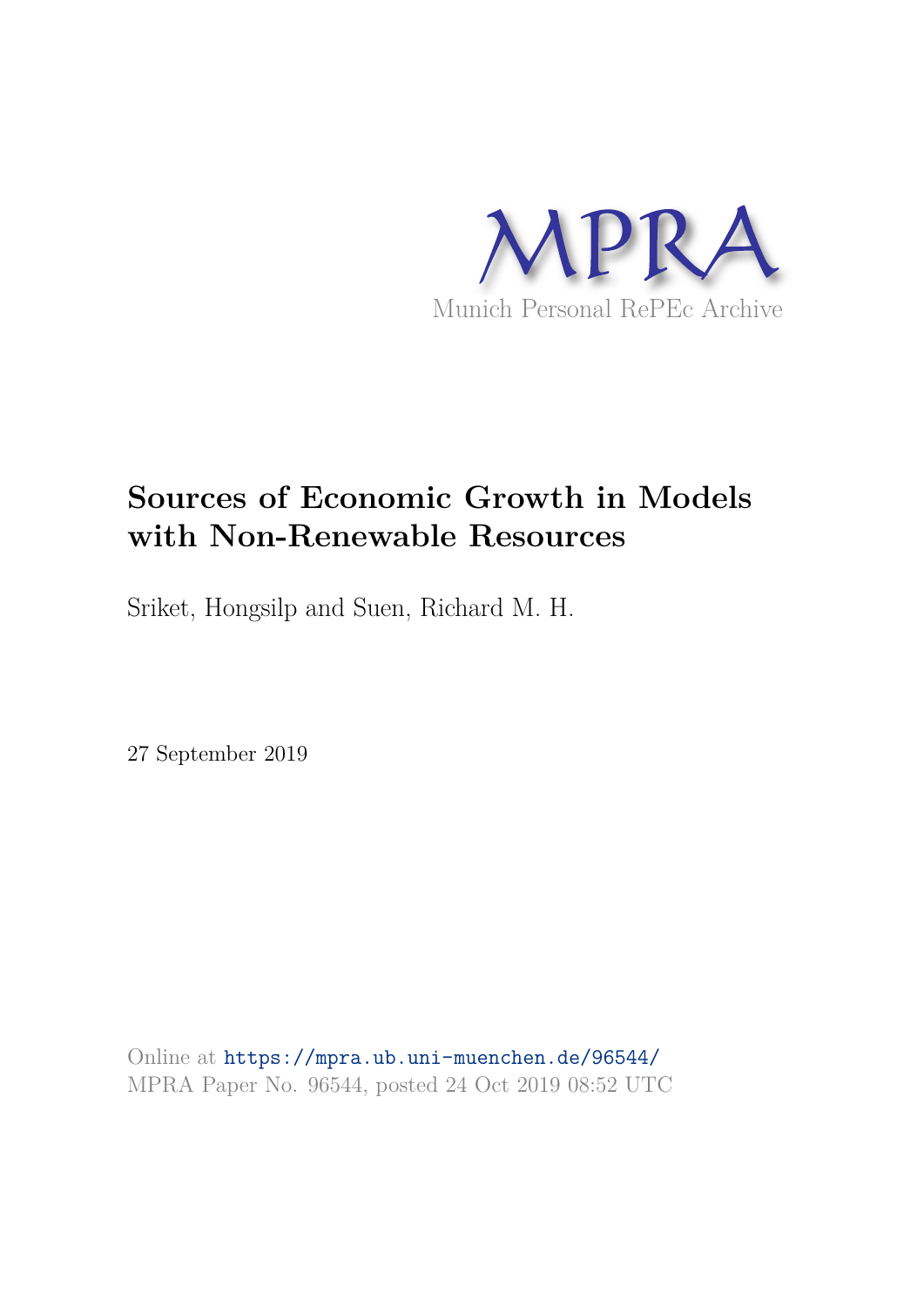# Sources of Economic Growth in Models with Non-Renewable Resources

Hongsilp Sriket\* Richard M. H. Suen<sup>†</sup>

27th September, 2019.

#### Abstract

This paper re-examines the possibility of endogenous long-term economic growth in neoclassical models with non-renewable resources. Instead of using a Cobb-Douglas production function as in most existing studies, we consider a general form in which physical capital is functionally separable from labour and natural resources. It is shown that if the elasticity of substitution between labour and resources is identical to one, then long-term economic growth is endogenous. But if this elasticity is not equal to one, as suggested by empirical studies, then long-term economic growth is entirely driven by an exogenous technological factor.

Keywords: Non-Renewable Resources; Endogenous Growth; Elasticity of Substitution. JEL classification: O13, O41, Q32.

School of Business, Economics Division, University of Leicester, Leicester LE1 7RH, United Kingdom. Email: hs331@leicester.ac.uk

<sup>&</sup>lt;sup>†</sup>Corresponding Author: School of Business, Economics Division, University of Leicester, Leicester LE1 7RH, United Kingdom. Phone: +44 116 252 2880. Email: mhs15@le.ac.uk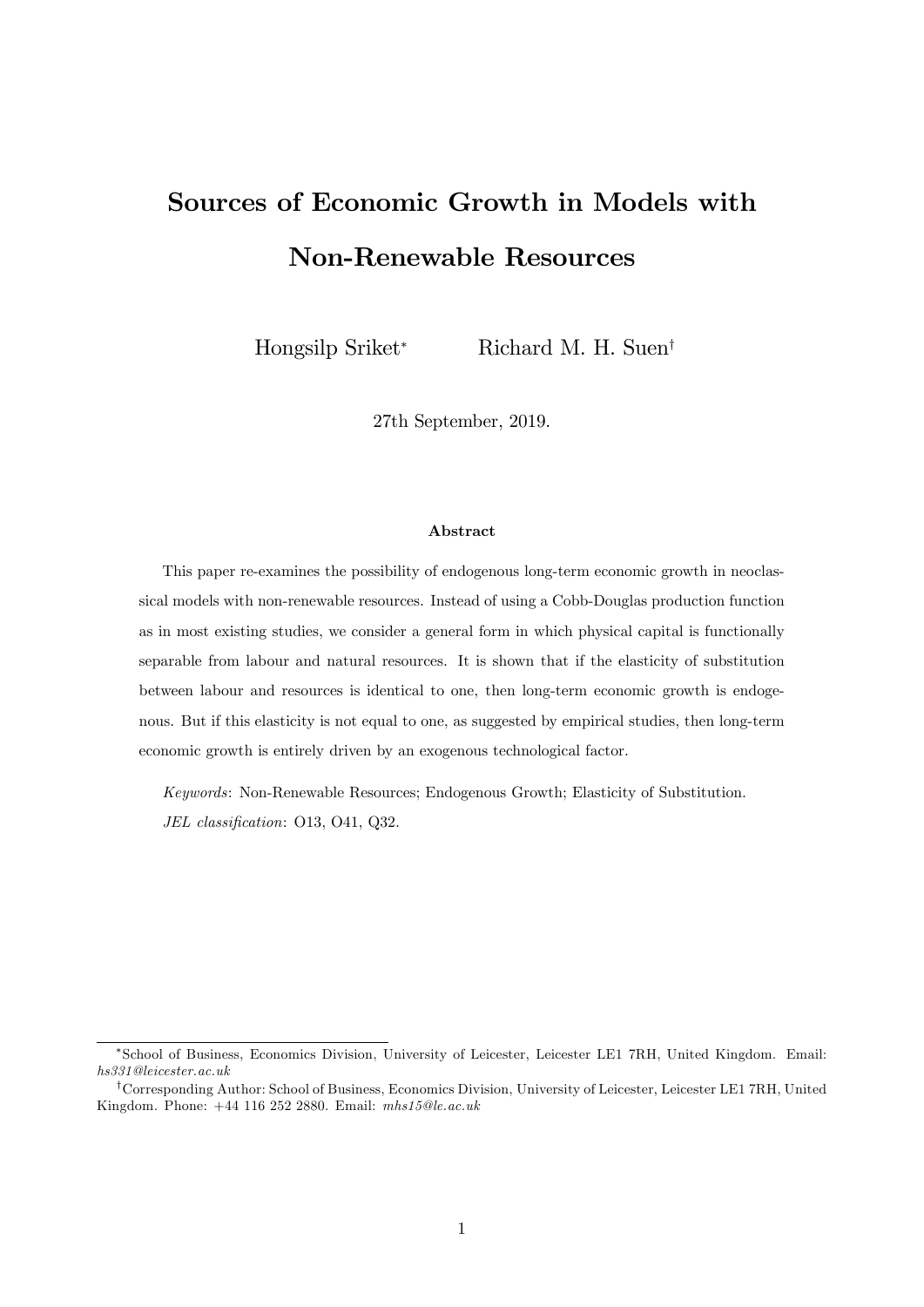# 1 Introduction

Economists have long been concerned with the issue of natural resource scarcity and its implications on economic growth. In a seminal paper, Stiglitz (1974) provides an analysis of these issues using the now-standard neoclassical growth framework with infinitely-lived consumers. It is shown that perpetual growth in per-capita output is possible even when natural resources are limited in quantity but essential for production.<sup>1</sup> More importantly for the present study, the long-term growth rate in Stiglitzís model is endogenously determined. Endogenous economic growth means that the longterm growth rate is not determined a priori by some exogenous technological factors, but rather it is derived within the model and can be influenced by firms' and consumers' economic behaviour. This result has profound implications for both resource economics and economic growth theory, as it suggests that practices and policies in natural resource utilisation and management can affect an economy's long-term performance. In a more recent study, Agnani, Gutièrrez and Iza (2005, henceforth AGI) show that this endogenous growth result remains valid in a similar neoclassical framework but with overlapping generations of consumers.

In this paper, we re-examine the possibility of endogenous economic growth in neoclassical models with non-renewable resources. Our starting point is the observation that both Stiglitz (1974) and AGI adopt the same production function, namely the Cobb-Douglas specification with three inputs (physical capital, labour and natural resources).<sup>2</sup> This is essentially assuming that the elasticity of substitution between any pair of inputs is constant and equal to one. This assumption, however, is at odd with many empirical findings.<sup>3</sup> While the estimates produced by the empirical literature may vary across datasets and estimation methods, the general consensus is that the Cobb-Douglas specification is not empirically supported. This raises the question of whether the endogenous growth result in Stiglitz (1974) and AGI are robust to other forms of production function. The purpose of the present study is to address this question. We believe this is an important step in bridging the gap between theoretical and empirical research on this topic.

In order to single out the role of the unitary elasticity assumption, we adopt the same analytical framework as in AGI but replace their overly restrictive Cobb-Douglas production function with

<sup>&</sup>lt;sup>1</sup>More specifically, perpetual growth in per-capita variables is possble in the presence of (resource-augmenting) technological improvements and a high degree of substitutability between capital input and resource input. This result is also mentioned in Jones and Manuelli (1997, p.91).

 ${}^{2}By$  "Cobb-Douglas specification," we mean the production function is multiplicatively separable in the three inputs and has constant elasticities. This specification is commonly used in resource economics. See, for example, Solow (1974), Mitra (1983), Barbier (1999) and Groth and Schou (2002) among others.

<sup>3</sup> See, for instance, Kemfert (1998), Kemfert and Welsch (2000), van der Werf (2008), Henningsen, Henningsen and van der Werf (2018).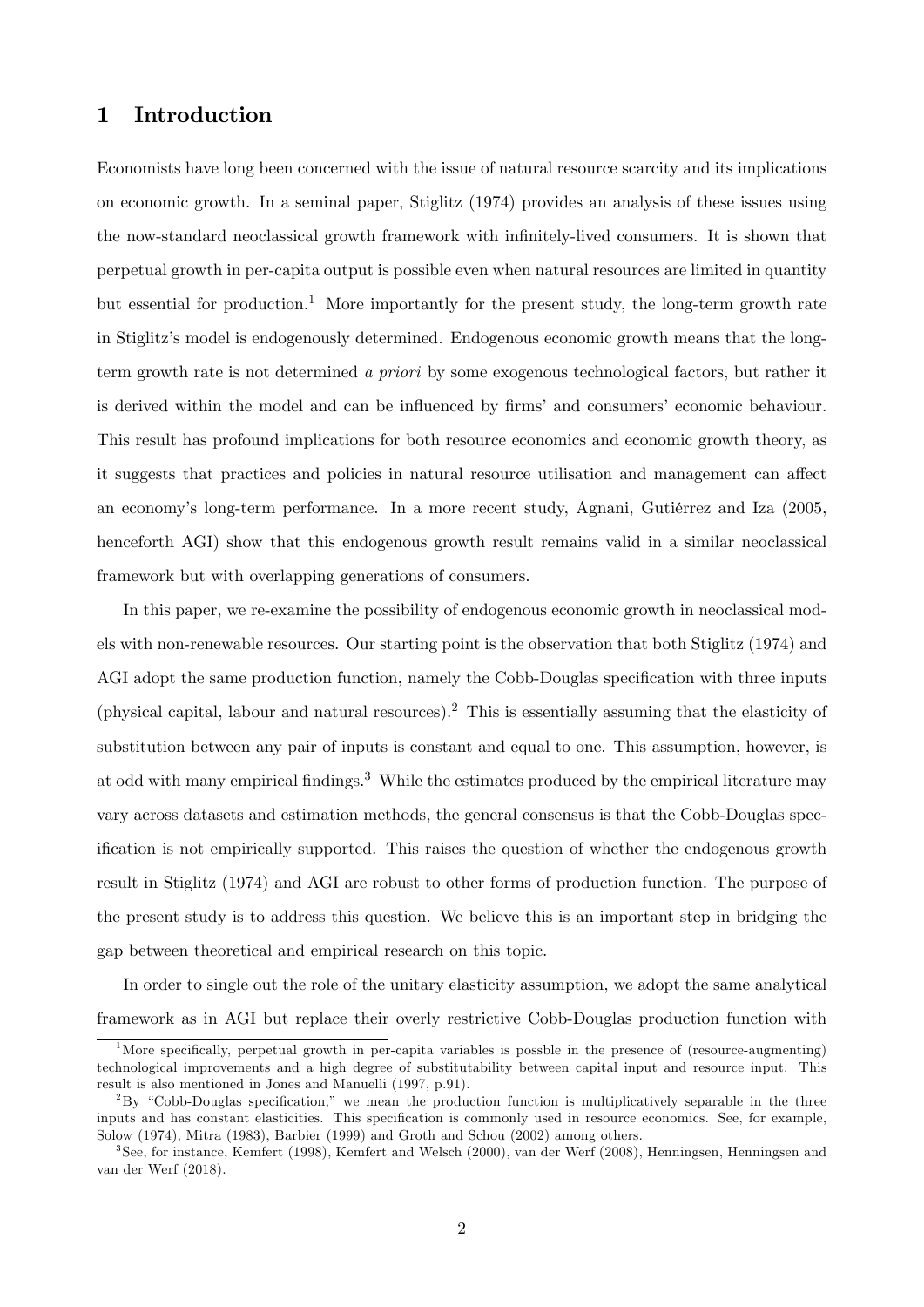more general ones. In our benchmark model, we begin with a general class of production functions that exhibit constant returns to scale in all inputs and in which physical capital is functionally separable from labour and natural resources.<sup>4</sup> Similar to AGI, we focus on characterising balanced growth equilibria, i.e., competitive equilibria in which all major economic variables (such as output, capital stock and consumption) are growing at some constant rate. We show that two types of balanced growth equilibria are possible, depending on the elasticity of substitution between labour input and resource input. On the one hand, if this elasticity is constant and equal to one, then the long-term economic growth rate is endogenously determined as in AGI. This result holds regardless of the elasticity of substitution between capital input and the other two inputs. Thus, this can be viewed as a generalisation of the AGI result. But, on the other hand, if the elasticity of substitution between labour input and resource input is bounded above or below by one, then long-term economic growth is solely determined by an exogenous labour-augmenting technological factor as predicted by the standard neoclassical growth model. Taken together, our benchmark results underscore the pivotal role of the unitary elasticity assumption in generating endogenous economic growth.<sup>5</sup>

The economic intuition behind these results can be explained as follows: As is well-known in the economic growth literature, perpetual growth in per-capita variables is possible only in the presence of certain factors (either exogenous or endogenous) that can counteract the diminishing marginal product of physical capital.<sup>6</sup> These factors are dubbed as "the engine of growth." In the model of Stiglitz (1974) and AGI, total factor productivity (TFP) and resource input jointly served as the engine of growth. The crucial thing is that the utilisation rate (and hence the growth rate) of natural resources in their models is endogenously determined by factors other than the exogenous TFP. This opens up a channel through which other factors (such as consumersí preferences and shares of factor income) can affect the engine of growth and the long-term growth rate. How is this related to the unitary elasticity assumption? In any balanced growth equilibrium, the quantities of effective labour input and effective resource input are changing over time, but the shares of aggregate output distributed as labour income and expenses on resource input must remain constant.<sup>7</sup> This condition is automatically satisfied if the elasticity of substitution between labour input and resource

<sup>&</sup>lt;sup>4</sup>The terminology and definition of "functional separability" are taken from Leontief (1947) and Blackorby and Russell (1976). Further details are provided in Section 2.

<sup>&</sup>lt;sup>5</sup>In Appendix C, we show that our benchmark results can be easily extended to an environment with infinitelylived consumers as in Stiglitz (1974). This suggests that the unitary elasticity assumption also plays a crucial role in Stiglitz's results.

<sup>&</sup>lt;sup>6</sup>See Jones and Manuelli (1997, Section 2) for an in-depth discussion on this point.

<sup>&</sup>lt;sup>7</sup>Effective labour input is equal to the number of labour hours multiplied by a labour-augmenting technological factor. Similarly, effective resource input means the product of resource input and a resource-augmenting technological factor. These variables are formally defined in the model section.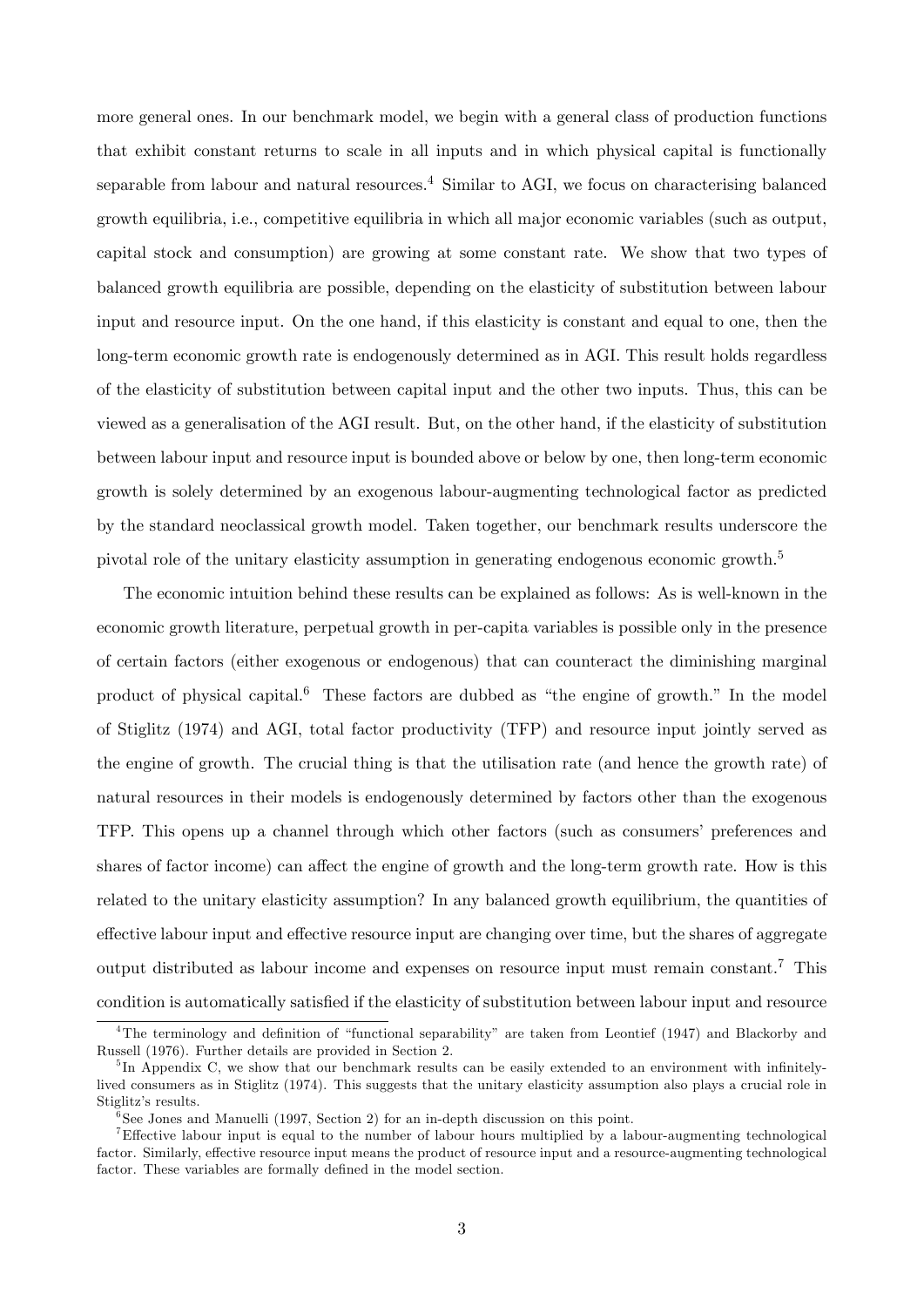input is identical to one (i.e., a Cobb-Douglas function in these two inputs). For all other cases, this condition is satisfied only if the ratio between these two inputs (in effective units) is constant over time. This creates a restriction on the utilisation rate of natural resources. In particular, this rate is now solely determined by the exogenous growth rate of labour input and technological factors. As a result, the engine of growth is solely determined by the exogenous technological factors.

As a robustness check, we consider several other specifications of production function in Section 4.1. We find that the exogenous growth result remains valid in all these cases, thus further casting doubt on the generality of the endogenous growth result.

The rest of the paper is organised as follows. Section 2 describes the setup of the benchmark model. Section 3 presents the main results concerning the balanced growth equilibria of the model. Section 4 examines several alternative specifications of the production function and makes some remarks on our results. Section 5 concludes.

## 2 The Benchmark Model

#### 2.1 Consumers

The model considered here is essentially the same as that in AGI, except for a more general form of production function. Unless otherwise stated, we will adopt the same notations as in AGI to facilitate comparison between the two work.

Time is discrete and is indexed by  $t \in \{0, 1, 2, ...\}$ . In each time period, a new generation of identical consumers is born. The size of generation t is given by  $N_t = (1 + n)^t$ , where  $n \geq 0$  is the population growth rate. Each consumer lives two periods, which we will refer to as the young age and the old age. All young consumers have one unit of time which is supplied inelastically to work. The market wage rate at time t is denoted by  $w_t$ . All consumers are retired when old. There are two types of commodities in this economy: a composite good which can be used for consumption and investment, and non-renewable natural resources which are primarily used as input of production. All prices are expressed in units of the composite good.

Consider a consumer who is born at time  $t \geq 0$ . Let  $c_{1,t}$  and  $c_{2,t+1}$  denote his young-age and old-age consumption, respectively. The consumerís lifetime utility is given by

$$
U(c_{1,t}, c_{2,t+1}) \equiv \ln c_{1,t} + \frac{1}{1+\theta} \ln c_{2,t+1},
$$
\n(1)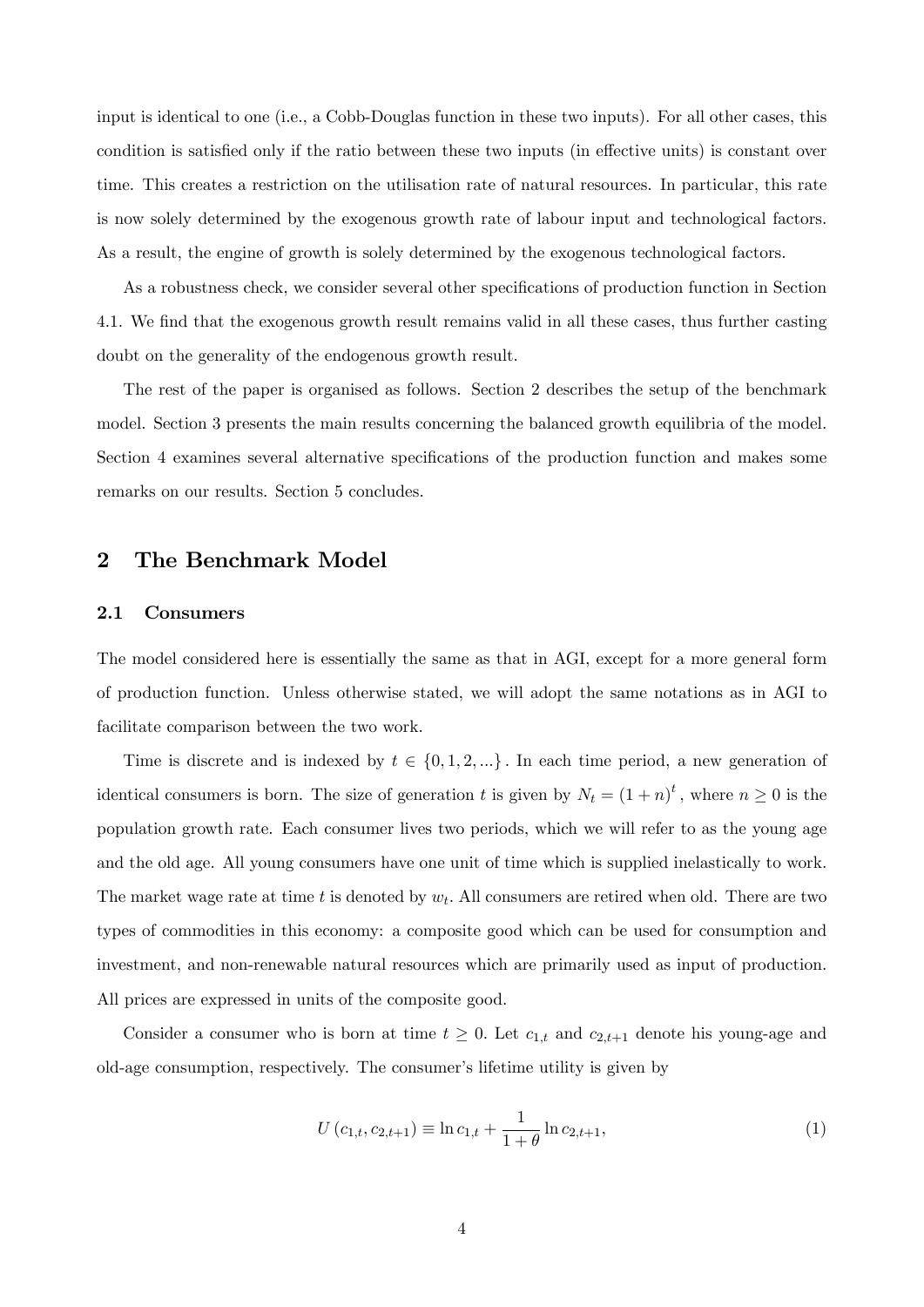where  $\theta > 0$  is the rate of time preference. The consumer can accumulate wealth by investing in physical capital and natural resources. Let  $s_t$  and  $m_t$  denote, respectively, the consumer's holdings of physical capital and natural resources. The rate of return from physical capital is denoted by  $r_{t+1}$ , and the price of natural resources at time t is  $p_t$ .

Taking  $\{w_t, r_{t+1}, p_t, p_{t+1}\}$  as given, the consumer's problem is to choose a consumption profile  ${c_{1,t}, c_{2,t+1}}$  and an investment portfolio  ${s_t, m_t}$  so as to maximise his lifetime utility in (1), subject to the budget constraints:

$$
c_{1,t} + s_t + p_t m_t = w_t, \qquad \text{and} \qquad c_{2,t+1} = (1 + r_{t+1}) s_t + p_{t+1} m_t.
$$
 (2)

The first-order conditions of this problem imply the following:

$$
c_{2,t+1} = \left(\frac{1 + r_{t+1}}{1 + \theta}\right) c_{1,t},\tag{3}
$$

$$
\frac{p_{t+1}}{p_t} = 1 + r_{t+1}.\tag{4}
$$

Equation (3) is the Euler equation of consumption, which determines the growth rate of individual consumption between young and old ages. Equation (4) is the Hotelling rule, which is essentially a no-arbitrage condition. It states that in order for the consumer to invest in both types of assets, the capital gain from natural resources must be equal to the gross return from physical capital. Using (2)-(4), we can derive the optimal level of consumption,

$$
c_{1,t} = \left(\frac{1+\theta}{2+\theta}\right)w_t \quad \text{and} \quad c_{2,t+1} = \left(\frac{1+r_{t+1}}{2+\theta}\right)w_t,
$$
 (5)

and the optimal level of investment in physical capital,

$$
s_t = \frac{w_t}{2 + \theta} - p_t m_t.
$$
\n<sup>(6)</sup>

#### 2.2 Production

On the supply side of the economy, there is a large number of identical Örms that produce the composite good. In each time period  $t \geq 0$ , each firm hires labour  $(N_t)$ , rents physical capital  $(K_t)$ and purchases extracts of natural resources  $(X_t)$  from the competitive factor markets, and produces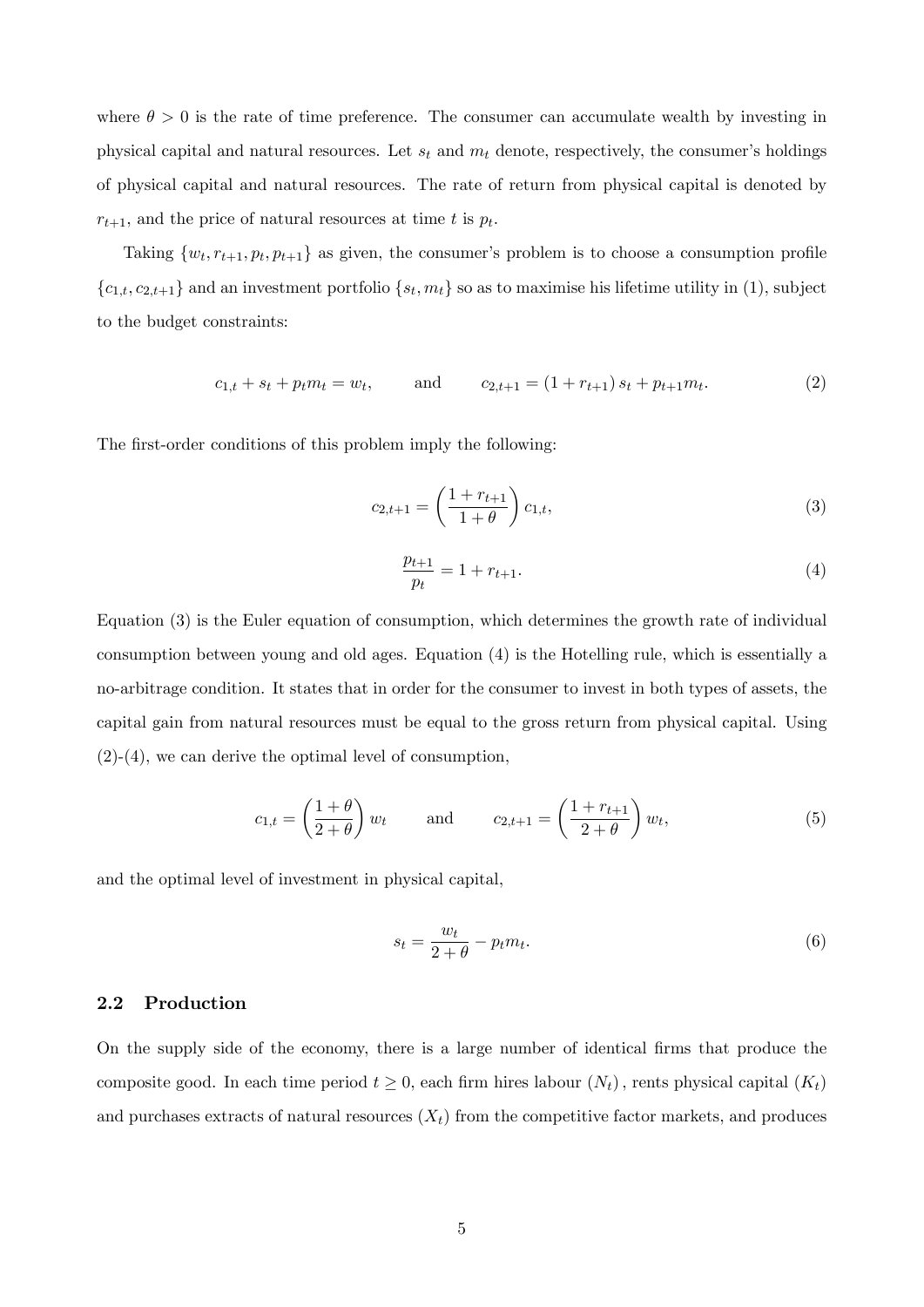output  $(Y_t)$  according to the production technology

$$
Y_t = F\left(K_t, G\left(Q_t X_t, A_t N_t\right)\right). \tag{7}
$$

In the above expression,  $Q_t$  is a resource-augmenting technological factor and  $A_t$  is a labouraugmenting technological factor. Both are assumed to grow at some constant exogenous rate, so that  $Q_t = (1+q)^t$  and  $A_t = (1+a)^t$ , with  $q > 0$  and  $a \ge 0$ , for all  $t \ge 0$ .

The production function in (7) is specified as a composition of two functions,  $F(\cdot)$  and  $G(\cdot)$ . Intuitively, one can interpret this as a two-stage production process: In the first stage, effective units of labour and natural resources are combined using an aggregator function  $G(\cdot)$ . The resultant is then combined with physical capital using another aggregator function  $F(\cdot)$  to produce the final output. In the terminology of Leontief (1947) and Blackorby and Russell (1976, p.286), the subset of inputs  $\{Q_t X_t, A_t N_t\}$  is said to be functionally separable from  $K_t$ . There is more than one way to define functional separability with three inputs. Another possibility is to assume that  $\{K_t, Q_t X_t\}$ is functionally separable from  $A_t N_t$ . A third possibility is to assume that  $\{K_t, A_t N_t\}$  is functionally separable from  $Q_t X_t$ . We will tackle these alternative specifications in Section 4.

The main properties of (7) are summarised in Assumptions A1 and A2. Recall that an input is said to be *essential for production* if no output can be produced without some positive amount of this input [Dasgupta and Heal (1974) and Solow (1974, p.34)] Throughout this paper, we will use  $F_i(\cdot)$  to denote the partial derivative of  $F(\cdot)$  with respect to its *i*th argument, and  $F_{ij}(\cdot)$  to denote the partial derivative of  $F_i(\cdot)$  with respect to its jth argument,  $i, j \in \{1, 2\}$ . The partial derivatives of  $G(\cdot)$  are similarly represented.

**Assumption A1** Both  $F: \mathbb{R}^2_+ \to \mathbb{R}_+$  and  $G: \mathbb{R}^2_+ \to \mathbb{R}_+$  are twice continuously differentiable, strictly increasing, strictly concave and exhibit constant returns to scale (CRTS) in their arguments.

**Assumption A2** Each input  $I \in \{K, X, N\}$  is either essential for production or its marginal product is unbounded when I is arbitrarily close to zero.

Assumption A1 is a list of conditions that are commonly used in the economic growth literature. These conditions imply that the composite function in  $(7)$  is also twice continuously differentiable, strictly increasing, strictly concave and exhibits CRTS in all three inputs. In neoclassical growth models (without natural resources), it is also common to impose two other assumptions on the production function: First, both physical capital and labour are essential for production. Sec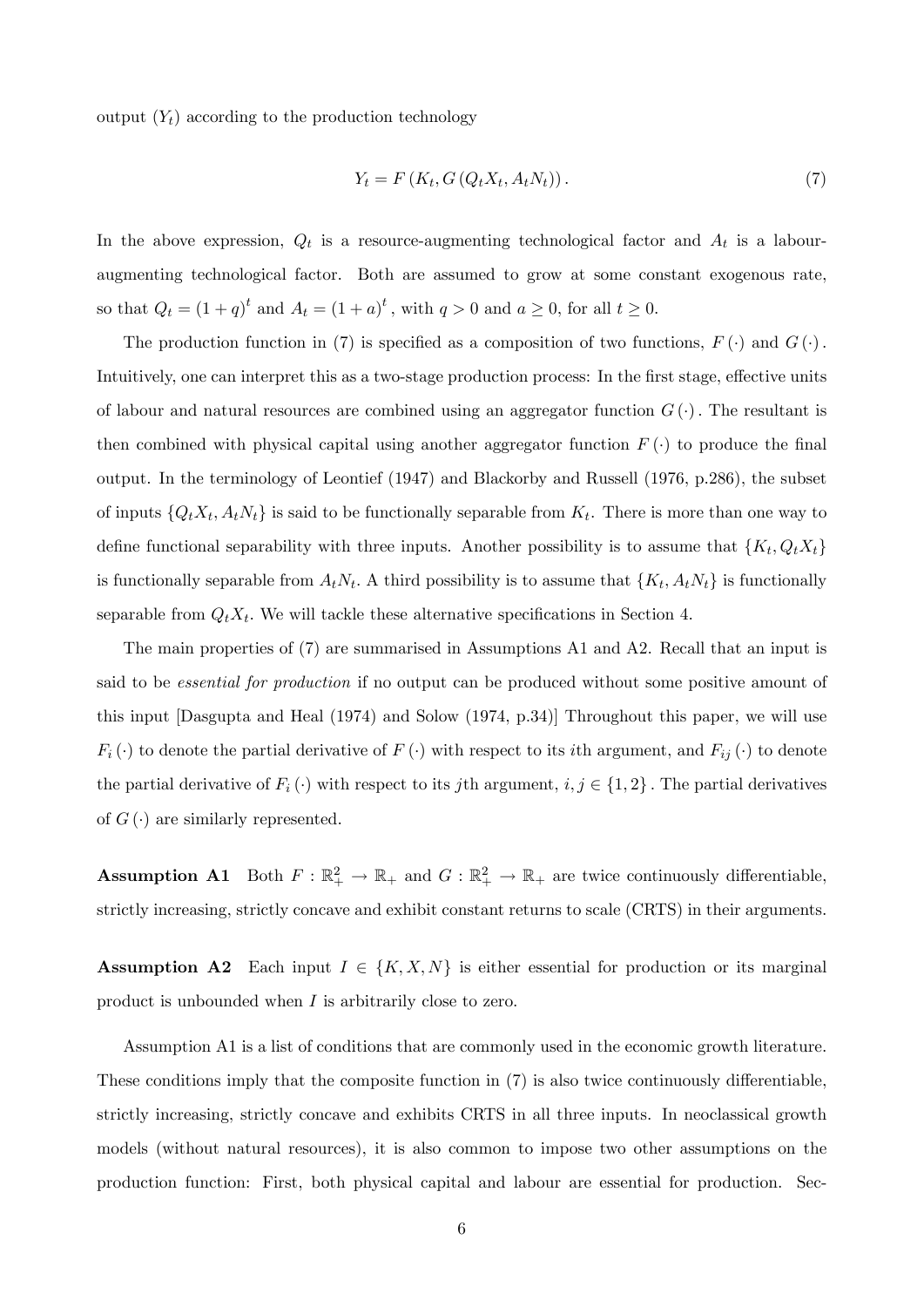ond, the marginal product of these inputs are unbounded as their quantity approach zero. These assumptions, however, are rather restrictive. For instance, within the class of constant-elasticity-ofsubstitution (CES) production functions, only Cobb-Douglas production functions satisfy both of these assumptions.<sup>8</sup> Our Assumption A2 gets around this problem by requiring only one of these properties to hold, and this is sufficient to ensure that in equilibrium all three inputs will be used in every time period. The arguments are as follows: As Solow (1974) suggests, it is natural and reasonable to focus on equilibria that have strictly positive output in every period. If an input is deemed essential for production, then a strictly positive amount must always be used in this kind of equilibrium. On the other hand, since both factor markets and goods markets are competitive, the price of any input must be equated to its marginal product in equilibrium. If the marginal product of an input is unbounded at or around zero, then the marginal benefit of using an infinitesimal quantity of this input will for sure outweigh the marginal cost. Hence, it is never optimal to use a zero quantity of this input.

In Appendix A, we show that Assumption A2 is satisfied by various forms of nested CES production functions, some of which have been used in empirical studies.<sup>9</sup> In particular, the production function in (7) can take the form of a two-stage CES function as in Sato (1967) when  $F(\cdot)$  and  $G(\cdot)$ are given by

$$
F(K_t, Z_t) = [\alpha K_t^{\eta} + (1 - \alpha) Z_t^{\eta}]^{\frac{1}{\eta}}, \quad \text{with } \alpha \in (0, 1) \text{ and } \eta < 1,
$$
 (8)

$$
G\left(Q_t X_t, A_t N_t\right) \equiv \left[\varphi\left(Q_t X_t\right)^{\psi} + (1 - \varphi)\left(A_t N_t\right)^{\psi}\right]^{\frac{1}{\psi}}, \quad \text{with } \varphi \in (0, 1) \text{ and } \psi < 1. \tag{9}
$$

The production function in AGI corresponds to the special case in which  $\eta = \psi = 0$ . Under this "double Cobb-Douglas" specification, the two technological factors  $A_t$  and  $Q_t$  are observationally equivalent to a single Hicks neutral technological factor (or total factor productivity),  $B_t \equiv Q_t^v A_t^{\beta}$  $\frac{\rho}{t}$ . Because of this, the separate effects of  $A_t$  and  $Q_t$  are not considered in AGI.

Since the production function exhibits CRTS in all three inputs, we can focus on the profitmaximisation problem faced by a single representative firm. Let  $R_t$  be the rental price of physical capital and  $\delta \in (0, 1)$  be the depreciation rate. The representative firm's problem is given by

$$
\max_{K_t, X_t, N_t} \left\{ F\left( K_t, G\left( Q_t X_t, A_t N_t \right) \right) - R_t K_t - p_t X_t - w_t N_t \right\},\
$$

 ${}^{8}$ The same point has also been made by Dasgupta and Heal (1974, p.14) and Solow (1974, p.34) in natural resource economics. Solow (1974) suggests that this is the main justification for using the Cobb-Douglas production function in his work.

<sup>&</sup>lt;sup>9</sup>See the empirical studies mentioned in Footnote 3 and also the references therein.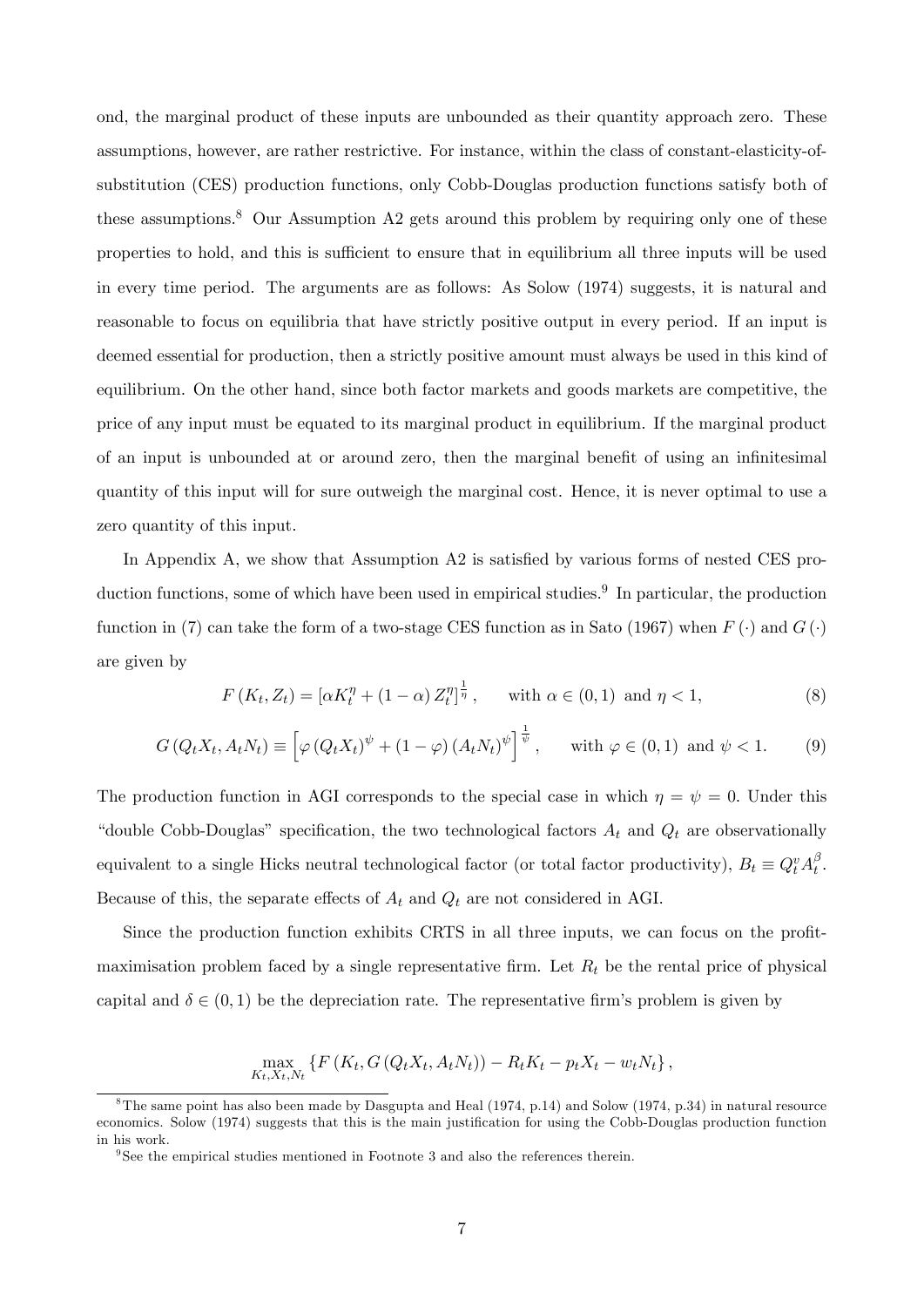and the first-order conditions are

$$
R_t = r_t + \delta = F_1(K_t, G(Q_t X_t, A_t N_t)),
$$
\n(10)

$$
p_t = Q_t F_2(K_t, G(Q_t X_t, A_t N_t)) G_1(Q_t X_t, A_t N_t), \qquad (11)
$$

$$
w_t = A_t F_2(K_t, G(Q_t X_t, A_t N_t)) G_2(Q_t X_t, A_t N_t).
$$
\n(12)

## 2.3 Natural Resources

The economy has a fixed and known quantity of non-renewable natural resources which can be costlessly extracted in any time period. The initial size of the stock is denoted by  $M_0 > 0.10$  Let  $M_t$  be the stock available at the beginning of time t, and  $X_t$  be the quantity extracted and sold in the market at time  $t^{11}$  Define the extraction rate (or utilisation rate) at time t as  $\tau_t \equiv X_t/M_t$ . The stock of natural resources then evolves according to

$$
M_{t+1} = M_t - X_t = (1 - \tau_t) M_t.
$$
\n(13)

### 2.4 Competitive Equilibrium

Given the initial conditions:  $K_0 > 0$  and  $M_0 > 0$ , a competitive equilibrium of this economy includes sequences of allocation  $\{c_{1,t}, c_{2,t+1}, s_t, m_t\}_{t=0}^{\infty}$ , aggregate inputs  $\{K_t, N_t, X_t\}_{t=0}^{\infty}$ , natural resources  ${M_t}_{t=0}^{\infty}$  and prices  ${w_t, R_t, p_t, r_{t+1}}_{t=0}^{\infty}$  such that,

- (i) Given prices,  $\{c_{1,t}, c_{2,t+1}, s_t, m_t\}$  solves the consumer's problem in any period  $t \geq 0$ .
- (ii) Given prices,  $\{K_t, N_t, X_t\}$  solves the representative firm's problem in any period  $t \geq 0$ .
- (iii) The stock of natural resources evolves according to (13).
- (iv) All markets clear in every period, which means  $K_{t+1} = N_t s_t$  and  $M_{t+1} = N_t m_t$  for all  $t \geq 0$ .

 $10$ At time 0, the initial stock of physical capital and non-renewable resources are owned by a group of "initial old" consumers. The decision problem of these consumers is trivial and does not play any role in the analysis of balanced growth equilibrium.

<sup>&</sup>lt;sup>11</sup>This notation is slightly different from the one in AGI. Specifically, these authors define  $M_t$  as the stock remaining at the end of time  $t$  (after extraction). This difference is immaterial since we both focus on balanced growth paths along which  $M_t$  depletes at a constant rate.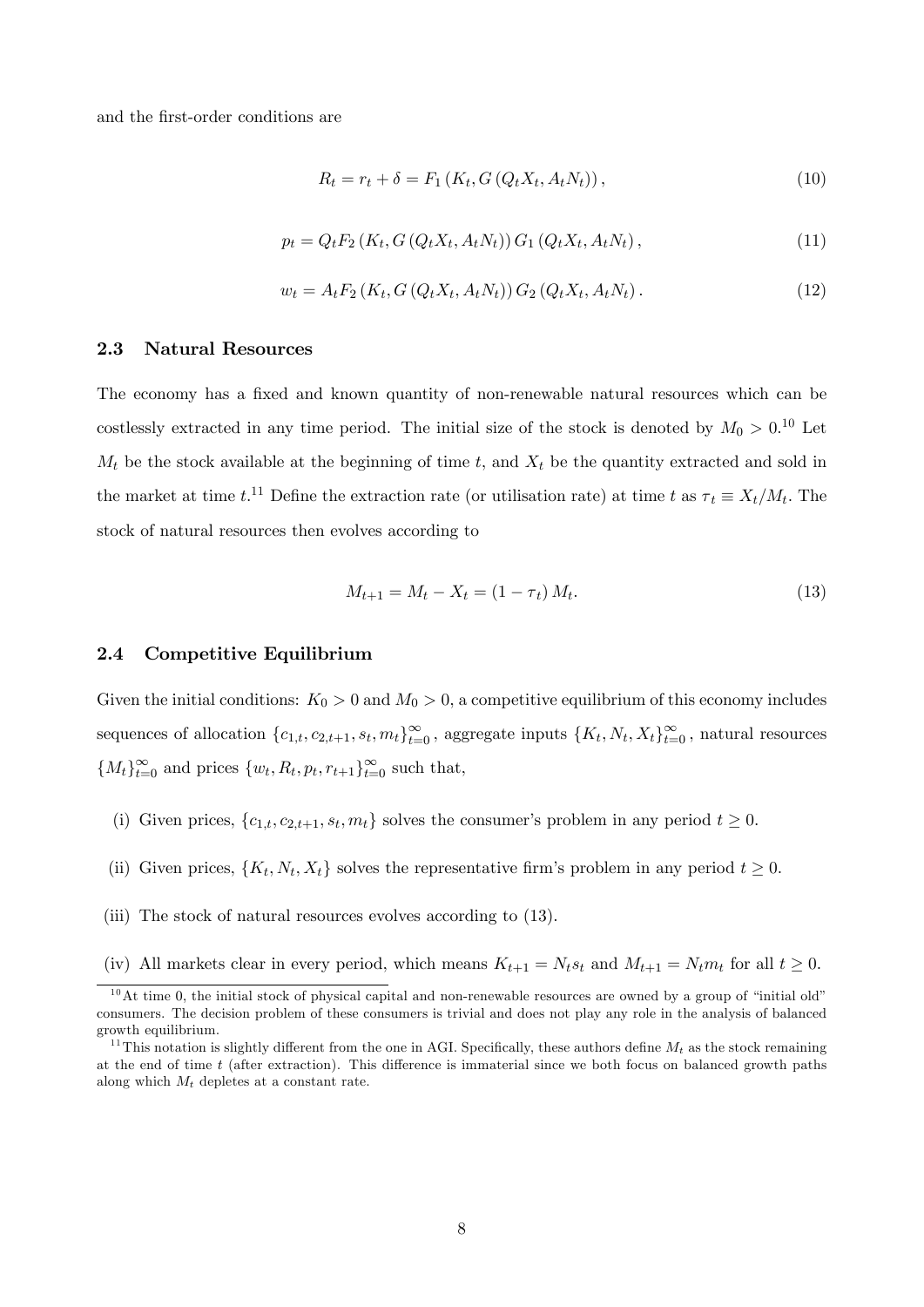# 3 Main Results

Similar to AGI, we focus on balanced growth equilibria. Specifically, these are competitive equilibria that satisfy four additional conditions:

- (v) Per-worker output  $(Y_t/N_t)$  grows at a constant rate  $\gamma^* 1$ , for some  $\gamma^* > 0$ .
- (vi) The ratio of physical capital to output is constant over time, i.e.,  $K_t = \kappa^* Y_t$ , for some  $\kappa^* > 0$ .
- (vii) The rate of return from physical capital is constant over time, i.e.,  $r_t = r^*$ , for some  $r^* > -\delta$ .
- (viii) The utilisation rate of non-renewable resources is positive and constant over time, i.e.,  $\tau_t = \tau^*$ , for some  $\tau^* \in (0,1)$ .

Conditions (v)-(vii) are consistent with the empirical observations made by Kaldor (1963) and many subsequent studies in the economic growth literature. Conditions (v) and (vi) together imply that  $Y_t$  and  $K_t$  must be growing at the same rate in any balanced growth equilibrium, i.e.,

$$
\frac{K_{t+1}}{K_t} = \frac{Y_{t+1}}{Y_t} = \gamma^* (1 + n).
$$

Condition (viii) is a common feature in economic growth models with natural resources. Given the simple linear structure of (13), this condition implies that  $X_t$  and  $M_t$  must be decreasing at the same constant rate in any balanced growth equilibrium, so that  $12$ 

$$
\frac{X_{t+1}}{X_t} = \frac{M_{t+1}}{M_t} = 1 - \tau^*.
$$

Before proceeding further, we first review some of the most fundamental results in AGI. According to their Lemma 1 and Proposition 1, if the production function is given by

$$
Y_t = B_t K_t^{\alpha} N_t^{\beta} X_t^v,
$$

where  $\alpha > 0$ ,  $\beta > 0$ ,  $v > 0$ ,  $\alpha + \beta + v = 1$ , and  $B_t$  is a measure of total factor productivity (TFP) that grows at a constant positive rate  $b > 0$ , then a unique balanced growth equilibrium exists with

 $12$ Stiglitz (1974) and Groth and Shou (2007) are among those studies that require a constant extraction rate in balanced growth equilibrium. Scholz and Ziemes (1999), Grimaud and Rougé (2003) are two examples that consider a constant growth rate of  $X_t$  in balanced growth equilibrium.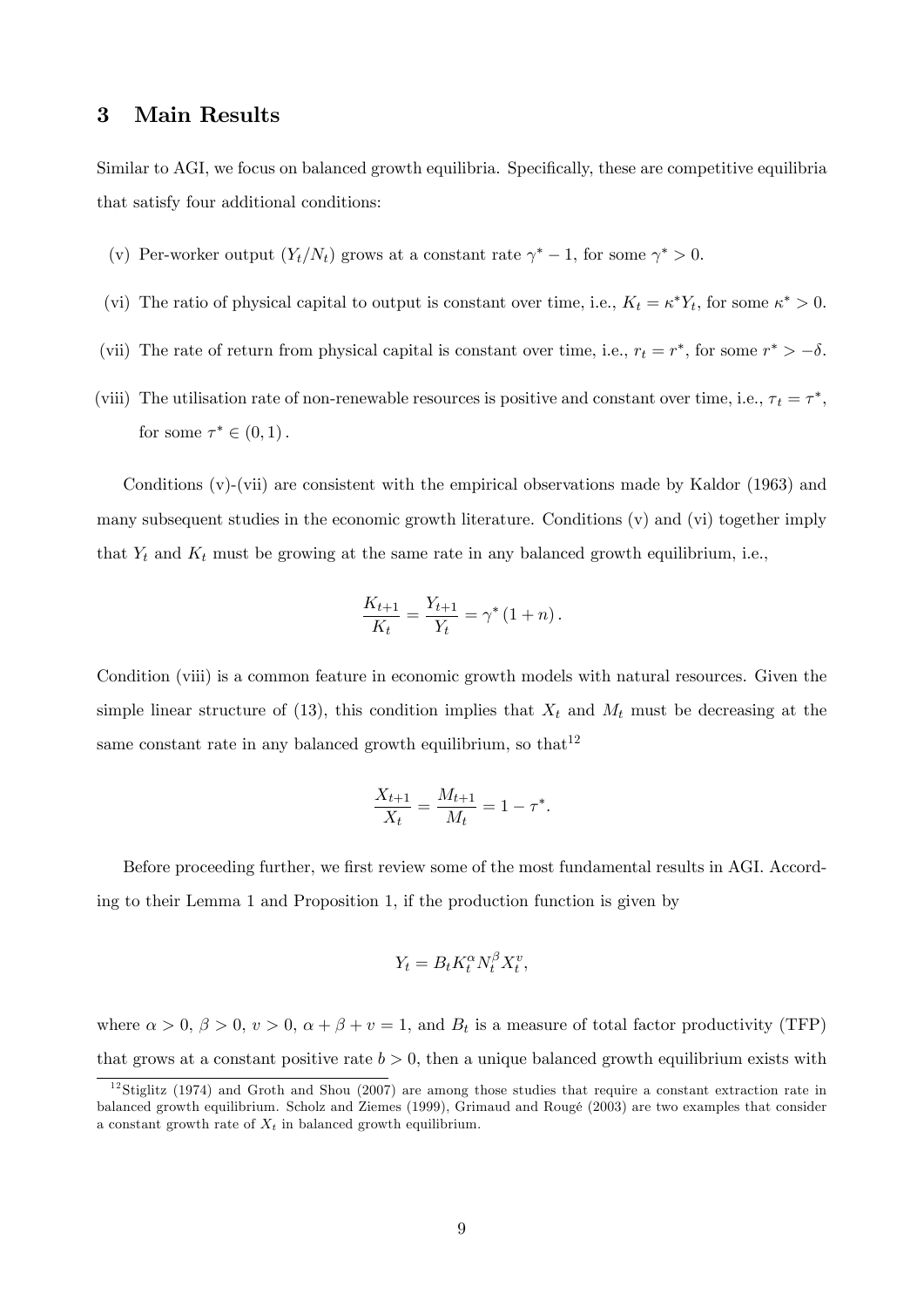$\tau^*$  and  $\gamma^*$  jointly determined by

$$
\frac{\gamma^*(1+n)}{(1-\tau^*)} = \frac{\alpha (1+n) (2+\theta) \gamma^*}{\beta - (2+\theta) v (1-\tau^*)/\tau^*} + 1 - \delta,
$$
\n(14)

$$
\gamma^* = (1+b)^{\frac{1}{1-\alpha}} \left( \frac{1-\tau^*}{1+n} \right)^{\frac{v}{1-\alpha}}.
$$
\n(15)

Once  $\tau^*$  and  $\gamma^*$  are known, the value of  $r^*$  and  $\kappa^*$  are given by

$$
1 + r^* = \frac{\gamma^* (1 + n)}{1 - \tau^*} \quad \text{and} \quad \kappa^* = \frac{\alpha}{r^* + \delta}.
$$
 (16)

In the sequel, we will refer to this as the AGI solution.

The main implication of the AGI solution is that both  $\tau^*$  and  $\gamma^*$  are endogenously determined by a number of factors, including the TFP growth rate  $(b)$ , population growth rate  $(n)$ , depreciation rate  $(\delta)$ , the share of factor incomes in total output  $(\alpha, \beta \text{ and } v)$ , and the consumers' rate of time preference  $(\theta)$ . If we decompose  $B_t$  according to  $B_t \equiv Q_t^v A_t^{\beta}$  $t_t^{\beta}$  and define  $k_t \equiv K_t/(A_t N_t)$  as physical capital per effective unit of labour, and  $\hat{x}_t \equiv (Q_t X_t) / (A_t N_t)$  as effective unit of resource input, then the AGI solution also implies

$$
\frac{\widehat{k}_{t+1}}{\widehat{k}_t} = \left(\frac{\widehat{x}_{t+1}}{\widehat{x}_t}\right)^{\frac{v}{1-\alpha}} = \left[\frac{(1+q)(1-\tau^*)}{(1+a)(1+n)}\right]^{\frac{v}{1-\alpha}}.\tag{17}
$$

Thus, depending on the solution of (14)-(15),  $\hat{k}_t$  and  $\hat{x}_t$  can be monotonically increasing, monotonically decreasing or constant over time in the unique balanced growth equilibrium.

To highlight the significance of these findings, consider an alternate economy with  $v = 0$  in AGI's production function. Natural resources are now no longer needed in the production process and, as a result,  $B_t \equiv A_t^{1-\alpha}$ .<sup>13</sup> In any balanced growth equilibrium, a constant  $r_t$  immediately implies a constant value of  $k_t$ . This in turn implies that per-worker capital and per-worker output must be growing at the same rate as  $A_t$ , so that  $\gamma^* = (1 + a)$ .<sup>14</sup> This is nothing but a restatement of a well-known result: In the standard neoclassical growth model where production function exhibits CRTS in  $K_t$  and  $A_t N_t$ , long-term growth in per-capita variables is entirely driven by the exogenous labour-augmenting technological factor.<sup>15</sup>

<sup>&</sup>lt;sup>13</sup>It follows immediately that  $\tau_t = \tau^* = 0$  for all t. In this alternate economy, natural resources play the same role as the intrinsically worthless asset in the rational bubble model of Tirole (1983).

<sup>&</sup>lt;sup>14</sup>This can also be seen by setting  $\tau^* = 0$  and  $v = 0$  in equations (15) and (17).

 $15$ This result holds in both overlapping-generation models and models with infinitely-lived consumers.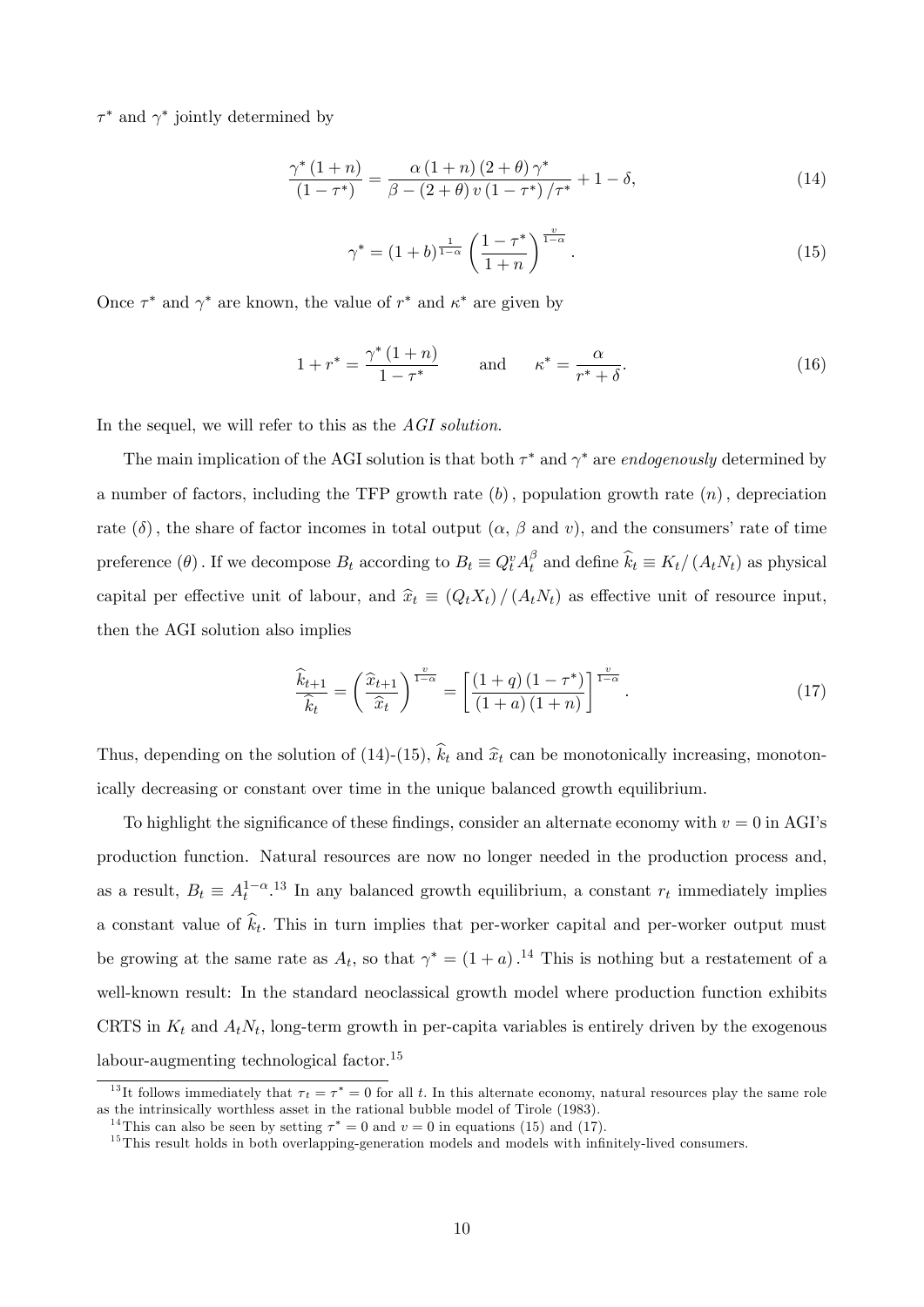When compared to this alternate economy, the AGI solution shows that introducing productive natural resources can transform an otherwise exogenous growth model into one with endogenous growth. If, in addition, the solution of  $(14)-(15)$  satisfies  $(1+q)(1-\tau^*) > (1+a)(1+n)$ , then the endogenous long-term growth rate is strictly greater than  $1 + a$ .

We now return to the question of whether the AGI solution is robust under a more general production function. Our next two theorems provide an answer to this question based on the composite function in (7). At the core of the analysis is the elasticity of substitution between the two inputs of  $G(\cdot)$ . This elasticity can be defined using the function  $g(\hat{x}) \equiv G(\hat{x}, 1)$  for all  $\hat{x} \ge 0$ . Under Assumption A1,  $g(\cdot)$  is twice continuously differentiable with  $g'(\cdot) > 0$  and  $g''(\cdot) < 0$ . By the CRTS property of  $G(\cdot)$ , we can write

$$
G(QX, AN) = AN \cdot g(\widehat{x}),
$$

where  $\hat{x} \equiv QX/(AN)$ . As shown in Arrow *et al.* (1961) and Palivos and Karagiannis (2010), the elasticity of substitution of  $G(\cdot)$  can be expressed as<sup>16</sup>

$$
\sigma_G\left(\widehat{x}\right) = -\frac{g'\left(\widehat{x}\right)}{\widehat{x}g\left(\widehat{x}\right)} \frac{g\left(\widehat{x}\right) - \widehat{x}g'\left(\widehat{x}\right)}{g''\left(\widehat{x}\right)} > 0, \quad \text{for all } \widehat{x} > 0. \tag{18}
$$

In particular,  $G(\cdot)$  is Cobb-Douglas if and only if  $\sigma_G(\cdot)$  is identical to one.

Our Theorem 1 states that if  $\sigma_G(\cdot)$  is identical to unity, then the long-term growth factor  $\gamma^*$ and the utilisation rate  $\tau^*$  are determined similarly as in the AGI solution. This is true even if  $F(\cdot)$ does not take the Cobb-Douglas form. This result thus provides a partial generalisation of the AGI solution. But, on the other hand, if  $\sigma_G(\cdot)$  is never equal to one (which means it is either uniformly bounded above or uniformly bounded below by one), then any balanced growth equilibrium (if exists) must satisfy  $\gamma^* = (1+a)$  and  $(1+q)(1-\tau^*) = (1+a)(1+n)$ . In other words, the AGI solution is no longer valid. This result is formally stated in our Theorem 2. The proof of these and other theoretical results can be found in Appendix B.

**Theorem 1** Suppose Assumptions A1 and A2 are satisfied and  $G(\cdot)$  takes the following Cobb-Douglas form:

 $G(Q_t X_t, A_t N_t) = (Q_t X_t)^{1-\phi} (A_t N_t)^{\phi}, \text{ with } \phi \in (0,1).$  (19)

<sup>&</sup>lt;sup>16</sup>As explained in Arrow *et al.* (1961, p.228-229), this expression is derived under two assumptions: (i) both the factor markets and goods markets are competitive and (ii)  $G(\cdot)$  exhibits CRTS. Both assumptions are satisfied in our model.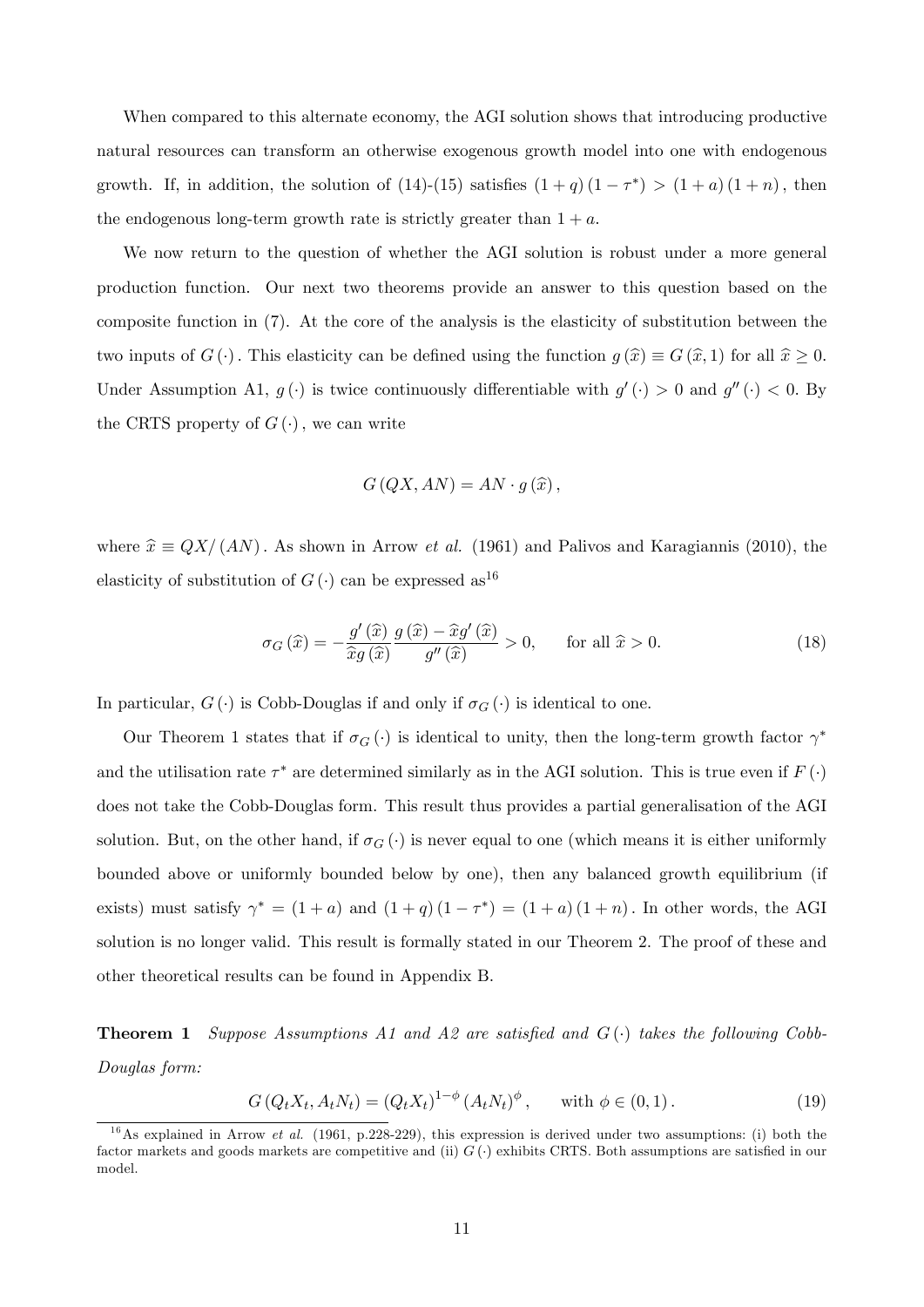Define  $b \equiv (1 + a)^{\phi} (1 + q)^{1 - \phi} - 1$ . Then any balanced growth equilibrium (if exists) must satisfy

$$
\gamma^* = (1+b) \left( \frac{1-\tau^*}{1+n} \right)^{1-\phi}, \tag{20}
$$

$$
(1 + r^*) (1 - \tau^*) = \gamma^* (1 + n), \qquad (21)
$$

$$
\gamma^* \left( 1 + n \right) = \chi^* F_2 \left( 1, \chi^* \right) \left[ \frac{\phi}{2 + \theta} - \left( \frac{1 - \tau^*}{\tau^*} \right) \left( 1 - \phi \right) \right],\tag{22}
$$

$$
F_1(1, \chi^*) = r^* + \delta. \tag{23}
$$

Theorem 1 provides a system of equations that can be used to determine the value of four key variables in any balanced growth equilibrium (provided that such an equilibrium exists). These are the growth factor of per-worker output  $(\gamma^*)$ , the utilisation rate of natural resources  $(\tau^*)$ , the rate of return from physical capital  $(r^*)$  and the ratio between  $(\hat{x}_t)^{1-\phi}$  and  $\hat{k}_t$  (denoted by  $\chi^*$ ). All other variables in a balanced growth equilibrium can be uniquely determined using these four values. Similar to the AGI solution, the utilisation rate  $\tau^*$  must be greater than a certain threshold  $\overline{\tau} \in (0,1)$ . To see this, note that both  $\gamma^*$   $(1+n)$  and  $\chi^* F_2$   $(1,\chi^*)$  are strictly positive, thus it follows from (22) that

$$
\frac{\phi}{2+\theta} - \left(\frac{1-\tau^*}{\tau^*}\right)(1-\phi) > 0
$$

$$
\Rightarrow \tau^* > \overline{\tau} \equiv \frac{(2+\theta)(1-\phi)}{\phi + (2+\theta)(1-\phi)}.
$$
(24)

If  $F(\cdot)$  also takes a Cobb-Douglas form, say  $F(K_t, Z_t) = K_t^{\alpha} Z_t^{1-\alpha}$ , with  $\alpha \in (0,1)$ , then we can get

$$
\chi^* = \left(\frac{r^* + \delta}{\alpha}\right)^{\frac{1}{1-\alpha}} \quad \text{and} \quad \chi^* F_2(1, \chi^*) = \frac{1-\alpha}{\alpha} (r^* + \delta).
$$

Upon substituting these into (22) and setting  $\phi = \frac{\beta}{1-\alpha}$  and  $(1-\phi) = \frac{v}{1-\alpha}$ , we can obtain

$$
\gamma^* (1+n) = \frac{1}{\alpha} (r^* + \delta) \left[ \frac{\beta - (2+\theta) v (1-\tau^*)/\tau^*}{2+\theta} \right].
$$

This, together with (21), gives us

$$
\frac{\alpha (2+\theta) (1+n) \, \gamma^*}{\beta - (2+\theta) \, v \, (1-\tau^*) / \tau^*} = r^* + \delta = \frac{\gamma^* (1+n)}{1-\tau^*} - (1-\delta) \,,
$$

which is the same equation that appears in AGI's Lemma 1 part (i). According to their Proposition 1, a balanced growth equilibrium exists and is unique. We now show that similar results can be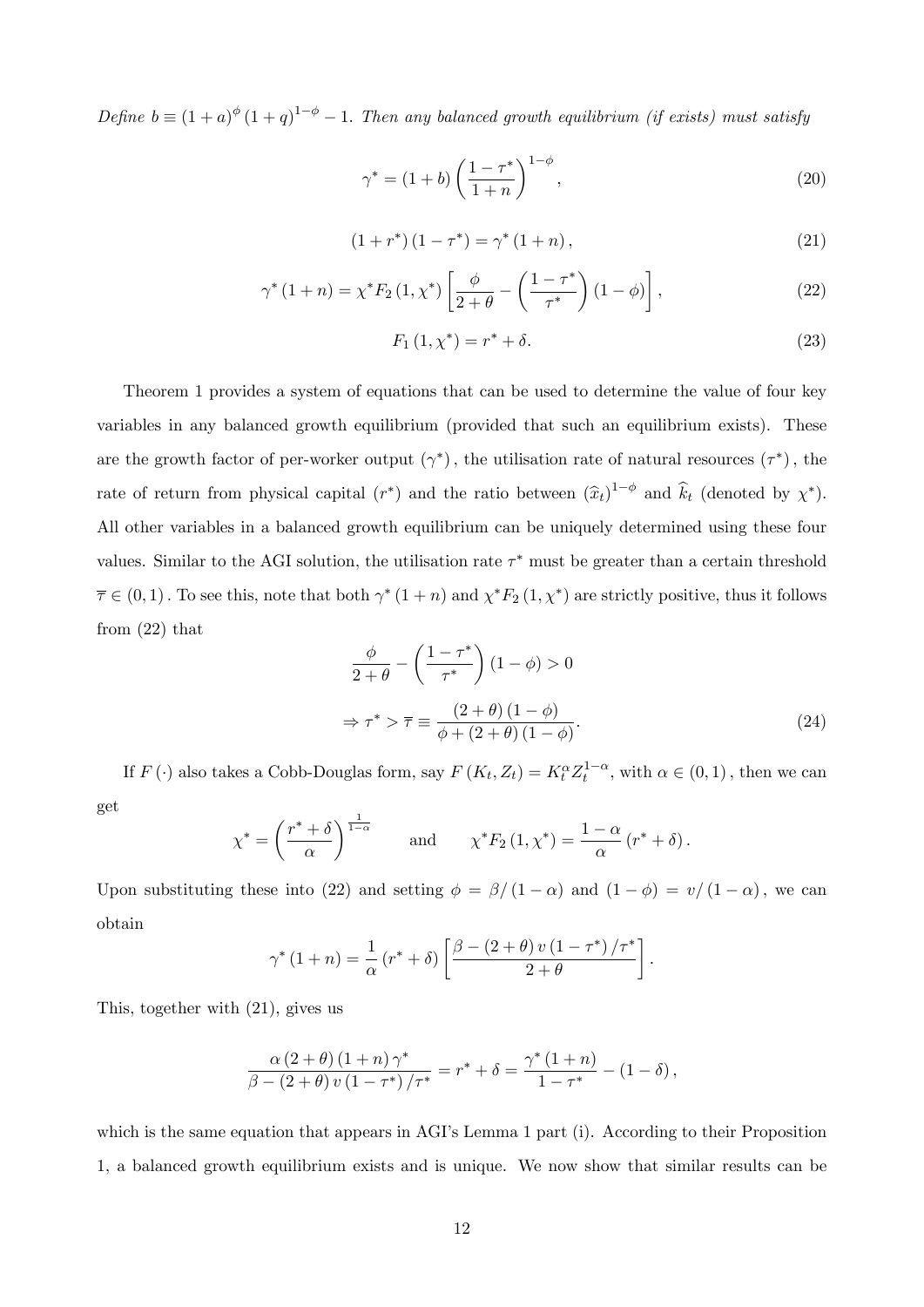obtained if  $F(\cdot)$  is a CES function with elasticity of substitution strictly greater than one.

**Proposition 1** Suppose  $F(\cdot)$  is given by (8) with elasticity of substitution  $\sigma_F \equiv (1 - \eta)^{-1} \geq 1$ . Suppose  $G(\cdot)$  takes the Cobb-Douglas form in (19). Then the economy has at least one balanced growth equilibrium. If, in addition,

$$
\left[ (1+b) \left( \frac{1+n}{1-\overline{\tau}} \right)^{\phi} - (1-\delta) \right]^{\eta} > \alpha \left( 1-\eta \right)^{1-\eta}, \tag{25}
$$

where  $\bar{\tau}$  is the threshold level defined in (24), then a unique balanced growth equilibrium exists.

Note that the additional condition (25) is automatically satisfied when  $\eta = 0$ . Hence, the above proposition subsumes AGIís existence and uniqueness results as special case. Condition (25) is also readily satisfied if physical capital depreciates fully after one period, i.e.,  $\delta = 1$  (a common assumption in OLG models). In this case, the left side of (25) is strictly greater than one for any  $b > 0, n > 0, \overline{\tau} \in (0, 1), \phi \in (0, 1)$  and  $\eta \in (0, 1)$ ; while the right side is strictly less than one for any  $\alpha \in (0, 1)$  and  $\eta \in (0, 1)$ .

It is, however, more difficult to ensure the existence and uniqueness of balanced growth equilibrium when  $\sigma_F < 1$  (or equivalently,  $\eta < 0$ ). In this case, it is possible that slight changes in  $\sigma_F$  will lead to drastic changes in the results. The following numerical example is intended to demonstrate this. First, we combine equations (20)-(23) to form a single equation in  $\tau^*$ , which is

$$
\frac{\left(2+\theta\right)\left(1+b\right)\left(1+n\right)^{\phi}\left(1-\tau^*\right)^{1-\phi}}{\phi-\left(\frac{1-\tau^*}{\tau^*}\right)\left(2+\theta\right)\left(1-\phi\right)}=\frac{r\left(\tau^*\right)+\delta}{\alpha}\left\{\left[\frac{r\left(\tau^*\right)+\delta}{\alpha}\right]^{\frac{\eta}{1-\eta}}-\alpha\right\},\tag{26}
$$

where  $r(\tau^*) \equiv (1+b)(1+n)^{\phi}(1-\tau^*)^{-\phi}-1$ . We then evaluate the two sides of this equation over a range of value of  $\tau$  using the following parameterisation: Suppose one model period takes 25 years. We set  $\theta = 1.775$  so that the annual subjective discount factor equals to 0.96. We set the annual employment growth rate to 1.6%, which matches the average annual growth rate of U.S. employment over the period 1953-2008. This implies  $n = (1.0160)^{25} - 1 = 0.4871$ . The annual TFP growth rate is taken to be 1.05%, which is in line with the estimates reported by Feng and Serletis (2008, p.300). The implied value of b is 0.2984 over a 25-year period. We also set  $\delta = 1, \phi = 0.38$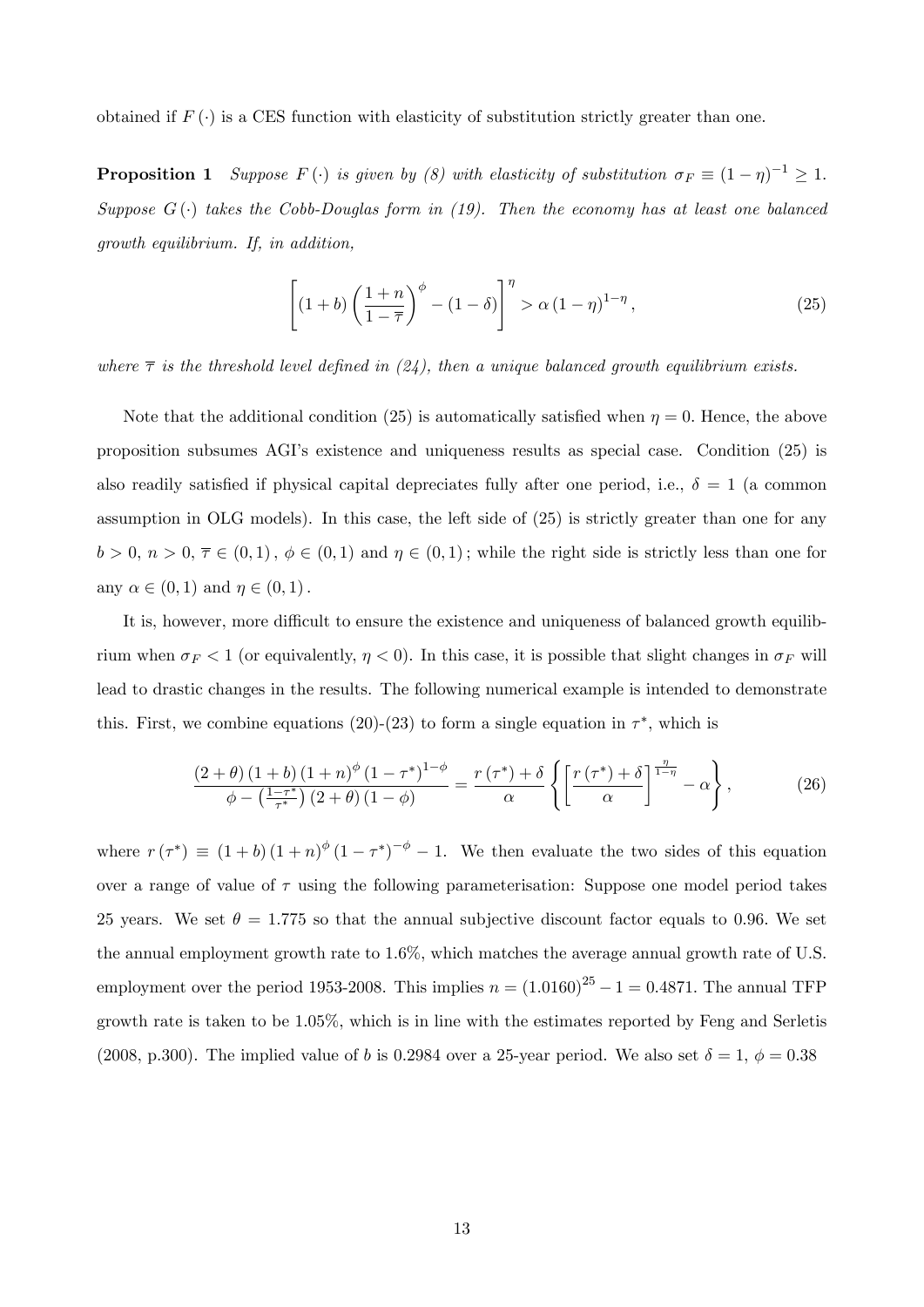

Figure 1 Numerical Example

and  $\alpha = 0.24$ . Figure 1 plots the left-hand side (LHS) and right-hand side (RHS) of equation (26) under two different values of  $\sigma_F$ , namely 0.62 and 0.65. Both fall within the range of estimates reported by Henningsen et al. (2018, Table 4).<sup>17</sup> As shown in this diagram, equation (26) has no solution (which means there is no balanced growth equilibrium) when  $\sigma_F = 0.62$  ( $\eta = -0.613$ ). But when  $\sigma_F$  increases slightly to 0.65 ( $\eta = -0.538$ ), equation (26) has at least two solutions, which are  $\tau^* = 0.9695$  and  $\tau^* = 0.9964$ . The possibility of multiple equilibria may pose a challenge in deriving general theoretical results, but it does not alter the fundamental nature of the AGI solution  $\overline{\phantom{a}}$  in each of these equilibria, the long-run growth rate  $\gamma^*$  is endogenously determined in the model.

We now turn to the main properties of a balanced growth equilibrium when  $\sigma_G(\hat{x}) \neq 1$  for all  $\widehat{x} > 0.$ 

<sup>&</sup>lt;sup>17</sup>In Henningsen *et al.* (2018, Table 4), the elasticity of substitution between the inputs of  $F(\cdot)$  is denoted by  $\sigma_{(LE)K}$ . In the existing empirical studies, it is conventional to use commerical energy consumption as a proxy for natural resource input.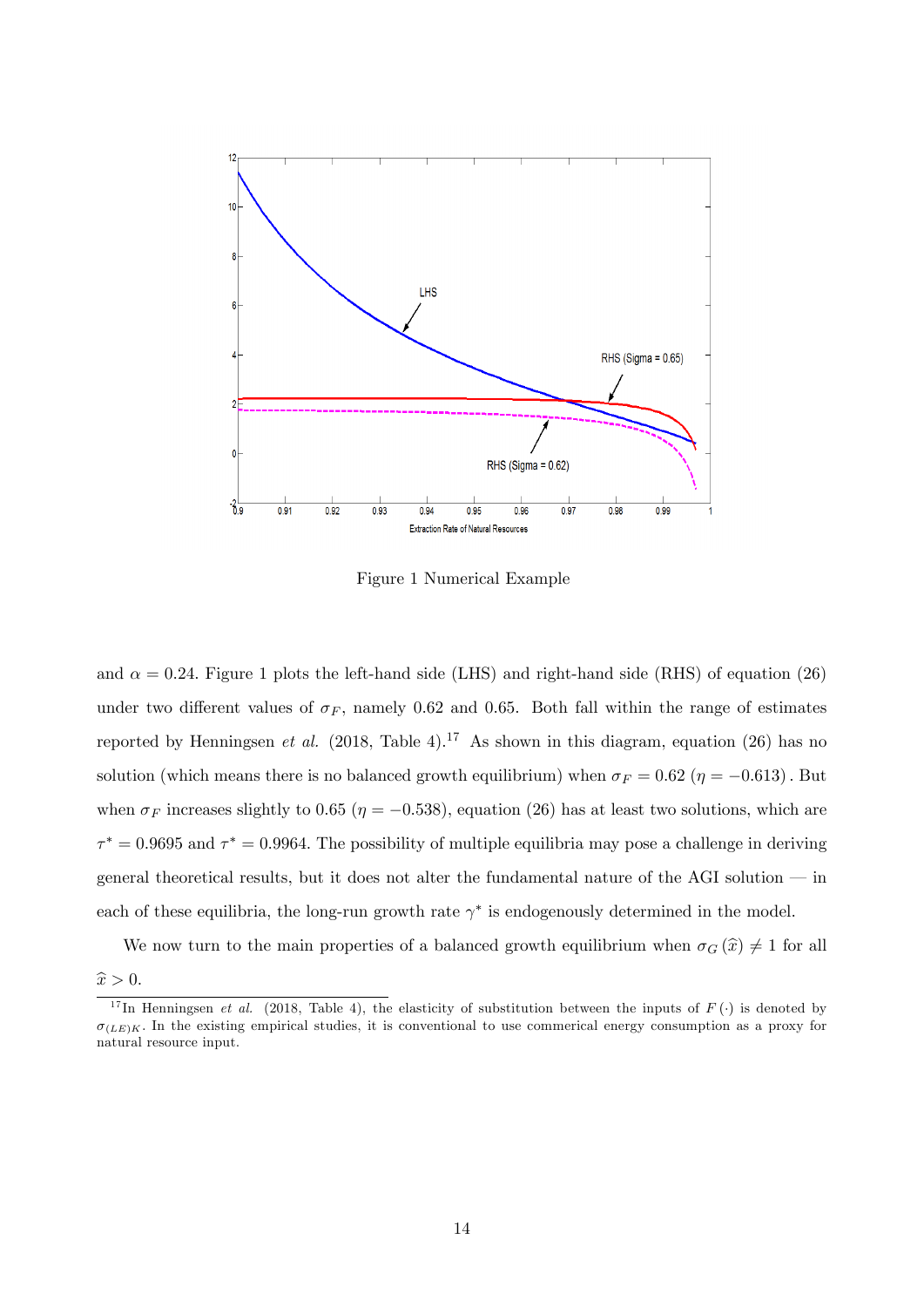**Theorem 2** Suppose Assumptions A1 and A2 are satisfied. Suppose the elasticity of substitution of  $G(\cdot)$  is never equal to one. Then any balanced growth equilibrium (if exists) must satisfy  $\gamma^*=1+a,$  $r^* = q$ , and

$$
1 - \tau^* = \frac{(1+a)(1+n)}{1+q}.
$$
\n(27)

In addition, such an equilibrium will have  $\hat{k}_t = \hat{k}^*$  and  $\hat{x}_t = \hat{x}^*$  for all t, where  $\hat{k}^*$  and  $\hat{x}^*$  are determined by

$$
F_1\left(\widehat{k}^*, G\left(\widehat{x}^*, 1\right)\right) = q + \delta,\tag{28}
$$

$$
(1+a)(1+n)\hat{k}^* = F_2\left(\hat{k}^*, G\left(\hat{x}^*, 1\right)\right) \left[\frac{G_2\left(\hat{x}^*, 1\right)}{2+\theta} - \left(\frac{1-\tau^*}{\tau^*}\right)\hat{x}^* G_1\left(\hat{x}^*, 1\right)\right].\tag{29}
$$

Theorem 2 presents a solution that is in stark contrast to the AGI solution. Specifically, if the elasticity of substitution of  $G(\cdot)$  is bounded away from one, then either there is no balanced growth equilibrium or any such equilibrium will have a common growth rate in per-capita variables that is solely determined by the exogenous growth factor  $A_t$ . Thus, there is no room for endogenous growth. This theorem also highlights two important differences between the two technological factors  $A_t$  and  $Q_t$ . First, the growth rate of  $A_t$  determines the growth rate of per-capita variables  $(\gamma^*)$ , while the growth rate of  $Q_t$  determines the rate of return from physical capital  $(r^*)$ . Second, holding other factors constant, a higher growth rate in  $A_t$  will suppress the utilisation rate  $\tau^*$  while a higher growth rate in  $Q_t$  will promote it. Since  $\tau^*$  must be confined between zero and one, it is necessary to impose the restriction  $1 + q > (1 + a)(1 + n)$ . In particular, the growth rate of resource-augmenting technological factor  $Q_t$  must remain strictly positive, even when there is no population growth (i.e.,  $n = 0$ ) and no labour-augmenting technological progress (i.e.,  $a = 0$ ). This shows that a sufficiently high pace of resource-augmenting technological progress is essential for the exogenous growth solution.

To shed some light on the existence and uniqueness of the exogenous growth solution, we focus on the case when both  $F(\cdot)$  and  $G(\cdot)$  take the CES form in (8) and (9). But unlike Proposition 1, there is no need to impose any restriction on  $\sigma_F = (1 - \eta)^{-1}$ . Define an auxiliary notation  $\Theta$ according to

$$
\Theta \equiv \frac{q+\delta}{\alpha (2+\theta)} \left[ \left( \frac{q+\delta}{\alpha} \right)^{\frac{\eta}{1-\eta}} - \alpha \right].
$$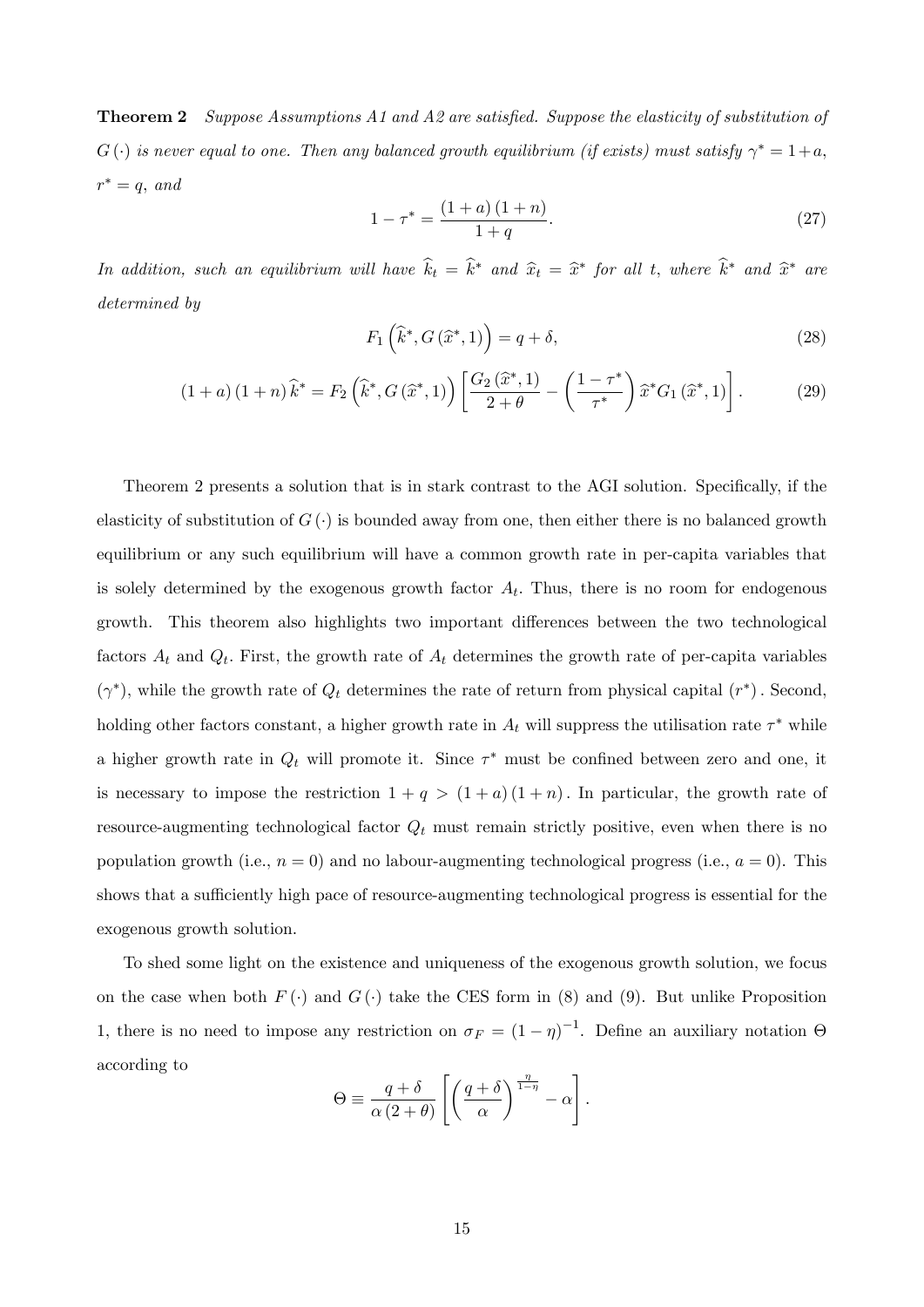**Proposition 2** Suppose  $F(\cdot)$  and  $G(\cdot)$  are given by (8) and (9), respectively. Suppose further that  $\min\{\Theta, 1 + q\} > (1 + a)(1 + n)$ . Then there exists a unique balanced growth equilibrium that satisfies  $\gamma^* = 1 + a$ ,  $r^* = q$ , and  $(27)$ - $(29)$ .

It is worth mentioning that the above result covers the special case in which  $F(\cdot)$  and  $G(\cdot)$  have the same constant elasticity of substitution, i.e.,  $\eta = \psi$ . In this case, the production function in (7) becomes

$$
Y_t = [\alpha K_t^{\eta} + (1 - \alpha) \varphi (Q_t X_t)^{\eta} + (1 - \alpha) (1 - \varphi) (A_t N_t)^{\eta}]^{\frac{1}{\eta}},
$$

which is the familiar Dixit–Stiglitz aggregator function. It is also worth pointing out the main results of our Theorem 1 and Theorem 2 can be readily extended to an environment with infinitely-lived consumers. The details are shown in Appendix C.

We conclude this section with a heuristic discussion on the results so far. Using the first-order conditions in  $(11)$  and  $(12)$ , we can obtain

$$
\frac{Q_t X_t}{A_t N_t} \cdot \frac{G_1\left(Q_t X_t, A_t N_t\right)}{G_2\left(Q_t X_t, A_t N_t\right)} = \frac{p_t X_t / Y_t}{w_t N_t / Y_t}.
$$

On the left side of this equation, we have the ratio between effective resource input  $(Q_t X_t)$  and effective labour input  $(A_tN_t)$  multiplied by the marginal rate of technical substitution between the two. On the right side is the ratio between the share of aggregate output expended on resource input  $(p_tX_t/Y_t)$  and the share distributed as wages  $(w_tN_t/Y_t)$ . Taking the logarithm of both sides gives

$$
\ln\left(\frac{Q_t X_t}{A_t N_t}\right) + \ln\left[\frac{G_1\left(Q_t X_t, A_t N_t\right)}{G_2\left(Q_t X_t, A_t N_t\right)}\right] = \ln\left(\frac{p_t X_t / Y_t}{w_t N_t / Y_t}\right).
$$

In any balanced growth equilibrium, the relative share on the right must remain constant but the variables on the left can be changing over time. In terms of total derivatives, this can be expressed as

$$
d\ln\left(\frac{Q_t X_t}{A_t N_t}\right) + d\ln\left[\frac{G_1\left(Q_t X_t, A_t N_t\right)}{G_2\left(Q_t X_t, A_t N_t\right)}\right] = 0
$$
  

$$
\Rightarrow d\ln\left(\frac{Q_t X_t}{A_t N_t}\right) \left\{1 + \frac{d\ln\left[\frac{G_1\left(Q_t X_t, A_t N_t\right)}{G_2\left(Q_t X_t, A_t N_t\right)}\right]}{d\ln\left(\frac{Q_t X_t}{A_t N_t}\right)}\right\} = \frac{d\hat{x}_t}{\hat{x}_t} \cdot \left[1 - \frac{1}{\sigma_G\left(\hat{x}_t\right)}\right] = 0,
$$

where  $\hat{x}_t$  and  $\sigma_G (\hat{x}_t)$  are as defined before. The last equality succinctly summarises our main results. Specifically, if  $\sigma_G(\cdot)$  is never equal to one, then this condition holds if and only if  $\hat{x}_t$  is constant in any balanced growth equilibrium. This leads to equation (27) in Theorem 2. If  $\sigma_G(\cdot)$  is identical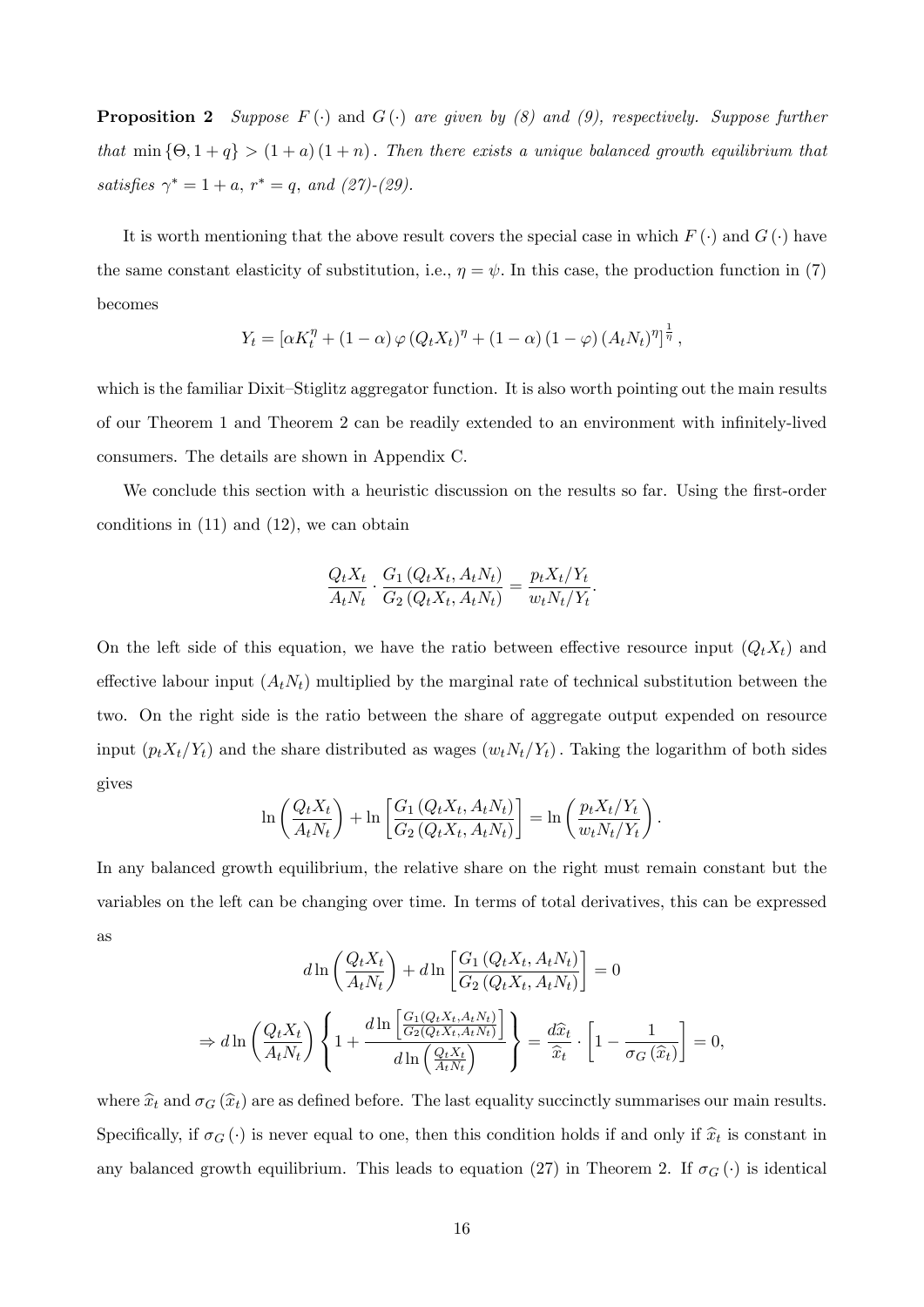to one, then this condition is automatically satisfied and  $\hat{x}_t$  can be changing over time along any balanced growth path. In this case, equation (27) will be scrapped and the utilisation rate  $\tau^*$  will be determined by other factors.

## 4 Further Results and Discussions

## 4.1 Alternative Specifications of Production Function

In this subsection, we will consider two alternative specifications of the production function. These are given by

$$
Y_{t} = F(A_{t}N_{t}, G(K_{t}, Q_{t}X_{t})), \qquad (30)
$$

$$
Y_t = F\left(Q_t X_t, G\left(K_t, A_t N_t\right)\right). \tag{31}
$$

To preserve consistency across all three specifications, we use  $G(\cdot)$  to represent the "inner" aggregator function and  $F(\cdot)$  to represent the "outer" aggregator function in (7), (30) and (31). All three specifications will coincide with AGI's production function if both  $G(\cdot)$  and  $F(\cdot)$  have the Cobb-Douglas form. Our main interest here is to examine the properties of balanced growth equilibrium when one of the aggregator functions in  $(30)$  and  $(31)$  does not take the Cobb-Douglas form. To this end, we consider four different parametric production functions based on  $(30)$  and  $(31)$ . In the first two specifications, the inner aggregator function is Cobb-Douglas but the outer one has a CES form, so that

$$
Y_t = \left\{ \varphi \left( A_t N_t \right)^{\psi} + (1 - \varphi) \left[ K_t^{\alpha} \left( Q_t X_t \right)^{1 - \alpha} \right]^{\psi} \right\}^{\frac{1}{\psi}}, \tag{32}
$$

$$
Y_t = \left\{ \varphi \left( Q_t X_t \right)^{\psi} + (1 - \varphi) \left[ K_t^{\alpha} \left( A_t N_t \right)^{1 - \alpha} \right]^{\psi} \right\}^{\frac{1}{\psi}}, \tag{33}
$$

with  $\alpha \in (0, 1), \varphi \in (0, 1)$  and  $\psi < 1$ . In the second group, the inner aggregator function is a CES function and the outer one is Cobb-Douglas, so that

$$
Y_t = \left[\varphi K_t^{\psi} + (1 - \varphi) \left(Q_t X_t\right)^{\psi}\right]^{\frac{1 - \beta}{\psi}} \left(A_t N_t\right)^{\beta} \tag{34}
$$

$$
Y_t = \left(Q_t X_t\right)^v \left[\varphi K_t^{\psi} + \left(1 - \varphi\right) \left(A_t N_t\right)^{\psi}\right]^{\frac{1 - v}{\psi}},\tag{35}
$$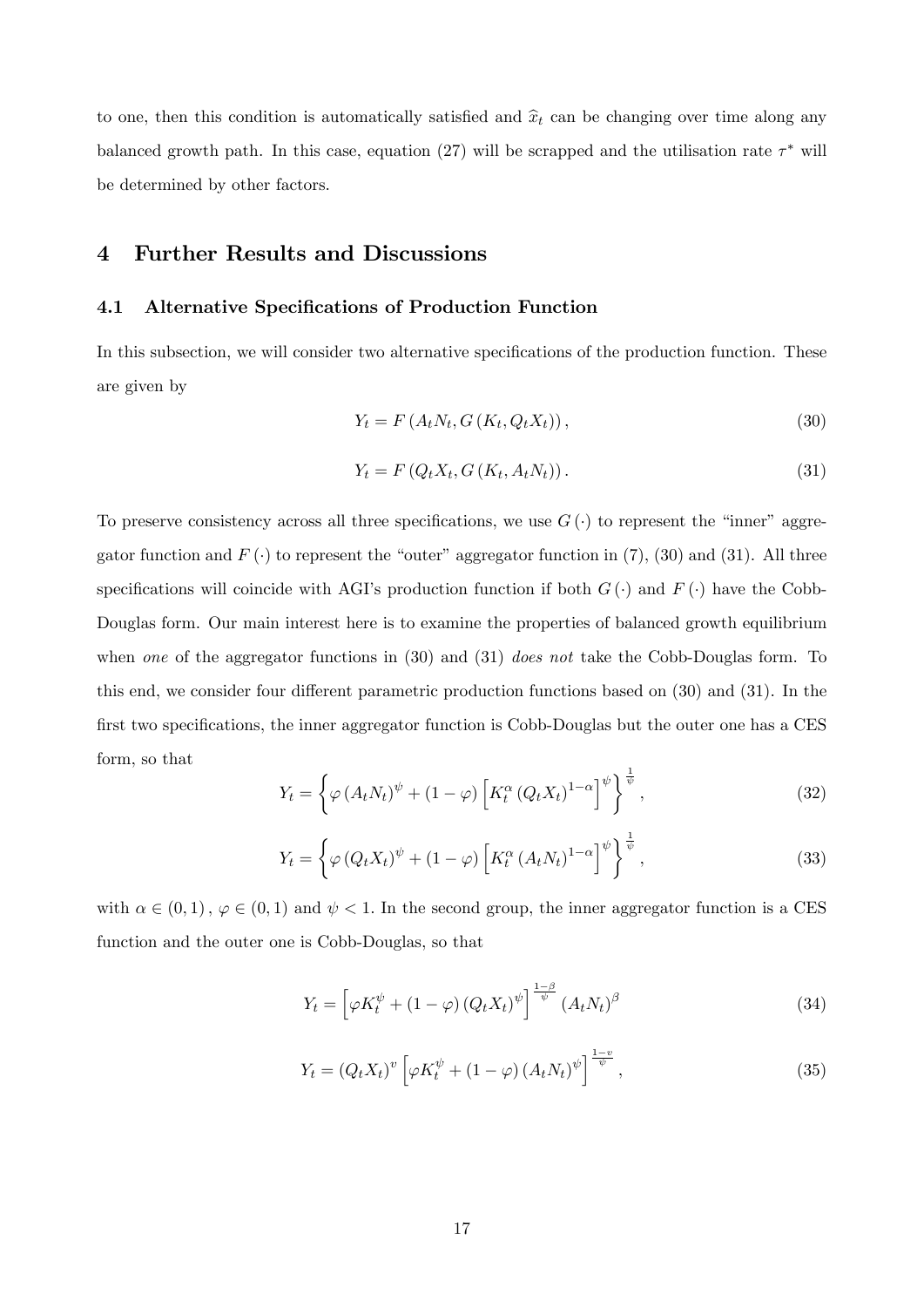with  $\beta \in (0,1)$ ,  $v \in (0,1)$ ,  $\varphi \in (0,1)$  and  $\psi < 1$ .<sup>18</sup> The main result of this subsection is summarised in Theorem 3.

**Theorem 3** Suppose the production function takes one of the forms in  $(32)-(35)$ . Then any balanced growth equilibrium (if exists) must satisfy  $\gamma^* = 1 + a$ ,  $r^* = q$ , and

$$
1 - \tau^* = \frac{(1 + a)(1 + n)}{1 + q}.
$$

The main message of Theorem 3 is clear: despite the differences in appearance, all the production functions in  $(32)-(35)$  have the same implications for balanced growth equilibrium. Specifically, any balanced growth equilibrium (if exists) must satisfy  $\gamma^* = 1 + a$ ,  $r^* = q$ , and  $(1 - \tau^*) =$  $(1 + a)(1 + n)/(1 + q)$ . It follows that the two transformed variables  $\hat{k}_t$  and  $\hat{x}_t$  must be timeinvariant in this type of equilibrium, and hence there is no room for endogenous economic growth.

#### 4.2 Discussions

The results in the previous sections suggest that the AGI solution is valid only when the elasticity of substitution between labour and natural resources is constant and equal to one. If we rewrite (19) as

$$
G\left(Q_t X_t, A_t N_t\right) = \left[A_t\left(Q_t X_t\right)^{\frac{1-\phi}{\phi}} N_t\right]^{\phi},
$$

the the expression  $\widetilde{X}_t \equiv A_t (Q_t X_t)^{\frac{1-\phi}{\phi}}$  can be viewed as a labour-augmenting factor and serves as the engine of growth. When viewed through this lens, our result suggests that the AGI solution is valid only when effective resource input is labour-augmenting in the production function, i.e.,

$$
Y_t = F\left(K_t, \left(\widetilde{X}_t N_t\right)^{\phi}\right).
$$

This result may look similar to the celebrated Uzawa Growth Theorem [Uzawa (1961)]. But there are at least two important differences between the two. First, the Uzawa Growth Theorem and its variants are typically derived from a CRTS production function with only two inputs, namely physical capital and labour [see, for instance, Uzawa (1961), Schlicht (2006), Jones and Scrimgeour (2008) and Grossman et al. (2017)]. It is not immediately clear how the Uzawa Theorem can be extended to a general CRTS production function with more than two inputs, such as the one

<sup>&</sup>lt;sup>18</sup>The parameters  $\beta$  and v have the same economic meaning as in AGI. Specifically, they represent the share of total output distributed as labour income and expenses on natural resource input.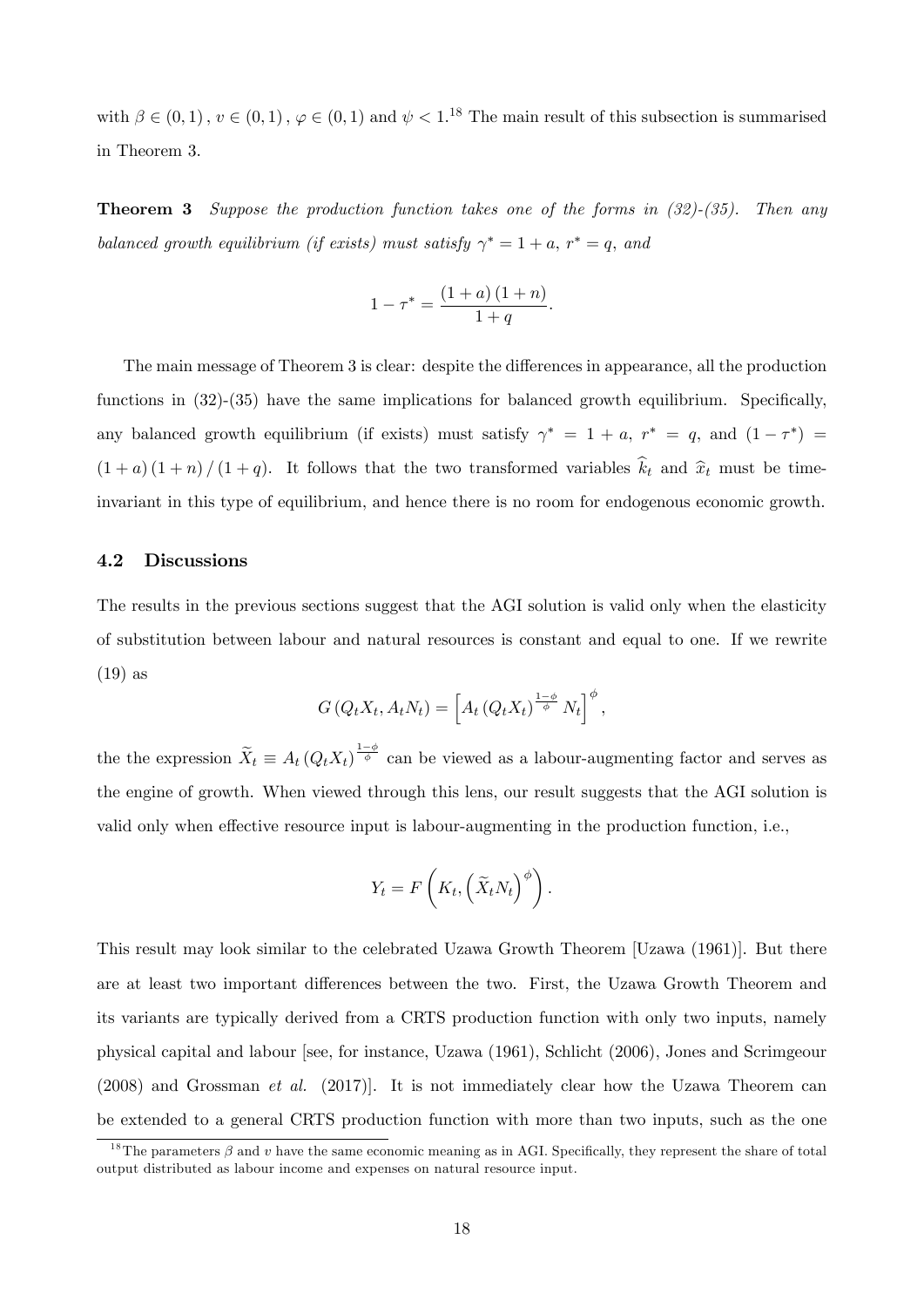considered in the current study. Second, and more importantly, the Uzawa Growth Theorem states the conditions under which a balanced growth equilibrium can emerge, without explicitly mentioning whether the "engine of growth" is exogenous or endogenous. The distinction between exogenous and endogenous growth, however, is at the centre of our analysis. In particular, our results are intended to clarify the conditions under which endogenous economic growth can emerge in the neoclassical growth model with non-renewable resources.

Whether the elasticity of substitution between labour input and resource input is equal to one is ultimately an empirical question. A number of existing studies have provided estimates on the elasticity of substitution between physical capital, labour and commercial energy consumption.<sup>19</sup> The last one is typically viewed as a proxy for natural resource input. These studies usually report a less-than-unity elasticity of substitution between labour and energy [Kemfert (1998), Kemfert and Welsch (2000) and van der Werf (2008)], thus casting doubt on the empirical relevance of the AGI solution.

# 5 Conclusions

In this paper, we re-examine the possibility of endogenous long-term economic growth in neoclassical models with non-renewable resources. Unlike most of the existing studies which focus exclusively on Cobb-Douglas production function, we adopt a general specification of production technology and seek general conditions under which endogenous economic growth can emerge. Our results suggest that this can happen only when the elasticity of substitution between labour and natural resources is constant and equal to one. This condition, however, has found little support in empirical studies. For all other specifications that we have considered, including those that are supported by empirical evidence, the model predicts that long-term economic growth is entirely driven by the exogenous labour-augmenting technological factor. This has the stark implication that practices and policies related to natural resource utilisation and management are irrelevant to long-term economic growth. Our results thus expose the difficulties of using the standard one-sector neoclassical model to analyse the relationship between natural resources and economic growth. A multi-sector model, or one that explicitly accounts for productive government spending and R&D activities, is perhaps more suitable for this line of research.

<sup>&</sup>lt;sup>19</sup>See van der Werf (2008) and Henningsen *et al.* (2018) for literature review and discussions on different estimation strategies.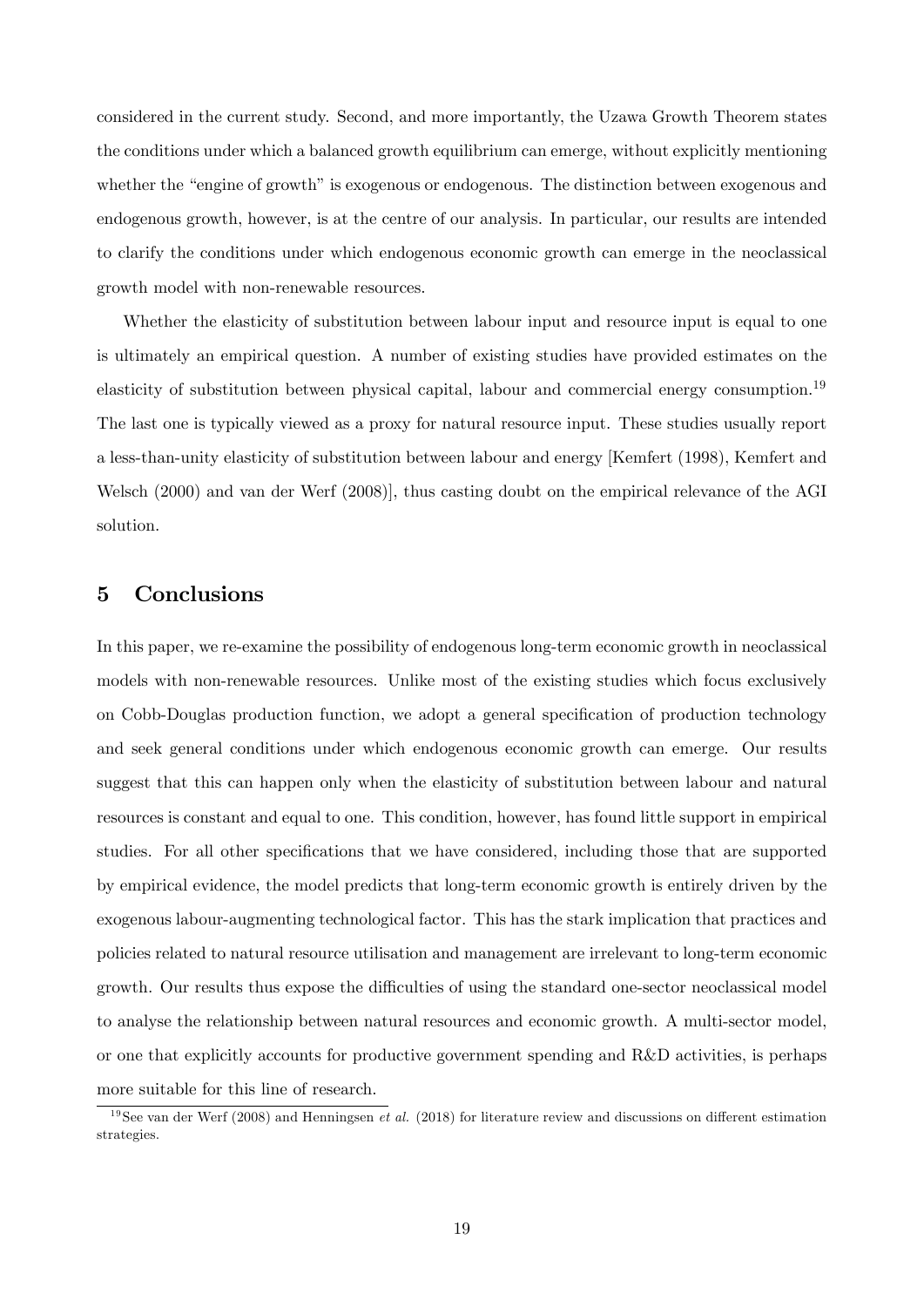# Appendix A: Nested CES Production Functions

In this appendix, we will verify that Assumption A2 is satisfied by all the nested CES production functions considered in Sections 3 and 4. We begin with the specification considered in Section 3, which is

$$
F(K_t, Z_t) = [\alpha K_t^{\eta} + (1 - \alpha) Z_t^{\eta}]^{\frac{1}{\eta}}, \quad \text{with } \alpha \in (0, 1) \text{ and } \eta < 1,
$$
  

$$
G(Q_t X_t, A_t N_t) \equiv \left[ \varphi (Q_t X_t)^{\psi} + (1 - \varphi) (A_t N_t)^{\psi} \right]^{\frac{1}{\psi}}, \quad \text{with } \varphi \in (0, 1) \text{ and } \psi < 1.
$$

First, consider capital input. If  $\eta \leq 0$ , then

$$
\lim_{K_t \to 0} F\left(K_t, G\left(Q_t X_t, A_t N_t\right)\right) = 0
$$

regardless of the value of  $\psi$ . In other words, physical capital is essential for production when  $\eta \leq 0$ . If  $\eta \in (0, 1)$ , then

$$
\lim_{K_t \to 0} F_1(K_t, G(Q_t X_t, A_t N_t)) = \infty,
$$

regardless of the value of  $\psi$ . Next, consider the inputs of  $G(\cdot)$ . When  $\psi \leq 0$ , we have

$$
\lim_{X_t \to 0} G(Q_t X_t, A_t N_t) = \lim_{N_t \to 0} G(Q_t X_t, A_t N_t) = 0,
$$
  

$$
\lim_{X_t \to 0} G_1(Q_t X_t, A_t N_t) = \varphi^{\frac{1}{\psi}} Q_t \quad \text{and} \quad \lim_{N_t \to 0} G_2(Q_t X_t, A_t N_t) = (1 - \varphi)^{\frac{1}{\psi}} A_t.
$$

There are now two subcases to consider: If  $\psi \leq 0$  and  $\eta \leq 0$ , then both natural resources and labour are essential for production. In particular, we can show that

$$
\lim_{X_t \to 0} F(K_t, G(Q_t X_t, A_t N_t)) = \lim_{N_t \to 0} F(K_t, G(Q_t X_t, A_t N_t)) = 0.
$$

If  $\psi \leq 0$  and  $\eta \in (0, 1)$ , then we can show that

$$
\lim_{X_t \to 0} \frac{\partial Y_t}{\partial X_t} = (1 - \alpha) \left\{ \alpha \lim_{X_t \to 0} \left[ \frac{G(Q_t X_t, A_t N_t)}{K_t} \right]^{-\eta} + 1 - \alpha \right\}^{\frac{1}{\eta} - 1} \cdot \lim_{X_t \to 0} G_1(Q_t X_t, A_t N_t),
$$
\n
$$
\lim_{N_t \to 0} \frac{\partial Y_t}{\partial N_t} = (1 - \alpha) \left\{ \alpha \lim_{N_t \to 0} \left[ \frac{G(Q_t X_t, A_t N_t)}{K_t} \right]^{-\eta} + 1 - \alpha \right\}^{\frac{1}{\eta} - 1} \cdot \lim_{N_t \to 0} G_2(Q_t X_t, A_t N_t).
$$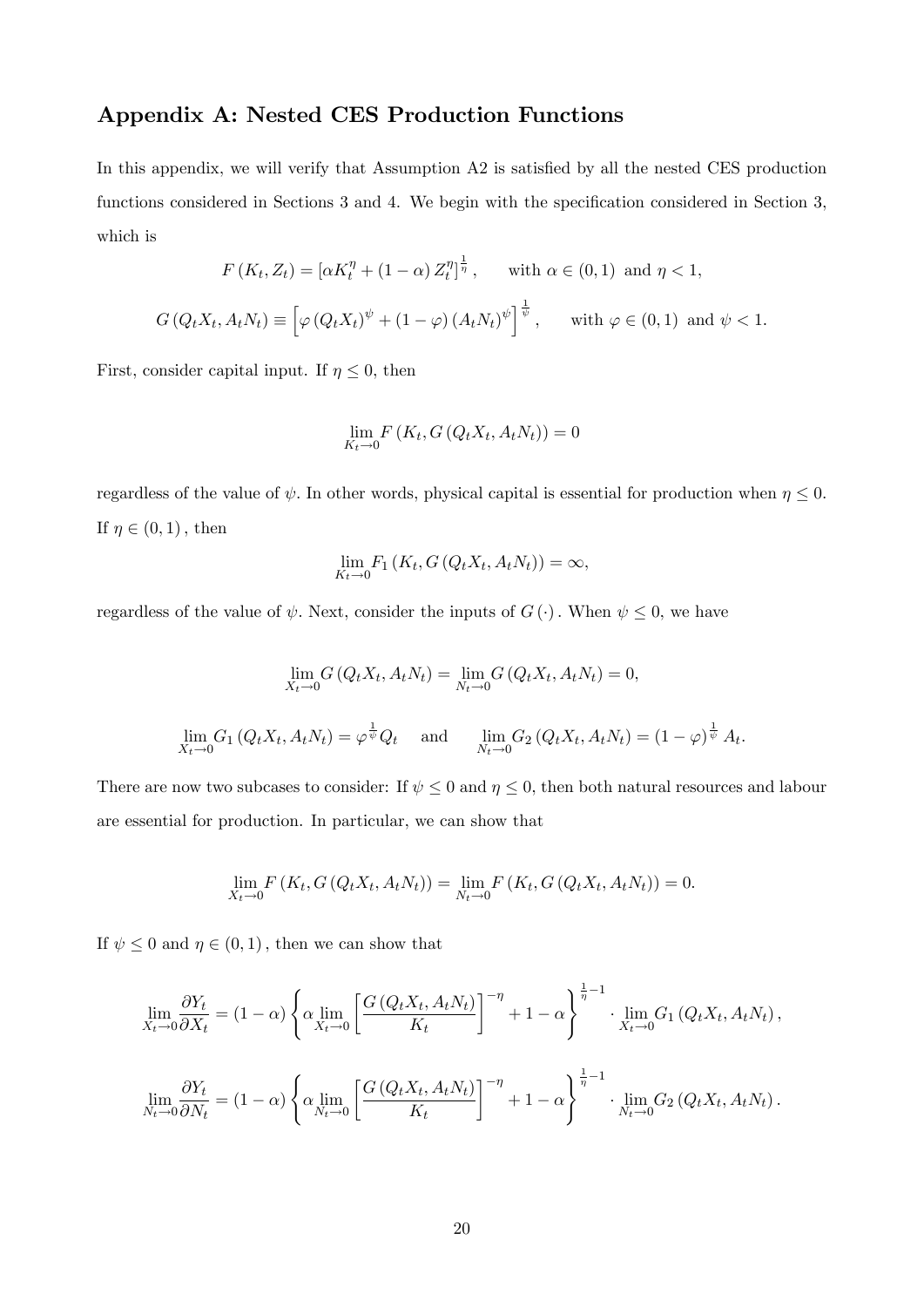Both of these limits diverge to infinity as

$$
\lim_{X_t \to 0} \left[ \frac{G\left(Q_t X_t, A_t N_t\right)}{K_t} \right]^{-\eta} = \lim_{N_t \to 0} \left[ \frac{G\left(Q_t X_t, A_t N_t\right)}{K_t} \right]^{-\eta} = \infty.
$$

If  $\psi \in (0, 1)$ , then we have

$$
\lim_{X_t \to 0} G\left(Q_t X_t, A_t N_t\right) = (1 - \varphi)^{\frac{1}{\psi}} \left(A_t N_t\right) \quad \text{and} \quad \lim_{N_t \to 0} G\left(Q_t X_t, A_t N_t\right) = \varphi^{\frac{1}{\psi}} \left(Q_t X_t\right),
$$
\n
$$
\lim_{X_t \to 0} G_1\left(Q_t X_t, A_t N_t\right) = \lim_{N_t \to 0} G_2\left(Q_t X_t, A_t N_t\right) = \infty.
$$

Using these we can obtain

$$
\lim_{X_t \to 0} \frac{\partial Y_t}{\partial X_t} = F_2 \left( K_t, (1 - \varphi)^{\frac{1}{\psi}} A_t N_t \right) \left[ \lim_{X_t \to 0} G_1 \left( Q_t X_t, A_t N_t \right) \right] = \infty,
$$
\n
$$
\lim_{N_t \to 0} \frac{\partial Y_t}{\partial N_t} = F_2 \left( K_t, \varphi^{\frac{1}{\psi}} Q_t X_t \right) \left[ \lim_{N_t \to 0} G_2 \left( Q_t X_t, A_t N_t \right) \right] = \infty.
$$

Note that these results hold regardless of the value of  $\eta$ .

Next, we turn to the production function in (32). There are now only two possible cases: If  $\psi \leq 0$ , then all three inputs are essential for production. If  $\psi \in (0, 1)$ , then we can obtain

$$
\lim_{N_t \to 0} \frac{\partial Y_t}{\partial N_t} = \varphi A_t \left\{ \varphi + (1 - \varphi) \lim_{N_t \to 0} \left[ \frac{A_t N_t}{K_t^{\alpha} (Q_t X_t)^{1 - \alpha}} \right]^{-\psi} \right\}^{\frac{1}{\psi} - 1} = \infty,
$$
\n
$$
\lim_{N_t \to 0} \frac{\partial Y_t}{\partial K_t} = \alpha (1 - \varphi) \left\{ \varphi \lim_{N_t \to 0} \left[ \frac{K_t^{\alpha} (Q_t X_t)^{1 - \alpha}}{A_t N_t} \right]^{-\psi} + 1 - \varphi \right\}^{\frac{1}{\psi} - 1} \left[ \lim_{N_t \to 0} \left( \frac{K_t}{Q_t X_t} \right)^{\alpha - 1} \right] = \infty,
$$

$$
\lim_{X_t \to 0} \frac{\partial Y_t}{\partial X_t} = (1 - \alpha) (1 - \varphi) \left\{ \varphi \lim_{X_t \to 0} \left[ \frac{K_t^{\alpha} (Q_t X_t)^{1 - \alpha}}{A_t N_t} \right]^{-\psi} + 1 - \varphi \right\}^{\overline{\psi}^{-1}} \left[ \lim_{X_t \to 0} \left( \frac{K_t}{Q_t X_t} \right)^{\alpha} \right]
$$
\n
$$
= \infty.
$$

Note that the production functions in (32) and (33) are essentially identical, except that  $A_tN_t$  and  $Q_t X_t$  have switched place. Thus, using the same line of argument we can show that (33) satisfies Assumption A2.

We now consider the production function in  $(34)$ . The first thing to note is that labour input is essential for production regardless of the value of  $\psi$ . If  $\psi \leq 0$ , then both physical capital and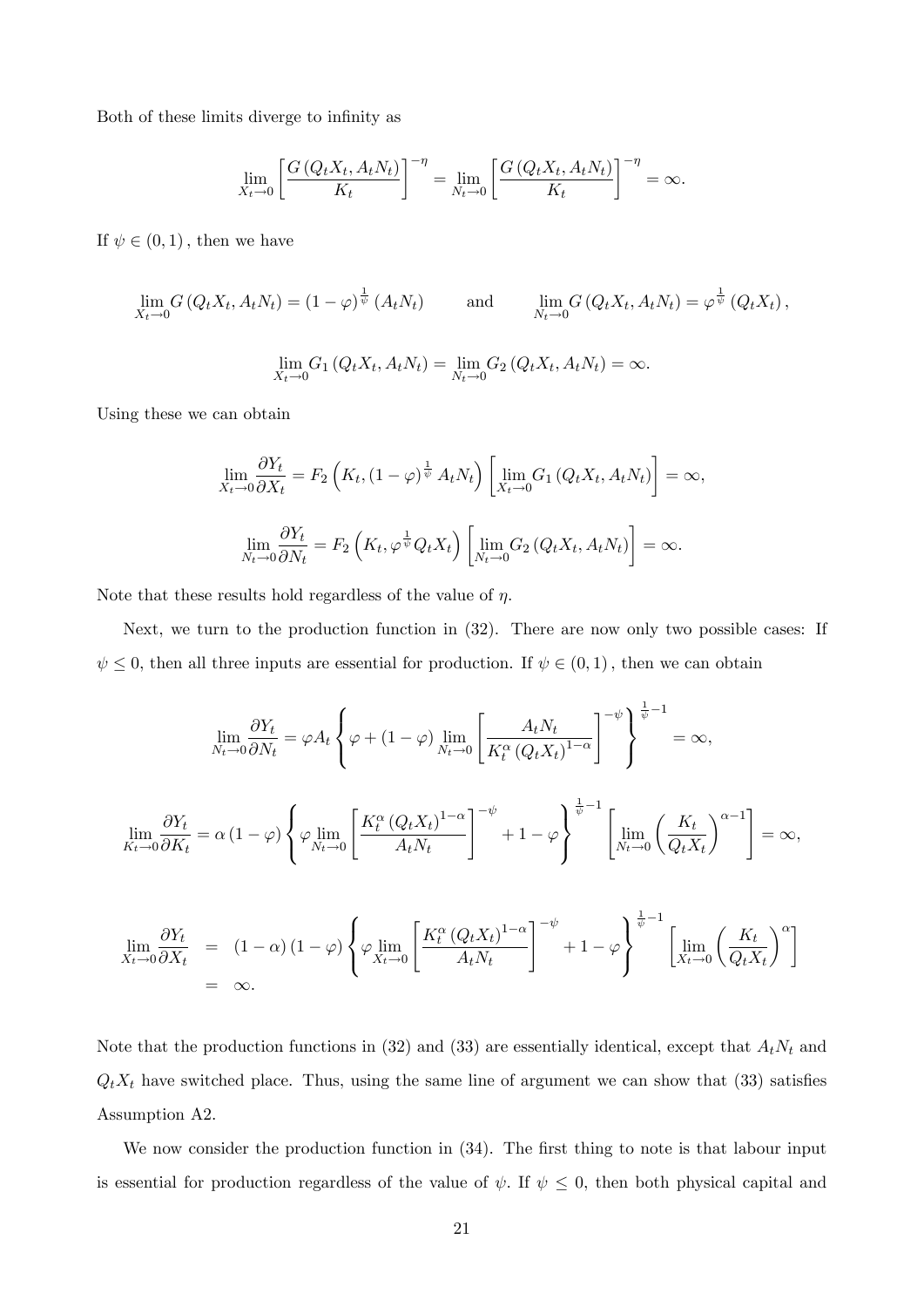natural resources are essential for production. What remains is to consider the marginal product of these inputs when  $\psi \in (0, 1)$ . Straightforward differentiation gives

$$
\frac{\partial Y_t}{\partial K_t} = (1 - \beta) \varphi (A_t N_t)^{\beta} \left[ \varphi + (1 - \varphi) \left( \frac{K_t}{Q_t X_t} \right)^{-\psi} \right]^{\frac{1}{\psi} - 1} \left[ \varphi K_t^{\psi} + (1 - \varphi) (Q_t X_t)^{\psi} \right]^{-\frac{\beta}{\psi}},
$$
  

$$
\frac{\partial Y_t}{\partial X_t} = (1 - \beta) (1 - \varphi) (A_t N_t)^{\beta} \left[ \varphi \left( \frac{Q_t X_t}{K_t} \right)^{-\psi} + (1 - \varphi) \right]^{\frac{1}{\psi} - 1} \left[ \varphi K_t^{\psi} + (1 - \varphi) (Q_t X_t)^{\psi} \right]^{-\frac{\beta}{\psi}}.
$$

Since

$$
\lim_{K_t \to 0} \left[ \varphi + (1 - \varphi) \left( \frac{K_t}{Q_t X_t} \right)^{-\psi} \right]^{\frac{1}{\psi} - 1} = \lim_{X_t \to 0} \left[ \varphi \left( \frac{Q_t X_t}{K_t} \right)^{-\psi} + (1 - \varphi) \right]^{\frac{1}{\psi} - 1} = \infty,
$$

it follows that

$$
\lim_{K_t \to 0} \frac{\partial Y_t}{\partial K_t} = (1 - \beta) \varphi (1 - \varphi)^{-\frac{\beta}{\psi}} \left( \frac{Q_t X_t}{A_t N_t} \right)^{-\beta} \lim_{K_t \to 0} \left[ \varphi + (1 - \varphi) \left( \frac{K_t}{Q_t X_t} \right)^{-\psi} \right]^{\frac{1}{\psi} - 1} = \infty,
$$
\n
$$
\lim_{X_t \to 0} \frac{\partial Y_t}{\partial X_t} = (1 - \beta) \varphi^{-\frac{\beta}{\psi}} (1 - \varphi) \left( \frac{K_t}{A_t N_t} \right)^{-\beta} \lim_{X_t \to 0} \left[ \varphi \left( \frac{Q_t X_t}{K_t} \right)^{-\psi} + (1 - \varphi) \right]^{\frac{1}{\psi} - 1} = \infty.
$$

Since (34) and (35) are symmetric, the same line of argument can be used to show the desired properties for (35).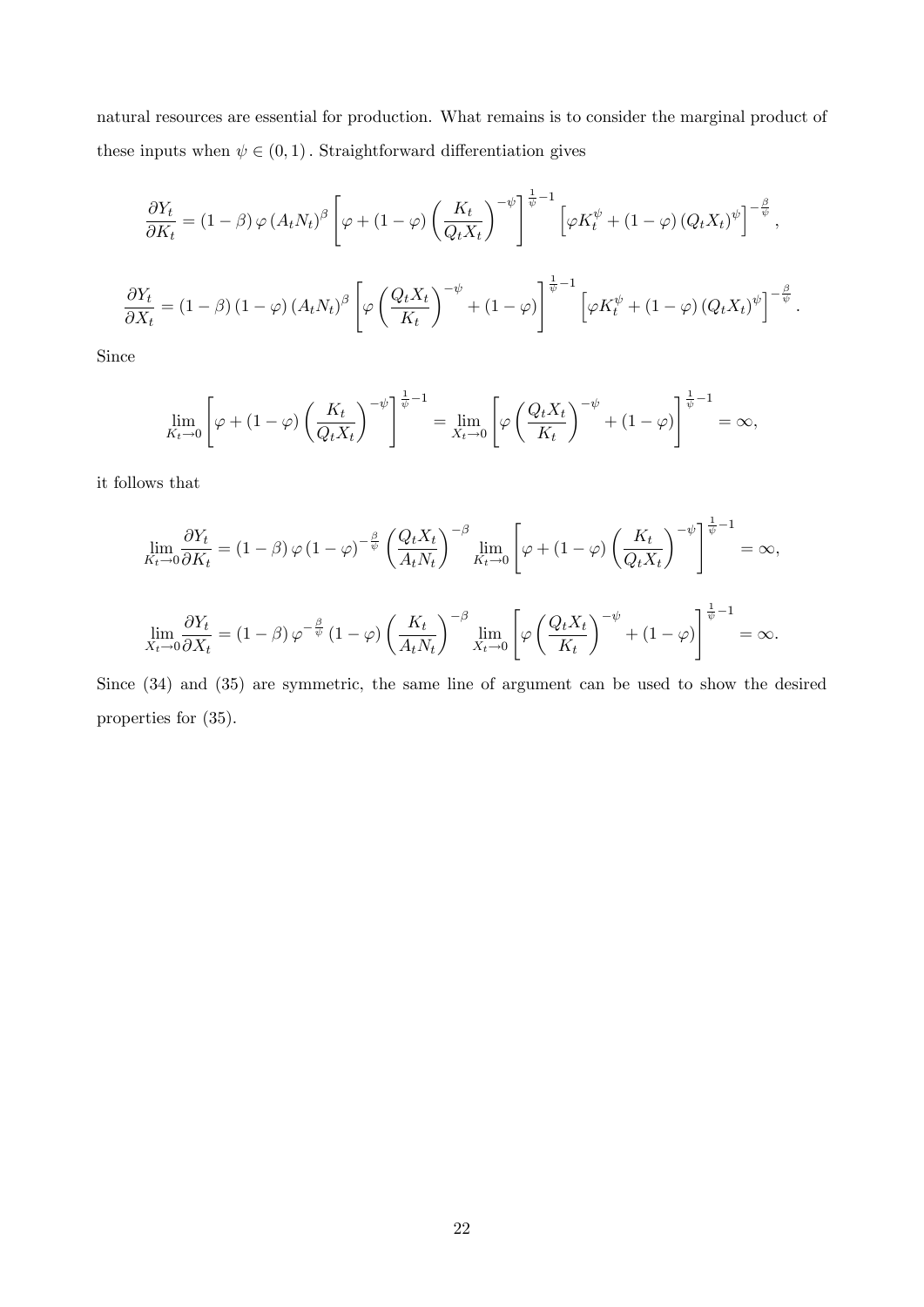# Appendix B: Proofs

## Proof of Theorem 1

The proof is divided into a number of steps:

Step 1 This part of the proof uses the same line of argument as in Schlicht (2006) and Jones and Scrimgeour (2008). In any balanced growth equilibrium,  $Y_t$  grows at a constant rate  $\hat{\gamma} \equiv \gamma^* (1 + n)$ in every period, so that  $Y_{t+1} = \hat{\gamma} Y_t$ , for all t. Rearranging terms and applying the CRTS property of  $F(\cdot)$  gives

$$
Y_t = F\left(\widehat{\gamma}^{-1}K_{t+1}, \widehat{\gamma}^{-1}G\left(Q_{t+1}X_{t+1}, A_{t+1}N_{t+1}\right)\right)
$$
  
=  $F\left(K_t, \widehat{\gamma}^{-1}G\left(Q_{t+1}X_{t+1}, A_{t+1}N_{t+1}\right)\right).$ 

The second line uses the condition that  $K_t$  and  $Y_t$  grow at the same rate in any balanced growth equilibrium. For any  $K_t > 0$ ,  $F(K_t, \cdot)$  is a strictly increasing function. Hence, the following equality must be satisfied in any balanced growth equilibrium,

$$
G(Q_t X_t, A_t N_t) = \hat{\gamma}^{-1} G(Q_{t+1} X_{t+1}, A_{t+1} N_{t+1}).
$$
\n(36)

Note that (36) holds regardless of whether  $G(\cdot)$  is Cobb-Douglas.

Suppose now  $G(\cdot)$  is given by

$$
G(Q_t X_t, A_t N_t) = (Q_t X_t)^{1-\phi} (A_t N_t)^{\phi}, \quad \text{for some } \phi \in (0,1).
$$

Combining this with  $A_{t+1} = (1+a) A_t$ ,  $Q_{t+1} = (1+q) Q_t$ ,  $X_{t+1} = (1-\tau^*) X_t$  and  $N_{t+1} =$  $(1+n) N_t$ , we can rewrite (36) as

$$
(Q_t X_t)^{1-\phi} (A_t N_t)^{\phi} = \hat{\gamma}^{-1} [(1+q) (1-\tau^*)] [(1+a) (1+n)]^{\phi} (Q_t X_t)^{1-\phi(1-\phi)} (A_t N_t)^{\phi}.
$$

If we ignore the trivial case in which  $(Q_t X_t)^{1-\phi} (A_t N_t)^{\phi} = 0$ , then (36) is valid if and only if

$$
[(1+q)(1-\tau^*)]^{1-\phi}[(1+a)(1+n)]^{\phi} = \hat{\gamma} \equiv \gamma^* (1+n)
$$

$$
\Rightarrow \gamma^* = (1+a)^{\phi} \left[ \frac{(1+q)(1-\tau^*)}{1+n} \right]^{1-\phi}.
$$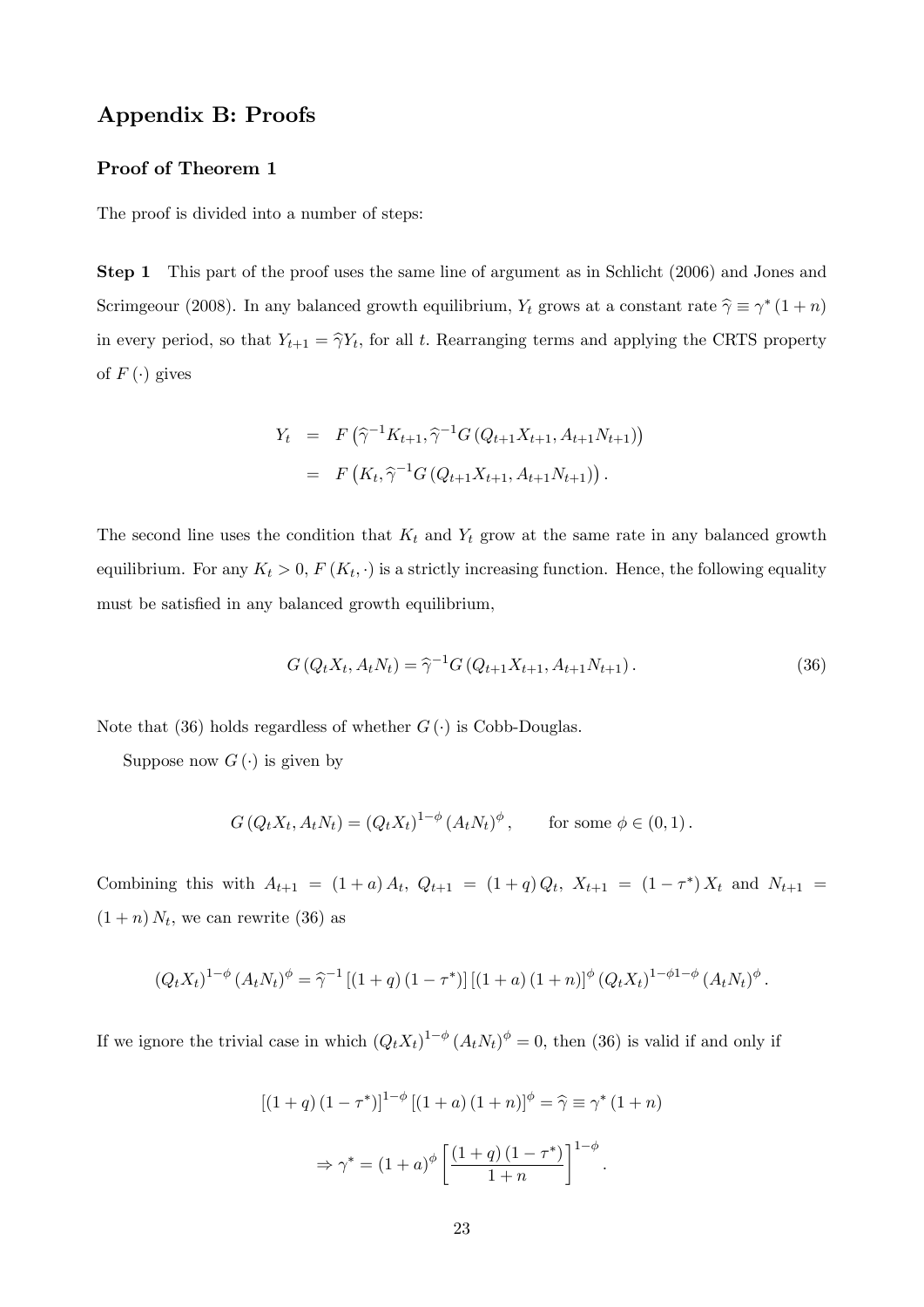This is equation (20) in the theorem.

Step 2 Next, we will show that in any balanced growth equilibrium with a constant rate of return  $r^* > -\delta$ , the ratio  $p_t X_t/Y_t$  must be time-invariant and strictly positive. This can then be used to derive equation (21). Suppose  $r_t = r^* > -\delta$ . Then by (10), we have

$$
F_1\left(1, \frac{G\left(Q_t X_t, A_t N_t\right)}{K_t}\right) = F_1\left(1, \frac{\widehat{x}_t^{1-\phi}}{\widehat{k}_t}\right) = r^* + \delta > 0.
$$

Since  $F_1(1, \cdot)$  is strictly decreasing, it follows that the ratio between  $\hat{x}_t^{1-\phi}$  $t_t^{1-\varphi}$  and  $k_t$  must be constant in any balanced growth equilibrium. Hence, we can write

$$
\frac{G(Q_t X_t, A_t N_t)}{K_t} = \frac{\hat{x}_t^{1-\phi}}{\hat{k}_t} = \chi^* > 0.
$$
\n(37)

By the homogeneity properties of  $F(\cdot)$  and  $F_2(\cdot)$ , we can write

$$
F_2(K_t, G(Q_tX_t, A_tN_t)) = F_2(1, \chi^*),
$$
  

$$
F(K_t, G(Q_tX_t, A_tN_t)) = K_tF(1, \chi^*).
$$

Using these and (11), we can get

$$
\frac{p_t X_t}{Y_t} = \frac{Q_t X_t}{K_t} \frac{F_2 (1, \chi^*) G_1 (Q_t X_t, A_t N_t)}{F (1, \chi^*)}
$$
\n
$$
= \frac{F_2 (1, \chi^*) G (Q_t X_t, A_t N_t)}{F (1, \chi^*) G (Q_t X_t, A_t N_t)} \frac{Q_t X_t G_1 (Q_t X_t, A_t N_t)}{G (Q_t X_t, A_t N_t)}
$$
\n
$$
= (1 - \phi) \frac{\chi^* F_2 (1, \chi^*)}{F (1, \chi^*)}.
$$

Hence,  $p_t X_t/Y_t$  must be strictly positive and time-invariant. This in turn implies

$$
\frac{p_{t+1}}{p_t} \frac{X_{t+1}}{X_t} = (1+r^*) (1-\tau^*) = \frac{Y_{t+1}}{Y_t} = \gamma^* (1+n).
$$

Step 3 We now derive equation (22), which is based on the capital market clearing condition. In any competitive equilibrium, the market for physical capital clears when

$$
K_{t+1} = N_t s_t = N_t \left(\frac{w_t}{2 + \theta} - p_t m_t\right).
$$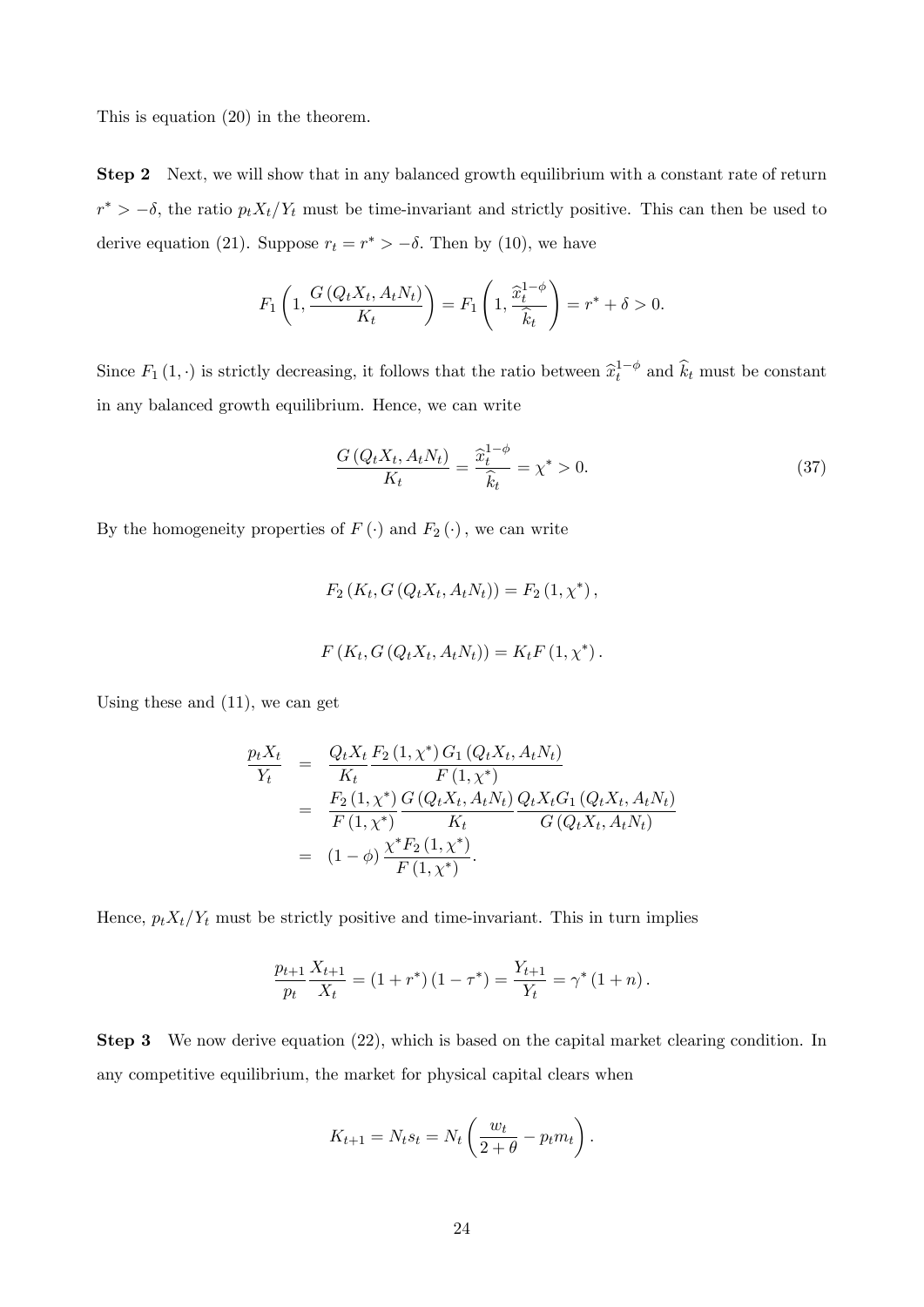The second equality follows from (6). Substituting (12) and (11) into the above equation gives

$$
K_{t+1} = F_2(K_t, G(Q_t X_t, A_t N_t)) \left[ \frac{1}{2 + \theta} A_t N_t G_2(Q_t X_t, A_t N_t) - N_t m_t Q_t G_1(Q_t X_t, A_t N_t) \right].
$$
 (38)

As shown in Step 2, we can rewrite  $F_2(K_t, G(Q_t X_t, A_t N_t))$  as  $F_2(1, \chi^*)$ . Using the market clearing condition for natural resources, we can get

$$
N_t m_t = M_{t+1} = (1 - \tau^*) \frac{M_t}{X_t} \cdot X_t = \left(\frac{1 - \tau^*}{\tau^*}\right) X_t.
$$

Substituting these into (38) gives

$$
K_{t+1} = F_2(1, \chi^*) \left[ \frac{1}{2 + \theta} A_t N_t G_2 (Q_t X_t, A_t N_t) - \left( \frac{1 - \tau^*}{\tau^*} \right) Q_t X_t G_1 (Q_t X_t, A_t N_t) \right].
$$

Finally, using the Cobb-Douglas specification for  $G(\cdot)$ , we can simplify this to become

$$
K_{t+1} = F_2(1, \chi^*) \left[ \frac{\phi}{2+\theta} - \left( \frac{1-\tau^*}{\tau^*} \right) (1-\phi) \right] G(Q_t X_t, A_t N_t).
$$

Dividing both sides by  $K_t$  and using (37) once more gives

$$
\frac{K_{t+1}}{K_t} = \gamma^* (1+n) = \chi^* F_2 (1, \chi^*) \left[ \frac{\phi}{2+\theta} - \left( \frac{1-\tau^*}{\tau^*} \right) (1-\phi) \right].
$$

This completes the proof of Theorem 1.

## Proof of Proposition 1

Using  $(20)$  and  $(21)$ , we can get

$$
\gamma^* (1+n) = (1+b) (1+n)^{\phi} (1-\tau^*)^{1-\phi},
$$
  

$$
r^* = (1+b) (1+n)^{\phi} (1-\tau^*)^{-\phi} - 1 \equiv r(\tau^*).
$$

Using (8), we can derive

$$
F_1(1, \chi^*) = \alpha [\alpha + (1 - \alpha) (\chi^*)^{\eta}]^{\frac{1 - \eta}{\eta}},
$$
  

$$
F_2(1, \chi^*) = (1 - \alpha) (\chi^*)^{\eta - 1} [\alpha + (1 - \alpha) (\chi^*)^{\eta}]^{\frac{1 - \eta}{\eta}}.
$$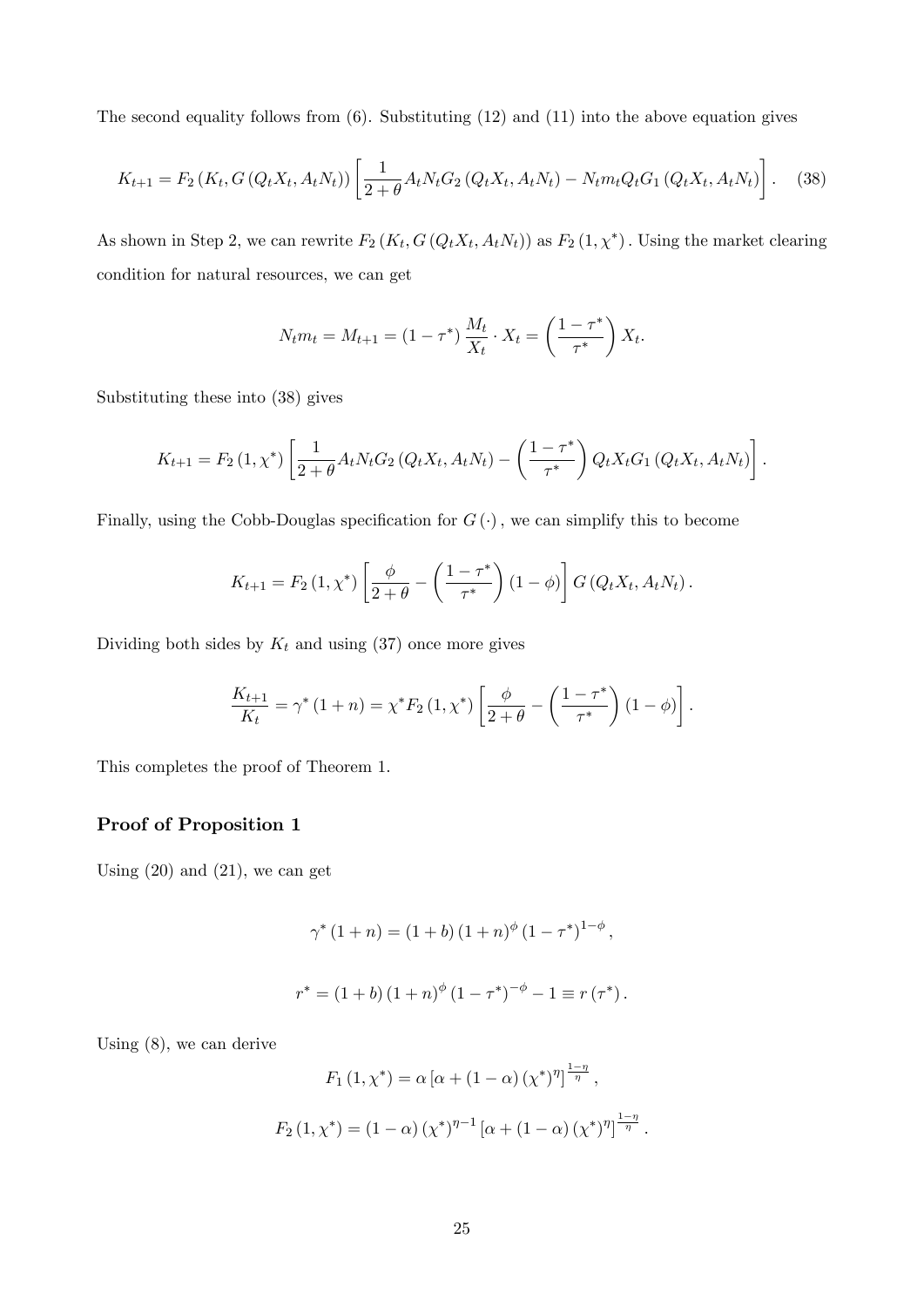Equation (23) then implies

$$
(1 - \alpha) (\chi^*)^{\eta} = \left[ \frac{r(\tau^*) + \delta}{\alpha} \right]^{\frac{\eta}{1 - \eta}} - \alpha.
$$

It follows that

$$
\chi^* F_2(1, \chi^*) = (1 - \alpha) (\chi^*)^{\eta} [\alpha + (1 - \alpha) (\chi^*)^{\eta}]^{\frac{1 - \eta}{\eta}} \n= \frac{r(\tau^*) + \delta}{\alpha} \left\{ \left[ \frac{r(\tau^*) + \delta}{\alpha} \right]^{\frac{\eta}{1 - \eta}} - \alpha \right\}.
$$

Using these expressions, we can rewrite (22) as

$$
\frac{\left(2+\theta\right)\left(1+b\right)\left(1+n\right)^{\phi}\left(1-\tau^*\right)^{1-\phi}}{\phi-\left(\frac{1-\tau^*}{\tau^*}\right)\left(2+\theta\right)\left(1-\phi\right)}=\frac{r\left(\tau^*\right)+\delta}{\alpha}\left\{\left[\frac{r\left(\tau^*\right)+\delta}{\alpha}\right]^{\frac{\eta}{1-\eta}}-\alpha\right\}.
$$

A unique balanced growth equilibrium exists if there is a unique solution for this equation. Define two auxiliary functions  $\Lambda(\cdot)$  and  $\Gamma(\cdot)$  according to

$$
\Lambda(\tau) \equiv \frac{(2+\theta)(1+b)(1+n)^{\phi}(1-\tau)^{1-\phi}}{\phi - (\frac{1-\tau}{\tau})(2+\theta)(1-\phi)},
$$

$$
\Gamma(\tau) \equiv \frac{r(\tau) + \delta}{\alpha} \left\{ \left[ \frac{r(\tau) + \delta}{\alpha} \right]^{\frac{\eta}{1-\eta}} - \alpha \right\}.
$$

The following properties of  $\Lambda(\cdot)$  can be easily verified:  $\Lambda(1) = 0$ ;  $\Lambda(\tau) \to \infty$  as  $\tau \to \overline{\tau}$ , where  $\overline{\tau} \in (0,1)$  is the threshold value defined in (24);  $\Lambda(\tau) < 0$  for all  $\tau < \overline{\tau}$ ; and  $\Lambda(\cdot)$  is strictly decreasing over the range  $(\overline{\tau}, 1]$ . Similarly, one can show that  $\Gamma(\overline{\tau}) < \infty$  and  $\Gamma(\tau) \to \infty$  as  $\tau \to 1$  if  $\eta \in (0, 1)$ . Since both  $\Lambda(\cdot)$  and  $\Gamma(\cdot)$  are continuous over  $(\overline{\tau}, 1]$ , these properties ensure the existence of at least one value  $\tau^* \in (\overline{\tau}, 1)$  such that  $\Lambda(\tau^*) = \Gamma(\tau^*)$ .

If, in addition,  $\Gamma(\cdot)$  is strictly increasing over  $(\overline{\tau}, 1]$ , then a unique solution exists. Straightforward differentiation shows that

$$
\Gamma'(\tau) = \frac{1}{\alpha} \left\{ \frac{1}{1-\eta} \left[ \frac{r(\tau) + \delta}{\alpha} \right]^{\frac{\eta}{1-\eta}} - \alpha \right\} (1+b) (1+n)^{\phi} \phi (1-\tau)^{-(1+\phi)}.
$$

Hence,  $\Gamma'(\tau) \geq 0$  if and only if

$$
\left[\frac{r(\tau)+\delta}{\alpha}\right]^{\frac{\eta}{1-\eta}} \geqslant \alpha(1-\eta) \Leftrightarrow r(\tau)+\delta \geqslant \alpha^{\frac{1}{\eta}}(1-\eta)^{\frac{1}{\eta}-1}.
$$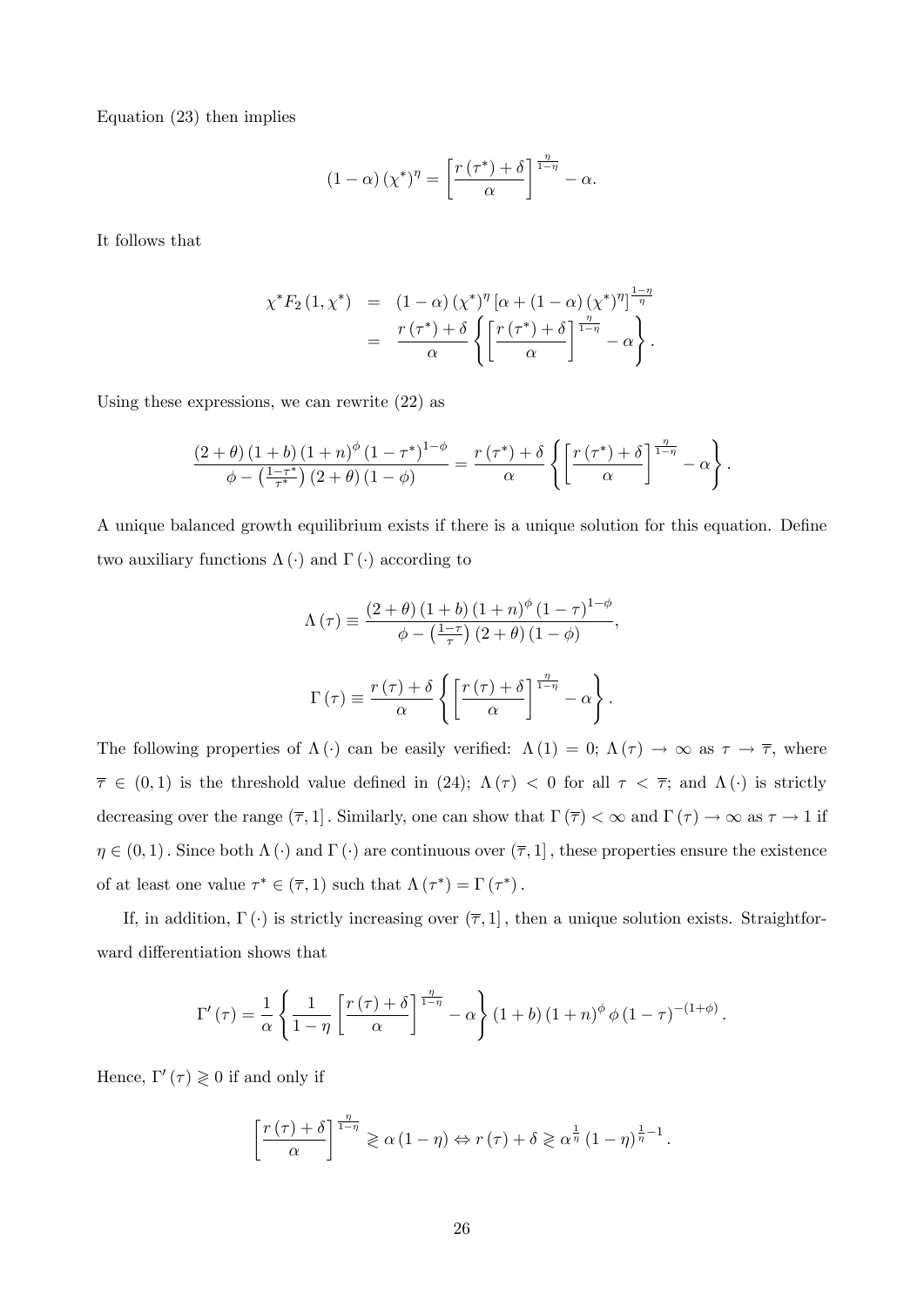Since  $r(\tau)$  is a strictly increasing function, it follows that  $\Gamma(\cdot)$  is strictly increasing over  $(\overline{\tau}, 1]$  if

$$
r(\overline{\tau}) + \delta > \alpha^{\frac{1}{\eta}} (1 - \eta)^{\frac{1}{\eta} - 1}.
$$

This condition can be rewritten as (25). This completes the proof of Proposition 1.

## Proof of Theorem 2

**Step 1** First, we will show that  $\gamma^* = 1 + a$  if the elasticity of substitution of  $G(\cdot)$  is never equal to one. Recall that equation (36) in the proof of Theorem 1 is valid even if  $G(\cdot)$  is not Cobb-Douglas. Define  $\hat{x}_t \equiv Q_tX_t/(A_tN_t)$ . Then by the CRTS property of  $G(\cdot)$ , equation (36) can be equivalently stated as

$$
G\left(Q_t X_t, A_t N_t\right) = G\left[\frac{\left(1+q\right)\left(1-\tau^*\right)}{\widehat{\gamma}} Q_t X_t, \frac{\left(1+a\right)\left(1+n\right)}{\widehat{\gamma}} A_t N_t, \right].
$$

Define the following notations

$$
\varsigma \equiv \frac{(1+a)(1+n)}{\widehat{\gamma}} \quad \text{and} \quad \eta \equiv \frac{(1+q)(1-\tau^*)}{\widehat{\gamma}}
$$

Dividing both sides by  $\varsigma A_t N_t$  and using  $g(\hat{x}) \equiv G(\hat{x}, 1)$  give

$$
g\left(\widehat{x}_t\right) = \varsigma g\left(\frac{\eta}{\varsigma}\widehat{x}_t\right), \quad \text{ for all } \widehat{x}_t > 0. \tag{39}
$$

:

Equation (39) is trivially satisfied if  $\varsigma = \eta = 1$ , which immediately implies

$$
\gamma^* = 1 + a
$$
 and  $1 - \tau^* = \frac{(1 + a)(1 + n)}{1 + q}$ .

We now show that if  $\sigma_G(\cdot) \neq 1$ , then equation (39) holds if and only if  $\varsigma = \eta = 1$ .

We first establish an intermediate result: For any  $\hat{x} > 0$ ,

$$
\frac{d}{d\hat{x}} \left[ \frac{\hat{x}g'(\hat{x})}{g(\hat{x})} \right] \geq 0 \quad \text{if and only if} \quad \sigma_G(\hat{x}) \geq 1.
$$

To start, straightforward differentiation gives

$$
\frac{d}{d\hat{x}}\left[\frac{\hat{x}g'(\hat{x})}{g(\hat{x})}\right] = \frac{g'(\hat{x})}{g(\hat{x})} - \frac{\hat{x}[g'(\hat{x})]^2}{[g(\hat{x})]^2} + \frac{\hat{x}g''(\hat{x})}{g(\hat{x})}.
$$
\n(40)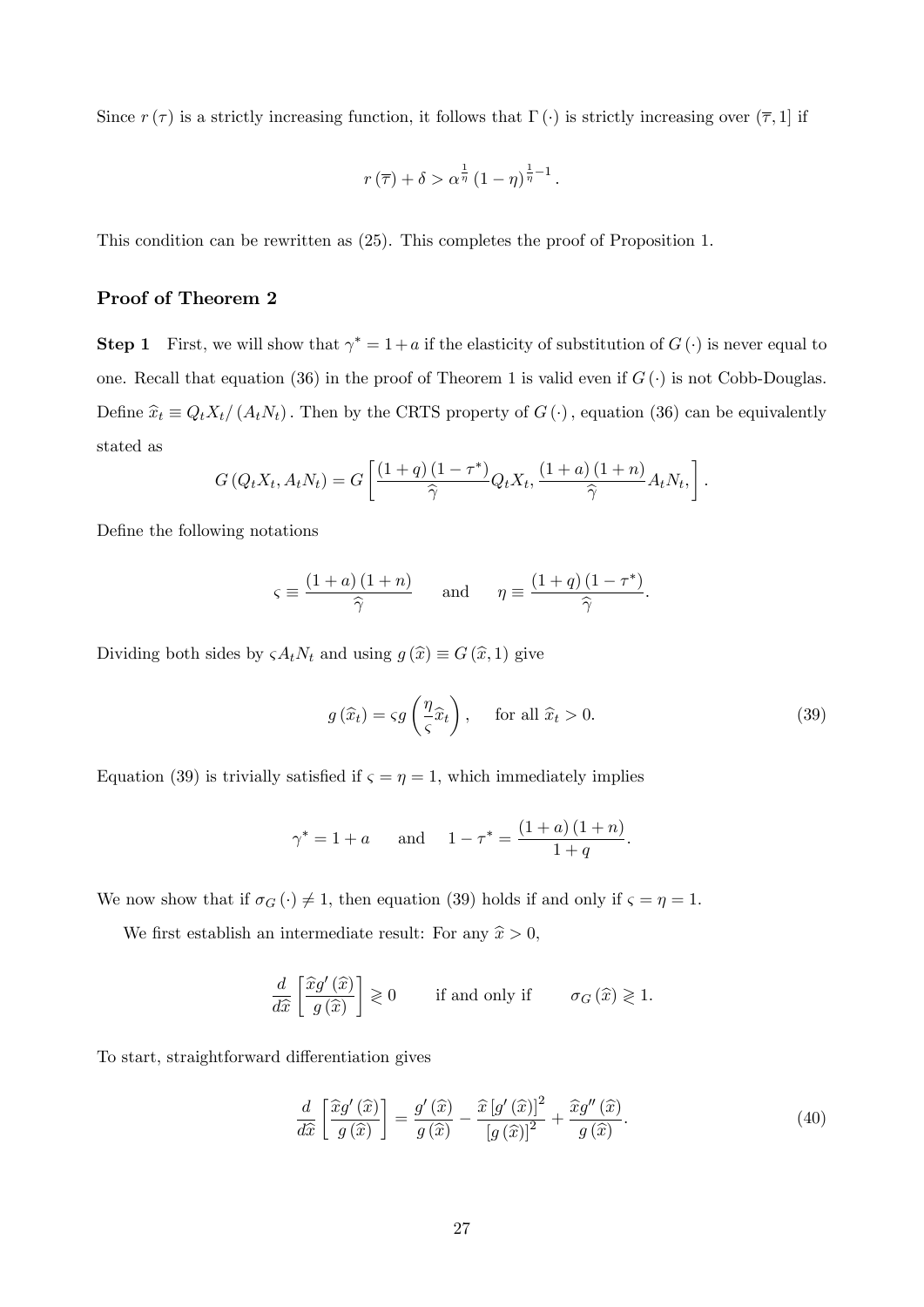Next, using the expression in (18),  $\sigma_G\left(\widehat{x}\right)\gtrless 1$  if and only if

$$
\frac{g'(\widehat{x}) [g(\widehat{x}) - \widehat{x}g'(\widehat{x})]}{g(\widehat{x})} \ge -\widehat{x}g''(\widehat{x})
$$

$$
\Leftrightarrow \frac{g'(\widehat{x})}{g(\widehat{x})} \left[1 - \frac{\widehat{x}g'(\widehat{x})}{g(\widehat{x})}\right] \ge \frac{-\widehat{x}g''(\widehat{x})}{g(\widehat{x})}
$$

$$
\Leftrightarrow \frac{g'(\widehat{x})}{g(\widehat{x})} - \frac{\widehat{x}[g'(\widehat{x})]^2}{[g(\widehat{x})]^2} - \frac{\widehat{x}g''(\widehat{x})}{g(\widehat{x})} = \frac{d}{d\widehat{x}} \left[\frac{\widehat{x}g'(\widehat{x})}{g(\widehat{x})}\right] \ge 0.
$$
(41)

This intermediate result says that if  $\sigma_G(\cdot)$  is never equal to one, then  $\hat{x}g'(\hat{x})/g(\hat{x})$  must be either strictly increasing or strictly decreasing for all  $\hat{x} > 0$ . We will now apply this result on (39).

Since  $g(\cdot)$  is continuously differentiable and (39) holds for all  $\hat{x}_t > 0$ , we can differentiate both sides of (39) with respect to  $\hat{x}_t$  and get

$$
g'(\widehat{x}_t) = \eta g' \left(\frac{\eta}{\varsigma} \widehat{x}_t\right).
$$

Combining this and (39) gives

$$
\frac{\widehat{x}_t g'(\widehat{x}_t)}{g(\widehat{x}_t)} = \frac{\frac{\eta}{\zeta} \widehat{x}_t g'(\frac{\eta}{\zeta} \widehat{x}_t)}{g(\frac{\eta}{\zeta} \widehat{x}_t)}.
$$
\n(42)

As mentioned above, if  $\sigma_G(\cdot)$  is never equal to one, then  $\hat{x}g'(\hat{x})/g(\hat{x})$  must be either strictly increasing or strictly decreasing for all  $\hat{x} > 0$ . Hence, the equality in (42) holds if and only if  $\eta = \varsigma$ . Using this, we can rewrite (39) as  $g'(\hat{x}_t) = \eta g'(\hat{x}_t)$ , which implies that  $\eta = 1$ .

**Step 2** The equalities  $\varsigma = \eta = 1$  in turn imply that  $\hat{k}_t$  and  $\hat{x}_t$  are time-invariant in any balanced growth equilibrium, i.e.,  $\hat{k}_t = \hat{k}^*$  and  $\hat{x}_t = \hat{x}^*$ . Using these, we can rewrite (10) and (11) as

$$
r^* + \delta = F_1\left(\hat{k}^*, G\left(\hat{x}^*, 1\right)\right)
$$

$$
p_t = Q_t F_2\left(\hat{k}^*, G\left(\hat{x}^*, 1\right)\right) G_1\left(\hat{x}^*, 1\right).
$$

Hence, equation (4) can be used to obtain  $r^* = q$ . Equation (28) then follows.

Step 3 Finally, we provide the derivation of (29). As shown in the proof of Theorem 1, the capital market clearing condition can be expressed as

$$
K_{t+1} = F_2(K_t, G(Q_t X_t, A_t N_t)) \left[ \frac{1}{2 + \theta} A_t N_t G_2(Q_t X_t, A_t N_t) - \left( \frac{1 - \tau^*}{\tau^*} \right) Q_t X_t G_1(Q_t X_t, A_t N_t) \right].
$$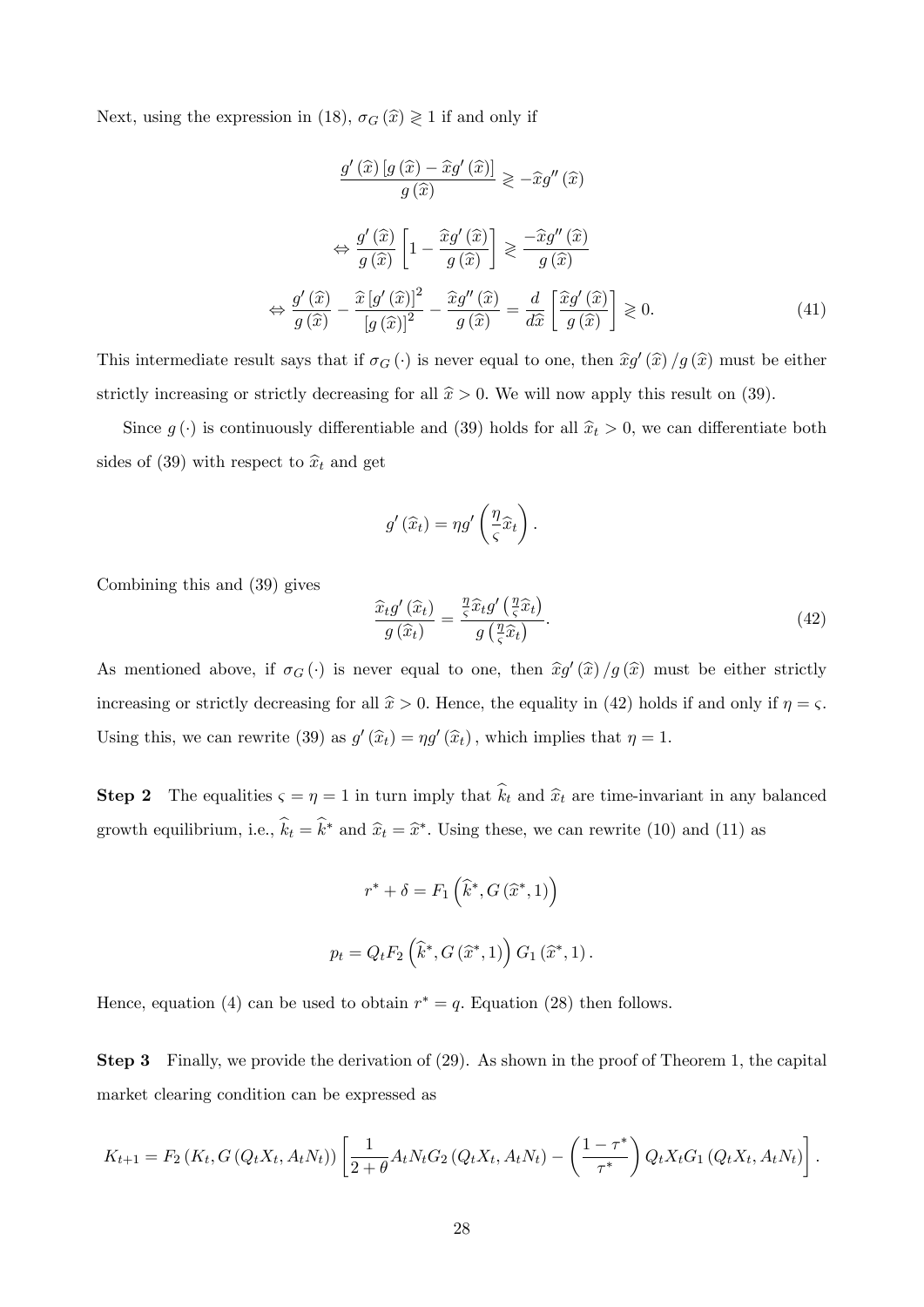Dividing both sides by  $A_t N_t$  gives

$$
(1+a)(1+n)\,\widehat{k}_{t+1} = F_2\left(\widehat{k}_t, G\left(\widehat{x}_t, 1\right)\right) \left[\frac{1}{2+\theta}G_2\left(\widehat{x}_t, 1\right) - \left(\frac{1-\tau^*}{\tau^*}\right)\widehat{x}_t G_1\left(\widehat{x}_t, 1\right)\right].
$$

Equation (29) can be obtained by setting  $\hat{k}_{t+1} = \hat{k}_t = \hat{k}^*$  and  $\hat{x}_t = \hat{x}^*$ . This completes the proof of Theorem 2.

# Proof of Proposition 2

Suppose  $F(\cdot)$  takes the CES form in (8), with  $\alpha \in (0,1)$  and  $\eta < 1$ . Then (28) can be rewritten as

$$
\alpha \left\{ \alpha + (1 - \alpha) \left[ \frac{G\left(\widehat{x}^*, 1\right)}{\widehat{k}^*} \right]^{\eta} \right\}^{\frac{1 - \eta}{\eta}} = q + \delta
$$

$$
\Rightarrow (1 - \alpha) \left[ \frac{G\left(\widehat{x}^*, 1\right)}{\widehat{k}^*} \right]^{\eta} = \left( \frac{q + \delta}{\alpha} \right)^{\frac{\eta}{1 - \eta}} - \alpha
$$

Using these, we can write

$$
\frac{G\left(\widehat{x}^*,1\right)}{\widehat{k}^*}F_2\left(\widehat{k}^*,G\left(\widehat{x}^*,1\right)\right)=\frac{q+\delta}{\alpha}\left[\left(\frac{q+\delta}{\alpha}\right)^{\frac{\eta}{1-\eta}}-\alpha\right]=(2+\theta)\Theta
$$

Similarly, if  $G(\cdot)$  takes the CES form in (9), then we can get

$$
G_2(\hat{x}^*, 1) = (1 - \varphi) \left[ \varphi(\hat{x}^*)^{\psi} + 1 - \varphi \right]^{\frac{1}{\psi} - 1} = \frac{(1 - \varphi) G(\hat{x}^*, 1)}{\varphi(\hat{x}^*)^{\psi} + 1 - \varphi}
$$

$$
G_1(\hat{x}^*, 1) = \frac{\varphi(\hat{x}^*)^{\psi - 1} G(\hat{x}^*, 1)}{\varphi(\hat{x}^*)^{\psi} + 1 - \varphi}.
$$

Based on these observations, we can rewrite (29) as

$$
(1+a)(1+n)\left[\varphi(\widehat{x}^*)^{\psi}+1-\varphi\right] = \frac{G(\widehat{x}^*,1)}{\widehat{k}^*}F_2\left(\widehat{k}^*,G(\widehat{x}^*,1)\right)\left[\frac{1-\varphi}{2+\theta}-\left(\frac{1-\tau^*}{\tau^*}\right)\varphi(\widehat{x}^*)^{\psi}\right]
$$

$$
= \Theta\left[1-\varphi-\left(\frac{1-\tau^*}{\tau^*}\right)(2+\theta)\varphi(\widehat{x}^*)^{\psi}\right],
$$

which can be simplified to become

$$
(\widehat{x}^*)^{\psi} = \frac{1-\varphi}{\varphi} \frac{\Theta - (1+a)(1+n)}{(1+a)(1+n) + (\frac{1-\tau^*}{\tau^*}) (2+\theta)\Theta}.
$$

The purpose of the additional condition  $\min \{ \Theta, 1 + q \} > (1 + a) (1 + n)$  is twofold: Firstly, it en-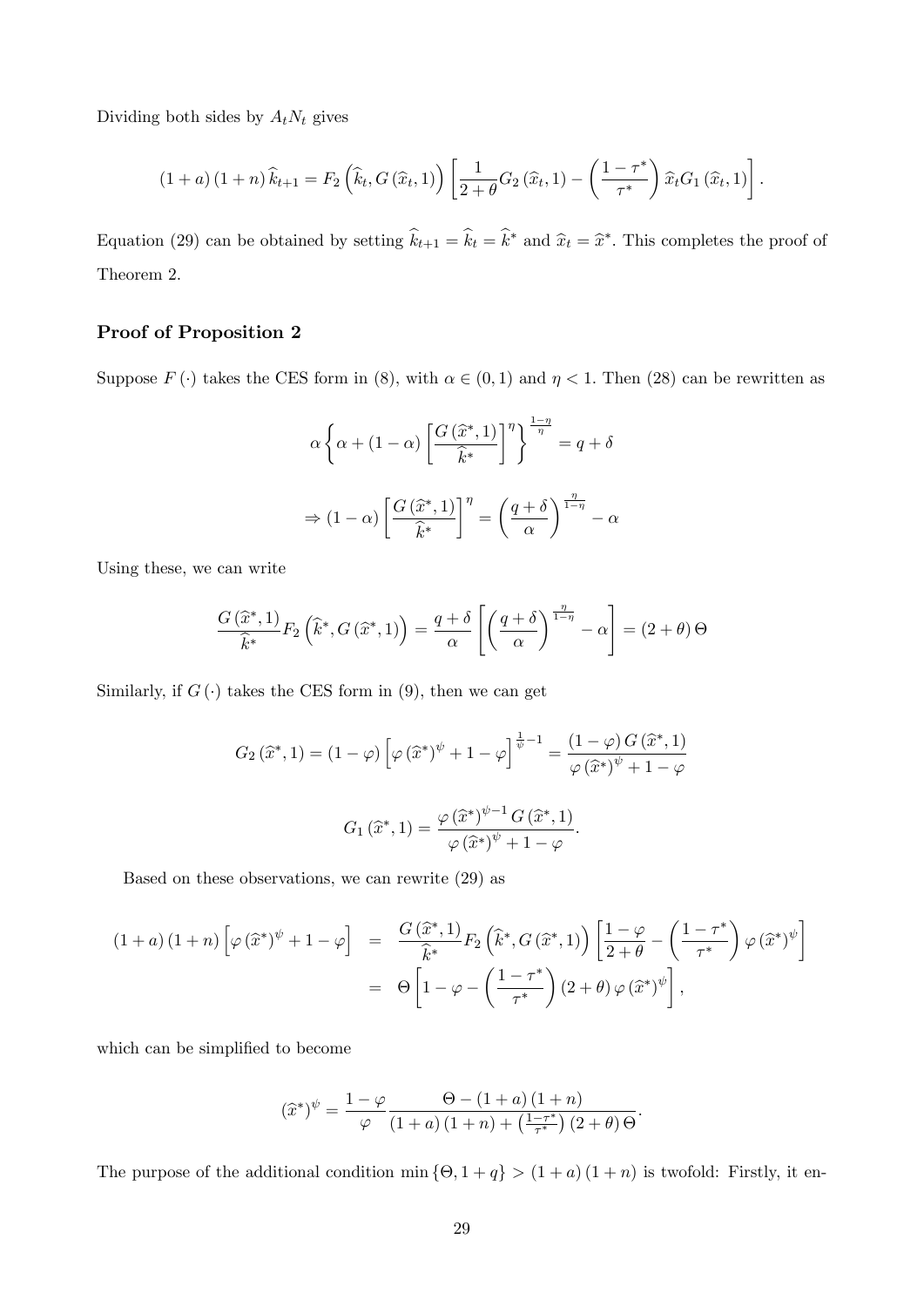sures that a unique, strictly positive value of  $\hat{x}^*$  can be obtained from the above equation. Secondly, it ensures that  $\tau^* \in (0, 1)$ . This completes the proof of Proposition 2.

## Proof of Theorem 3

We will consider each of the specifications in  $(32)-(35)$  separately.

**Specification 1** We begin with the production function in  $(32)$ . Under this specification, the first-order conditions for the representative firm's problem are given by

$$
(1 - \varphi) \alpha Y_t^{1 - \psi} K_t^{\alpha \psi - 1} (Q_t X_t)^{(1 - \alpha)\psi} = r_t + \delta,
$$
\n
$$
(43)
$$

$$
(1 - \varphi) (1 - \alpha) Y_t^{1 - \psi} K_t^{\alpha \psi} (Q_t X_t)^{(1 - \alpha) \psi - 1} Q_t = p_t,
$$
\n(44)

$$
\varphi Y_t^{1-\psi} \left( A_t N_t \right)^{\psi-1} A_t = w_t. \tag{45}
$$

In any balanced growth equilibrium, both the capital-output ratio and interest rate are constant over time, i.e.,

$$
Y_t = \frac{1}{\kappa^*} K_t, \qquad \text{for some } \kappa^* > 0,
$$

and  $r_t = r^*$ , for some  $r^* > -\delta$ . Substituting these into (43) gives

$$
(1 - \varphi) \alpha (\kappa^*)^{\psi - 1} \left( \frac{K_t}{Q_t X_t} \right)^{(\alpha - 1)\psi} = (1 - \varphi) \alpha (\kappa^*)^{\psi - 1} \left( \frac{\widehat{k}_t}{\widehat{x}_t} \right)^{(\alpha - 1)\psi} = r^* + \delta.
$$

This shows that the ratio between  $\hat{k}_t$  and  $\hat{x}_t$  must be constant over time, or equivalently,

$$
\frac{\widehat{x}_{t+1}}{\widehat{x}_t} = \frac{\widehat{k}_{t+1}}{\widehat{k}_t} = \frac{\gamma^*}{1+a} = \frac{(1+q)(1-\tau^*)}{(1+a)(1+n)}.
$$

By the same token, we can also rewrite (44) and (45) as

$$
p_t = (1 - \varphi) (1 - \alpha) (\kappa^*)^{\psi - 1} \left(\frac{\widehat{k}_t}{\widehat{x}_t}\right)^{(\alpha - 1)\psi + 1} Q_t,
$$
\n(46)

$$
w_t = \varphi \left(\kappa^*\right)^{\psi-1} \hat{k}_t^{1-\psi} A_t. \tag{47}
$$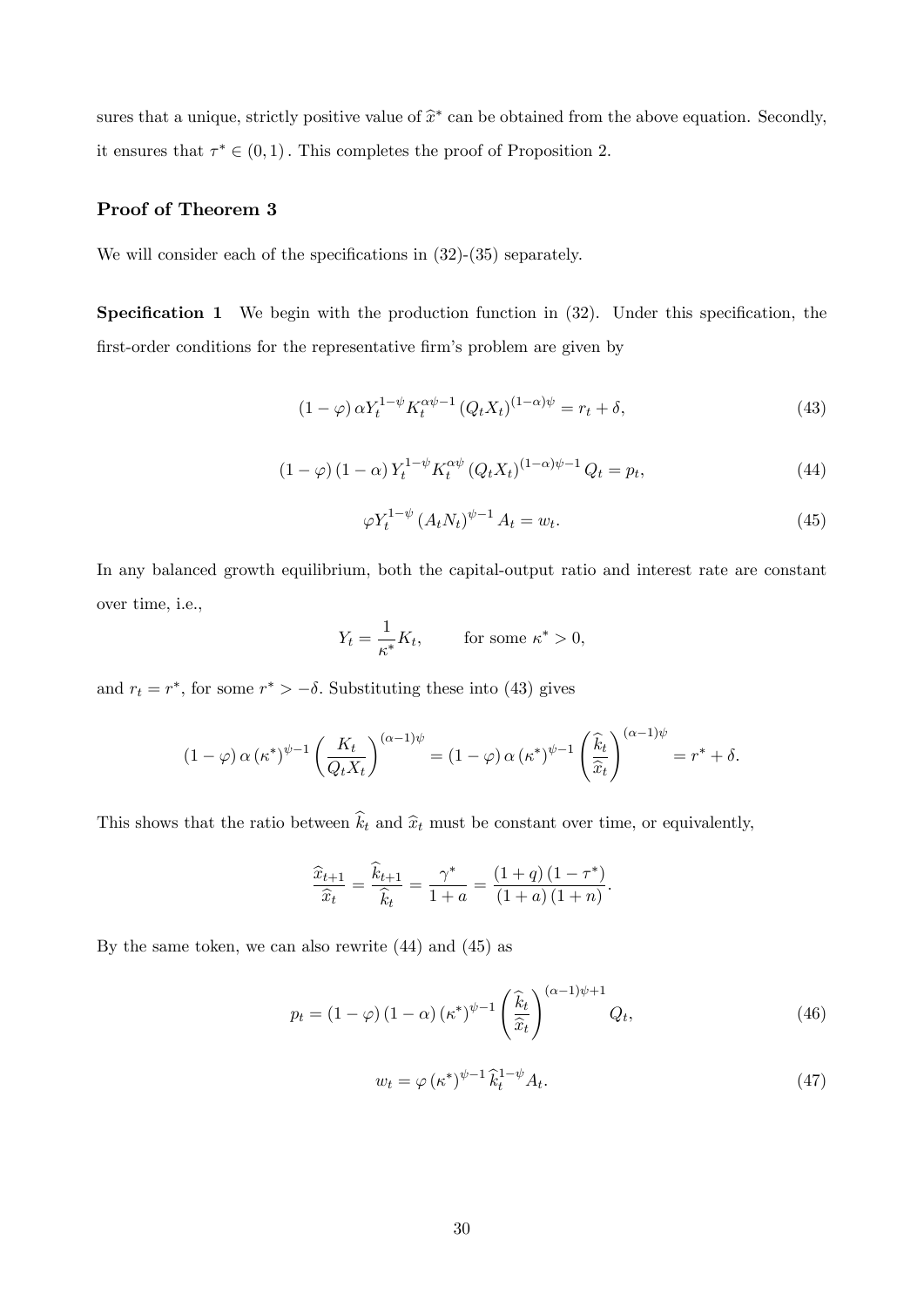Combining (46) and (4) gives

$$
\frac{p_{t+1}}{p_t} = 1 + r^* = \frac{Q_{t+1}}{Q_t} = 1 + q.
$$

The last step is to substitute (46) and (47) into the capital market clearing condition. This will give

$$
K_{t+1} = A_t N_t (\kappa^*)^{\psi-1} \left[ \frac{\varphi}{2+\theta} \hat{k}_t^{1-\psi} - \left( \frac{1-\tau^*}{\tau^*} \right) (1-\varphi) (1-\alpha) \left( \frac{\hat{k}_t}{\hat{x}_t} \right)^{(\alpha-1)\psi+1} \hat{x}_t \right]
$$
  
\n
$$
\Rightarrow (1+a) (1+n) \hat{k}_{t+1} = (\kappa^*)^{\psi-1} \left[ \frac{\varphi}{2+\theta} \hat{k}_t^{1-\psi} - \left( \frac{1-\tau^*}{\tau^*} \right) (1-\varphi) (1-\alpha) \left( \frac{\hat{k}_t}{\hat{x}_t} \right)^{(\alpha-1)\psi} \hat{k}_t \right]
$$
  
\n
$$
\Rightarrow (1+a) (1+n) \frac{\hat{k}_{t+1}}{\hat{k}_t} = (\kappa^*)^{\psi-1} \left[ \frac{\varphi}{2+\theta} \hat{k}_t^{-\psi} - \left( \frac{1-\tau^*}{\tau^*} \right) (1-\varphi) (1-\alpha) \left( \frac{\hat{k}_t}{\hat{x}_t} \right)^{(\alpha-1)\psi} \right].
$$

Since both  $\widehat{k}_{t+1}/\widehat{k}_t$  and  $\widehat{k}_t/\widehat{x}_t$  are constant over time, it follows that the level of  $\widehat{k}_t$  must be constant over time in any balanced growth equilibrium. Hence, we have

$$
\frac{\gamma^*}{1+a} = \frac{(1+q)(1-\tau^*)}{(1+a)(1+n)} = 1.
$$

**Specification 2** Consider the production function in  $(33)$ . The first-order conditions for the firm's problem are now given by

$$
(1 - \varphi) \alpha Y_t^{1 - \psi} K_t^{\alpha \psi - 1} (A_t N_t)^{(1 - \alpha)\psi} = r_t + \delta,
$$
  

$$
\varphi Y_t^{1 - \psi} (Q_t X_t)^{\psi - 1} Q_t = p_t,
$$
  

$$
(1 - \varphi) (1 - \alpha) Y_t^{1 - \psi} K_t^{\alpha \psi} (A_t N_t)^{\psi(1 - \alpha) - 1} A_t = w_t.
$$

Using the two conditions:  $Y_t = \frac{1}{\kappa^*} K_t$  and  $r_t = r^*$ , we can rewrite these as

$$
(1 - \varphi) (\kappa^*)^{\psi - 1} \alpha \widehat{k}_t^{(\alpha - 1)\psi} = r^* + \delta,
$$
  

$$
\varphi (\kappa^*)^{\psi - 1} \left(\frac{\widehat{k}_t}{\widehat{x}_t}\right)^{1 - \psi} Q_t = p_t,
$$
  

$$
(1 - \varphi) (1 - \alpha) (\kappa^*)^{\psi - 1} \widehat{k}_t^{(\alpha - 1)\psi + 1} A_t = w_t.
$$
 (48)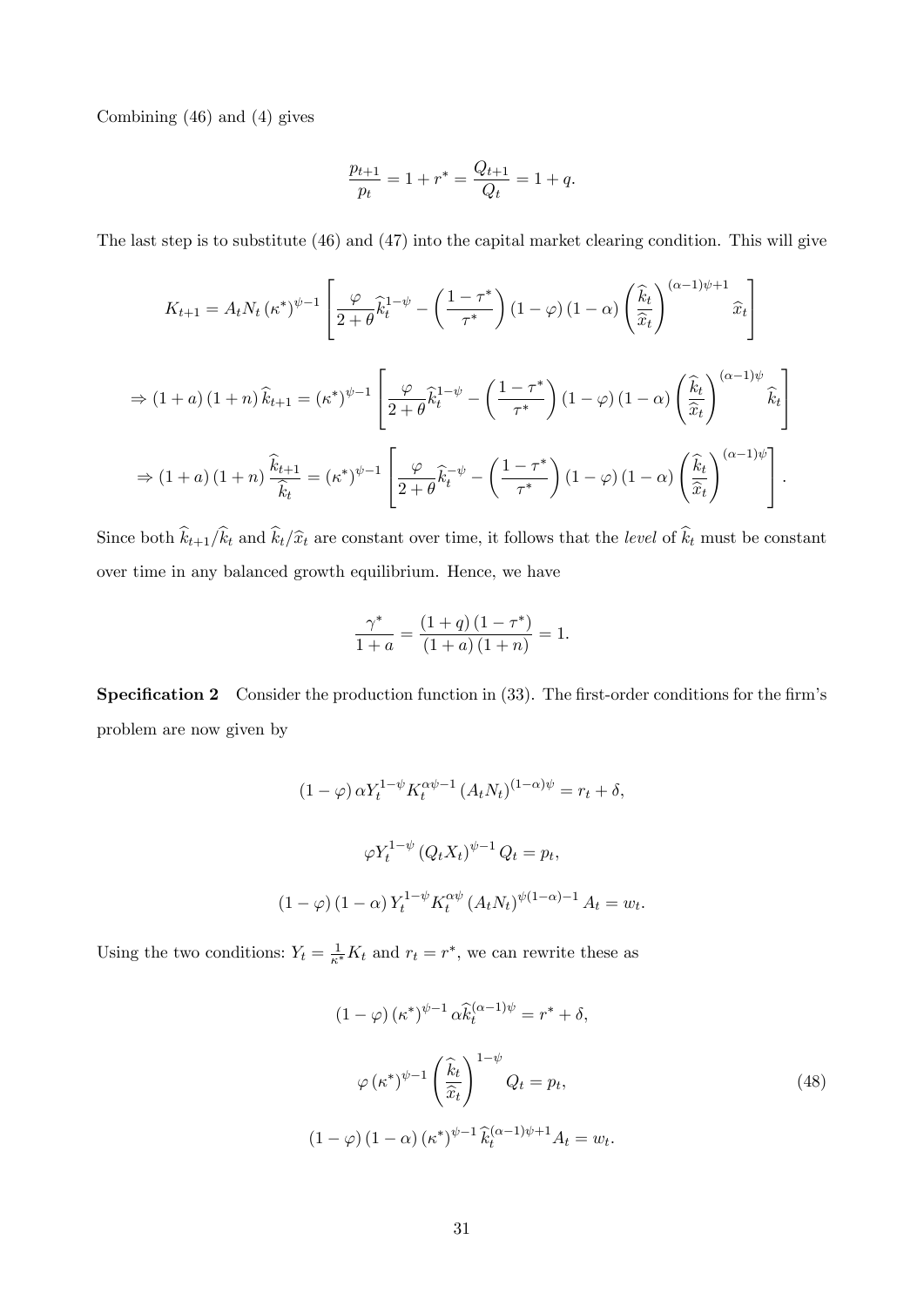The first one of these equations immediately implies that  $\hat{k}_t$  is constant over time, so that  $\gamma^* = 1 + a$ . Substituting the last two equations into the capital market clearing condition gives

$$
K_{t+1} = A_t N_t (\kappa^*)^{\psi-1} \left[ \frac{(1-\varphi)(1-\alpha)}{2+\theta} \widehat{k}_t^{(\alpha-1)\psi+1} - \left(\frac{1-\tau^*}{\tau^*}\right) \varphi \left(\frac{\widehat{k}_t}{\widehat{x}_t}\right)^{1-\psi} \widehat{x}_t \right]
$$
  
\n
$$
\Rightarrow (1+a)(1+n)\widehat{k}_{t+1} = (\kappa^*)^{\psi-1} \left[ \frac{(1-\varphi)(1-\alpha)}{2+\theta} \widehat{k}_t^{(\alpha-1)\psi+1} - \left(\frac{1-\tau^*}{\tau^*}\right) \varphi \widehat{k}_t^{1-\psi} \widehat{x}_t^{\psi} \right].
$$

Since  $k_t$  is constant over time, the above equation implies that  $\hat{x}_t$  must be constant over time as well. Finally, (48) implies that  $p_t$  is growing at the same rate as  $Q_t$  in any balanced growth equilibrium so that  $r^* = q$ .

**Specification 3** Next, we consider the production function in  $(34)$ . The equilibrium factor prices are now characterised by

$$
(1 - \beta) \varphi \left[ \varphi \widehat{k}_t^{\psi} + (1 - \varphi) \widehat{x}_t^{\psi} \right]_{\psi}^{\frac{1 - \beta}{\psi} - 1} \widehat{k}_t^{\psi - 1} = r_t + \delta,
$$
\n(49)

$$
(1 - \beta) (1 - \varphi) \left[ \varphi \widehat{k}_t^{\psi} + (1 - \varphi) \widehat{x}_t^{\psi} \right]_{\psi}^{\frac{1 - \beta}{\psi} - 1} \widehat{x}_t^{\psi - 1} Q_t = p_t,
$$
\n
$$
(50)
$$

$$
\left[\varphi \widehat{k}_t^{\psi} + (1 - \varphi) \widehat{x}_t^{\psi}\right]^{\frac{1 - \beta}{\psi}} \beta A_t = w_t.
$$
\n(51)

The condition  $Y_t = \frac{1}{\kappa^*} K_t$  can now be expressed as

$$
\left[\varphi \widehat{k}_t^{\psi} + (1 - \varphi) \widehat{x}_t^{\psi}\right]^{\frac{1 - \beta}{\psi}} = \frac{1}{\kappa^*} \widehat{k}_t
$$

Using this, we can rewrite  $(49)-(51)$  as

$$
(1 - \beta) \varphi(\kappa^*)^{\frac{\psi}{1 - \beta} - 1} \hat{k}_t^{-\frac{\beta \psi}{1 - \beta}} = r_t + \delta,
$$
  

$$
(1 - \beta) (1 - \varphi) (\kappa^*)^{\frac{\psi}{1 - \beta} - 1} \hat{k}_t^{1 - \frac{\psi}{1 - \beta}} \hat{x}_t^{\psi - 1} Q_t = p_t,
$$
  

$$
\frac{1}{\kappa^*} \beta A_t \hat{k}_t = w_t.
$$

The first of these three equations, together with  $r_t = r^*$ , implies that  $\hat{k}_t$  must be constant over time. Hence,  $\gamma^* = 1 + a$ . Substituting the last two equations into the capital market clearing condition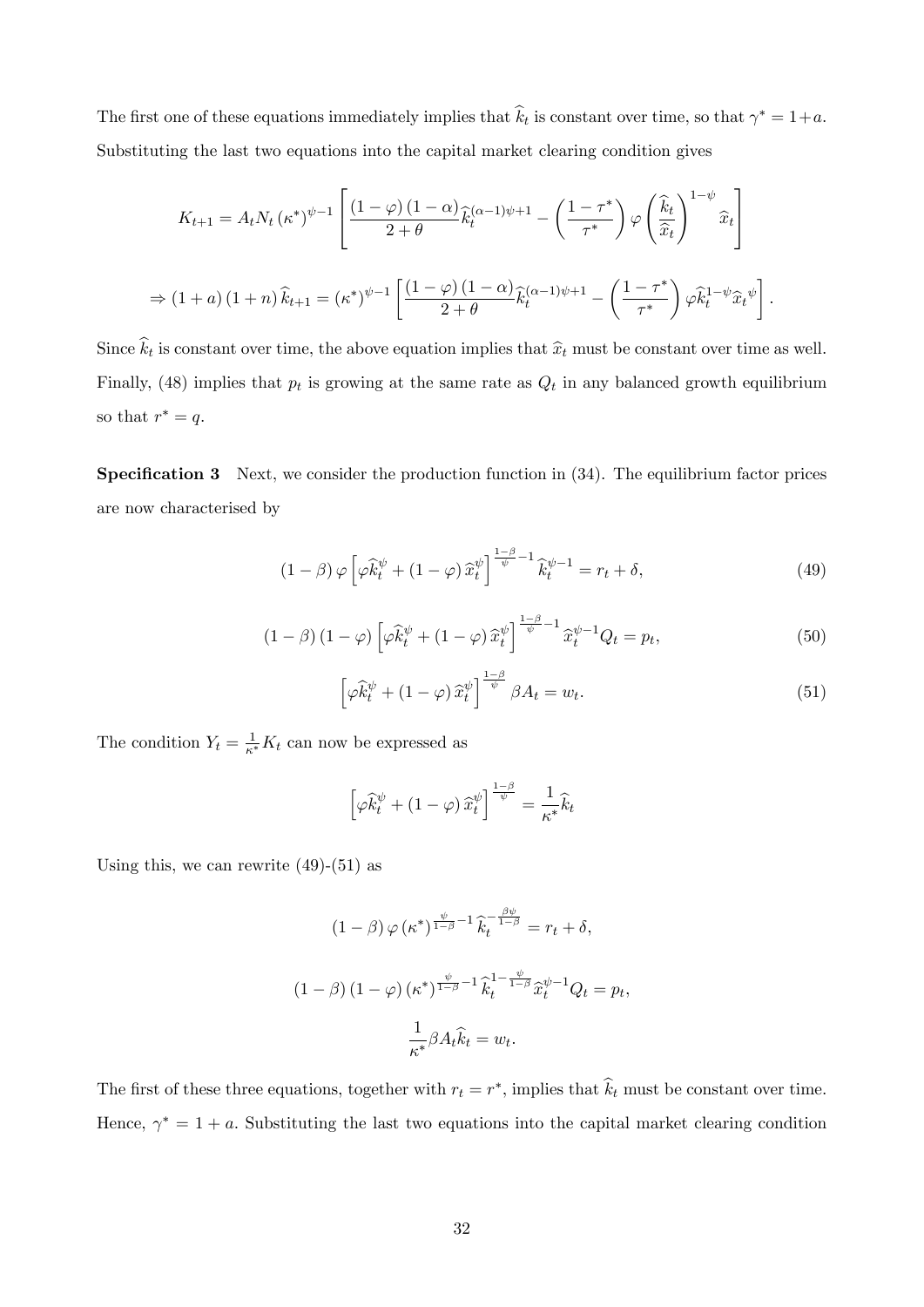gives

$$
K_{t+1} = A_t N_t \left[ \frac{\beta \widehat{k}_t}{(2+\theta)\kappa^*} - \left( \frac{1-\tau^*}{\tau^*} \right) (1-\beta) (1-\varphi) (\kappa^*)^{\frac{\psi}{1-\beta} - 1} \widehat{k}_t^{1-\frac{\psi}{1-\beta}} \widehat{x}_t^{\psi} \right]
$$
  
\n
$$
\Rightarrow (1+a) (1+n) \widehat{k}_{t+1} = \frac{\beta \widehat{k}_t}{(2+\theta)\kappa^*} - \left( \frac{1-\tau^*}{\tau^*} \right) (1-\beta) (1-\varphi) (\kappa^*)^{\frac{\psi}{1-\beta} - 1} \widehat{k}_t^{1-\frac{\psi}{1-\beta}} \widehat{x}_t^{\psi}.
$$

Since  $k_t$  is constant over time, the above equation implies that  $\hat{x}_t$  must be constant over time as well. The remaining results follow by the same line argument as in Specification 2.

**Specification 4** Finally, we consider the production function in  $(35)$ . Equations  $(10)$  and  $(11)$ can be rewritten as

$$
(1 - v)\varphi \hat{x}_t^v \left(\varphi \hat{k}_t^{\psi} + 1 - \varphi\right)^{\frac{1 - v - \psi}{\psi}} \hat{k}_t^{\psi - 1} = r_t + \delta
$$
\n
$$
(52)
$$

$$
v\frac{Y_t}{X_t} = v\hat{x}_t^{v-1} \left(\varphi \hat{k}_t^{\psi} + 1 - \varphi\right)^{\frac{1-v}{\psi}} Q_t = p_t.
$$
\n
$$
(53)
$$

The condition  $Y_t = \frac{1}{\kappa^*} K_t$  implies

$$
\widehat{x}_t^v \left( \varphi \widehat{k}_t^{\psi} + 1 - \varphi \right)^{\frac{1-v}{\psi}} = \frac{1}{\kappa^*} \widehat{k}_t. \tag{54}
$$

Combining (52), (54) and  $r_t = r^*$  gives

$$
\frac{1}{\kappa^*} \frac{(1-v)\,\varphi \hat{k}_t^{\psi}}{\varphi \hat{k}_t^{\psi} + 1 - \varphi} = r^* + \delta
$$
\n
$$
(1-v)\,\varphi \hat{k}_t^{\psi} = (r^* + \delta)\,\kappa^* \left(\varphi \hat{k}_t^{\psi} + 1 - \varphi\right).
$$

This implies that  $\hat{k}_t$  must be constant over time. Hence,  $\gamma^* = 1 + a$ . Equation (54) then implies that  $\hat{x}_t$  is also constant over time. Hence,  $1 - \tau^* = (1 + a)(1 + n)/(1 + q)$ . Finally, equation (53) implies that  $p_t$  and  $Q_t$  must be growing at the same rate. Hence,  $r^* = q$ .

This completes the proof of Theorem 3.

 $\Rightarrow$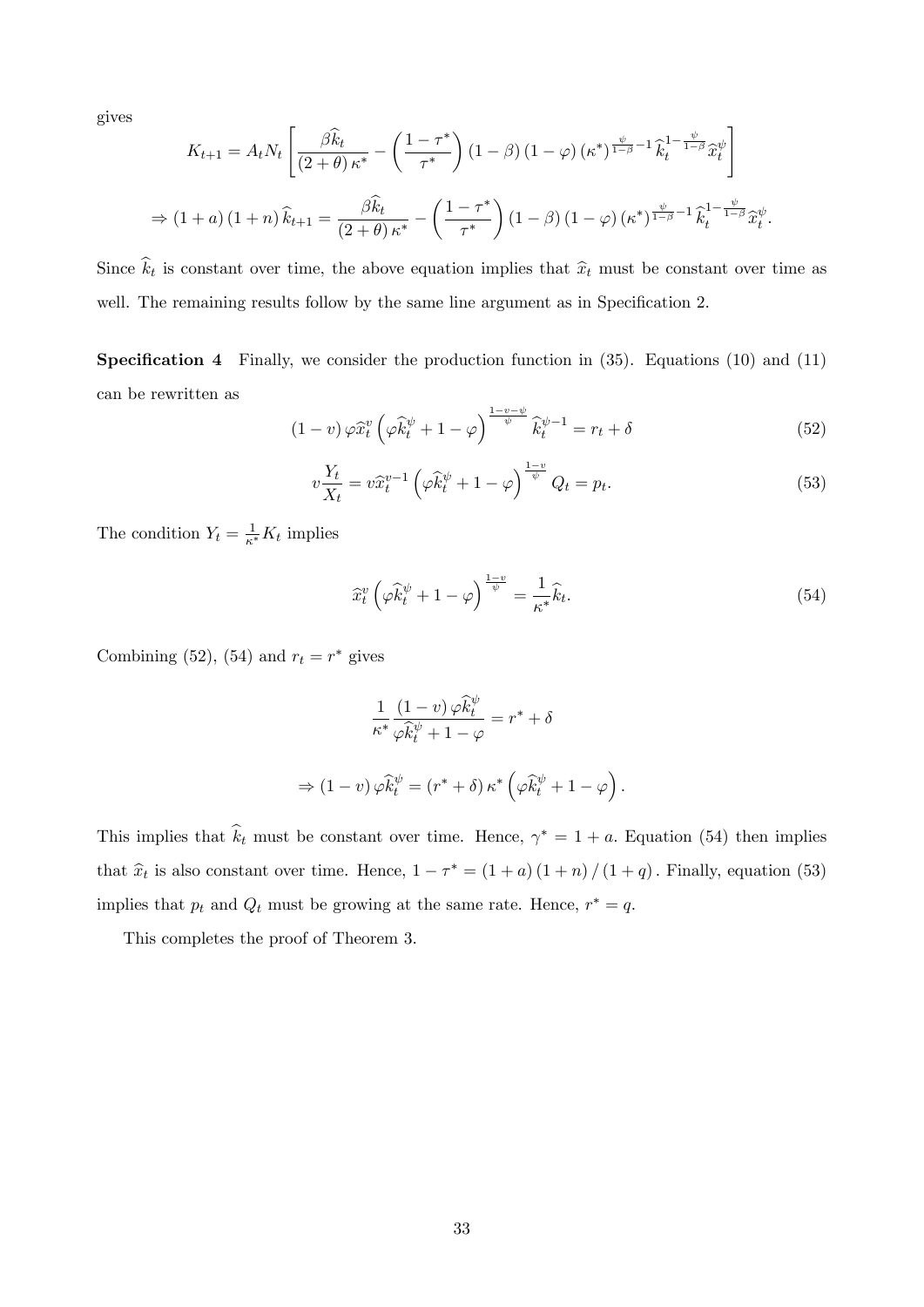# Appendix C: Infinitely-Lived Consumers

In this appendix, we will show that the main arguments in the proof of Theorem 1 and Theorem 2 can also be applied to an environment with infinitely-lived consumers. As a result, an endogenous growth solution similar to the one in Agnani, Gutièrrez and Iza (2005) can be obtained when the elasticity of substitution of  $G(\cdot)$  is identical to one. But if this elasticity is bounded away from one, then the common growth factor  $\gamma^*$  and interest rate  $r^*$  are solely determined by the growth rates of the exogenous technological factors (i.e.,  $A_t$  and  $Q_t$ ). This shows that the main results of Section 3 are not specific to the OLG framework.

Consider an economy that is populated by  $H > 0$  identical households. Each household contains a growing number of identical, infinitely-lived consumers. The size of each household at time  $t$  is given by  $N_t = (1 + n)^t$ , with  $n > 0$ . Since all households are identical, we can focus on the choices made by a representative household and normalise  $H$  (which is just a scaling factor) to one. The representative household solves the following problem:

$$
\max_{\{c_t, K_{t+1}, M_{t+1}\}_{t=0}^{\infty}} \sum_{t=0}^{\infty} \beta^t N_t \frac{c_t^{1-\sigma}}{1-\sigma}
$$

subject to the sequential budget constraint

$$
N_t c_t + K_{t+1} + p_t M_{t+1} = w_t N_t + (1 + r_t) K_t + p_t M_t,
$$

where  $\beta \in (0,1)$  is the subjective discount factor;  $\sigma > 0$  is the reciprocal of the elasticity of intertemporal substitution (EIS);  $c_t$  denotes individual consumption at time t;  $K_t$  and  $M_t$  are, respectively, the household's holding of physical capital and non-renewable resources;  $p_t$ ,  $w_t$  and  $r_t$ are as defined in Section 2.1. The first-order conditions of this problem imply the Euler equation for consumption,

$$
\frac{c_{t+1}}{c_t} = \left[\beta \left(1 + r_{t+1}\right)\right]^{\frac{1}{\sigma}},\tag{55}
$$

and the Hotelling rule,

$$
\frac{p_{t+1}}{p_t} = 1 + r_{t+1}.
$$

The rest of the economy is the same as in Sections 2.2 and 2.3. In particular, the first-order conditions for the firm's problem,  $(10)-(12)$ , and the dynamic equation for natural resources,  $(13)$ ,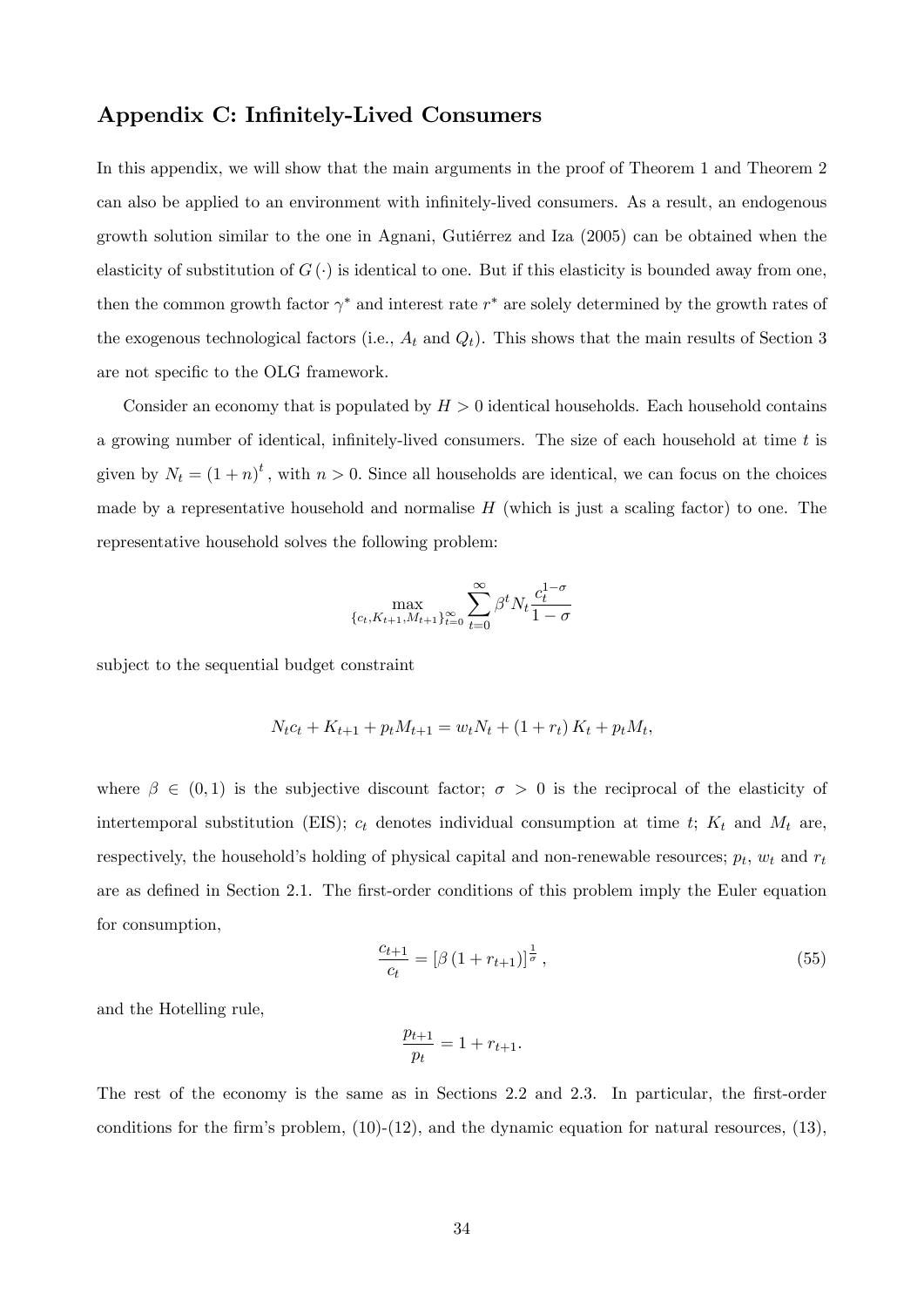remain unchanged. In any competitive equilibrium, goods market clear in every period so that

$$
N_t c_t + K_{t+1} - (1 - \delta) K_t = F(K_t, G(Q_t X_t, A_t N_t)), \quad \text{for all } t \ge 0.
$$
 (56)

This replaces the capital market clearing condition that we use in Step 3 of the proof of Theorem 1 and Theorem 2 in the OLG economy.

When characterising a balanced growth equilibrium, we maintain the four conditions (v)-(viii) listed in Section 3. First consider the case when  $G(\cdot)$  takes the Cobb-Douglas form, or equivalently,  $\sigma_G(\cdot)$  is identical to one. Dividing both sides of (56) gives

$$
\frac{N_t c_t}{K_t} + \frac{K_{t+1}}{K_t} - (1 - \delta) = \frac{F(K_t, G(Q_t X_t, A_t N_t))}{K_t}.
$$

Hence, in any balanced growth equilibrium, aggregate consumption  $N_t c_t$  must be growing at the same rate as  $K_t$  and  $Y_t$ . This, together with the Euler equation in (55) implies

$$
\gamma^* = \left[\beta \left(1 + r^*\right)\right]^{\frac{1}{\sigma}},
$$

where  $\gamma^*$  is again the growth factor of per-capita output in a balanced growth equilibrium. Next, note that the arguments in Step 1 and Step 2 of the proof of Theorem 1 are built upon the properties of the production function and the characterising properties of balanced growth equilibrium. In particular, these arguments do not rely on the consumer side of the economy. Hence, they remain valid in this environment. Consequently, we have

$$
\gamma^* = (1+b) \left( \frac{1-\tau^*}{1+n} \right)^{1-\phi},
$$
  

$$
(1+r^*)(1-\tau^*) = \gamma^* (1+n),
$$

where  $1 + b \equiv (1 + a)^{\phi} (1 + q)^{1 - \phi}$ . Using these three equations, we can derive

$$
1 + r^* = \beta^{-\frac{\phi}{\varpi}} (1 + b)^{\frac{\sigma}{\varpi}},
$$
  

$$
1 - \tau^* = \beta^{\frac{1}{\varpi}} (1 + b)^{\frac{1 - \sigma}{\varpi}} (1 + n),
$$
  

$$
\gamma^* = \beta^{\frac{1 - \phi}{\varpi}} (1 + b)^{\frac{\sigma}{\varpi}},
$$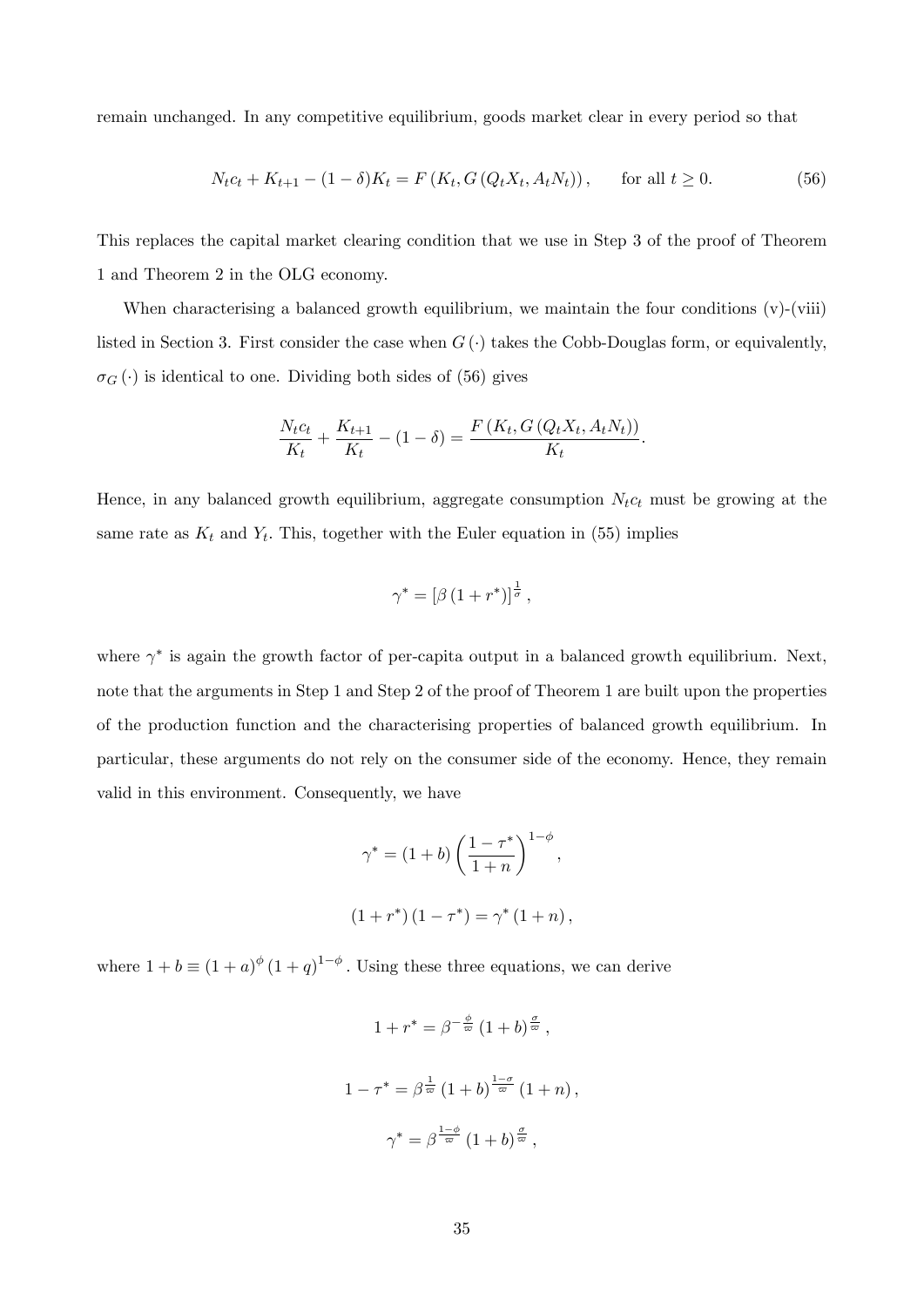where  $\varpi \equiv 1 - (1 - \sigma) (1 - \phi)$ . Thus, a unique balanced growth equilibrium exists if

$$
\beta^{\frac{1}{\varpi}}\left(1+b\right)^{\frac{1-\sigma}{\varpi}}\left(1+n\right)\in\left(0,1\right),\,
$$

which ensures that  $\tau^* \in (0,1)$ . Notice that both  $\gamma^*$  and  $\tau^*$  are endogenously determined by a host of factors as in the AGI solution.

Suppose now  $\sigma_G(\cdot)$  is never equal to one. Since the arguments in Step 1 and Step 2 of the proof of Theorem 2 remain valid in this environment, we have  $\gamma^* = 1 + a$ ,  $r^* = q$ ,  $\hat{k}_t = \hat{k}^*$  and  $\hat{x}_t = \hat{x}^*$ . These in turn imply that

$$
1 - \tau^* = \frac{(1 + a)(1 + n)}{1 + q}.
$$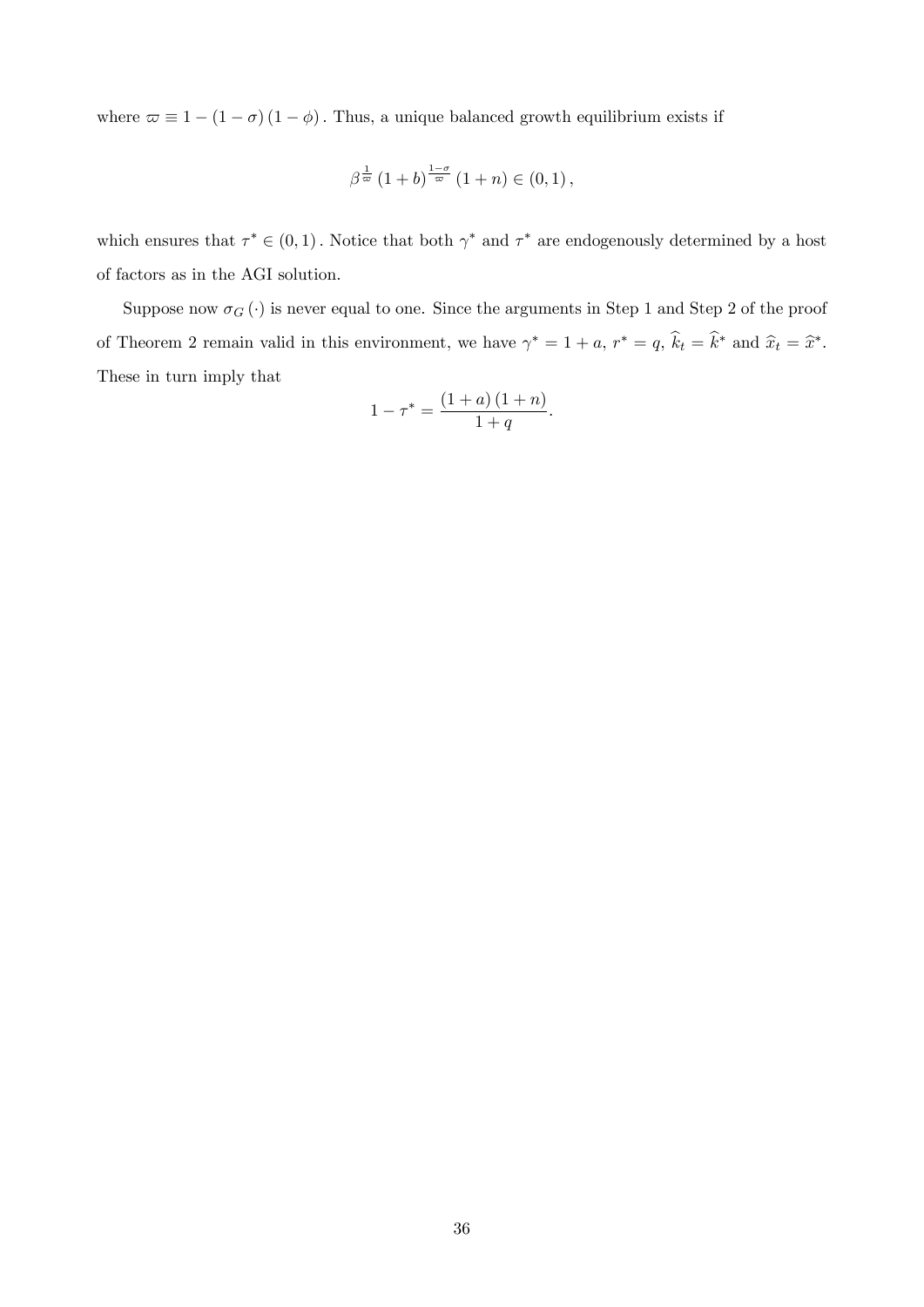# References

- [1] Agnani, B., M. Gutiérrez and A. Iza, (2005) "Growth in Overlapping Generation Economies with Non-Renewable Resources," Journal of Environmental Economics and Management, vol. 50, pp.387-407.
- [2] Arrow, K.J., H.B. Chenery, B.S. Minhas and R.M. Solow, (1961) "Capita-Labor Substitution and Economic Efficiency," Review of Economics and Statistics, vol. 43, pp.225-250.
- [3] Barbier, E.B., (1999) "Endogenous Growth and Natural Resource Scarcity," *Environmental* and Resource Economics, vol. 14, pp.51-74.
- [4] Blackorby, C., and R.R. Russell, (1976) "Functional Structure and the Allen Partial Elasticities of Substitution: An Application of Duality Theory,î Review of Economic Studies, vol. 43, pp.285-291.
- [5] Dasgupta, P., and G. Heal, (1974) "The Optimal Depletion of Exhaustible Resources," Review of Economic Studies, vol. 41, pp. 3-28.
- [6] Feng, G., and A. Serletis, (2008) "Productivity Trends in U.S. Manufacturing: Evidence from the NQ and AIM Cost Functions," Journal of Econometrics, vol. 142, pp.281-311.
- [7] Grimaud, A., and L. Rougé, (2003) "Non-Renewable Resources and Growth with Vertical Innovations: Optimum, Equilibrium and Economic Policies,<sup>n</sup> Journal of Environmental Economics and Management, vol. 45, pp.433-453.
- [8] Grossman, G.M., E. Helpman, E. Oberfield and Thomas Sampson, (2017) "Balanced Growth Despite Uzawa," American Economic Review, vol. 107, pp.1293-1312.
- [9] Groth, C., and P. Schou, (2002) "Can Non-Renewable Resources Alleviate the Knife-Edge Character of Endogenous Growth?" Oxford Economic Papers, vol. 54, pp.386-411.
- [10] Groth, C., and P. Schou, (2007) "Growth and Non-Renewable Resources: The Different Roles of Capital and Resource Taxes,î Journal of Environmental Economics and Management, vol. 53, pp.80-98.
- [11] Henningsen, A., G. Henningsen and E. van der Werf, (2018) "Capital-Labour-Energy Substitution in a Nested CES Framework: A Replication and Update of Kemfert  $(1998)$ ," *Energy* Economics, in press.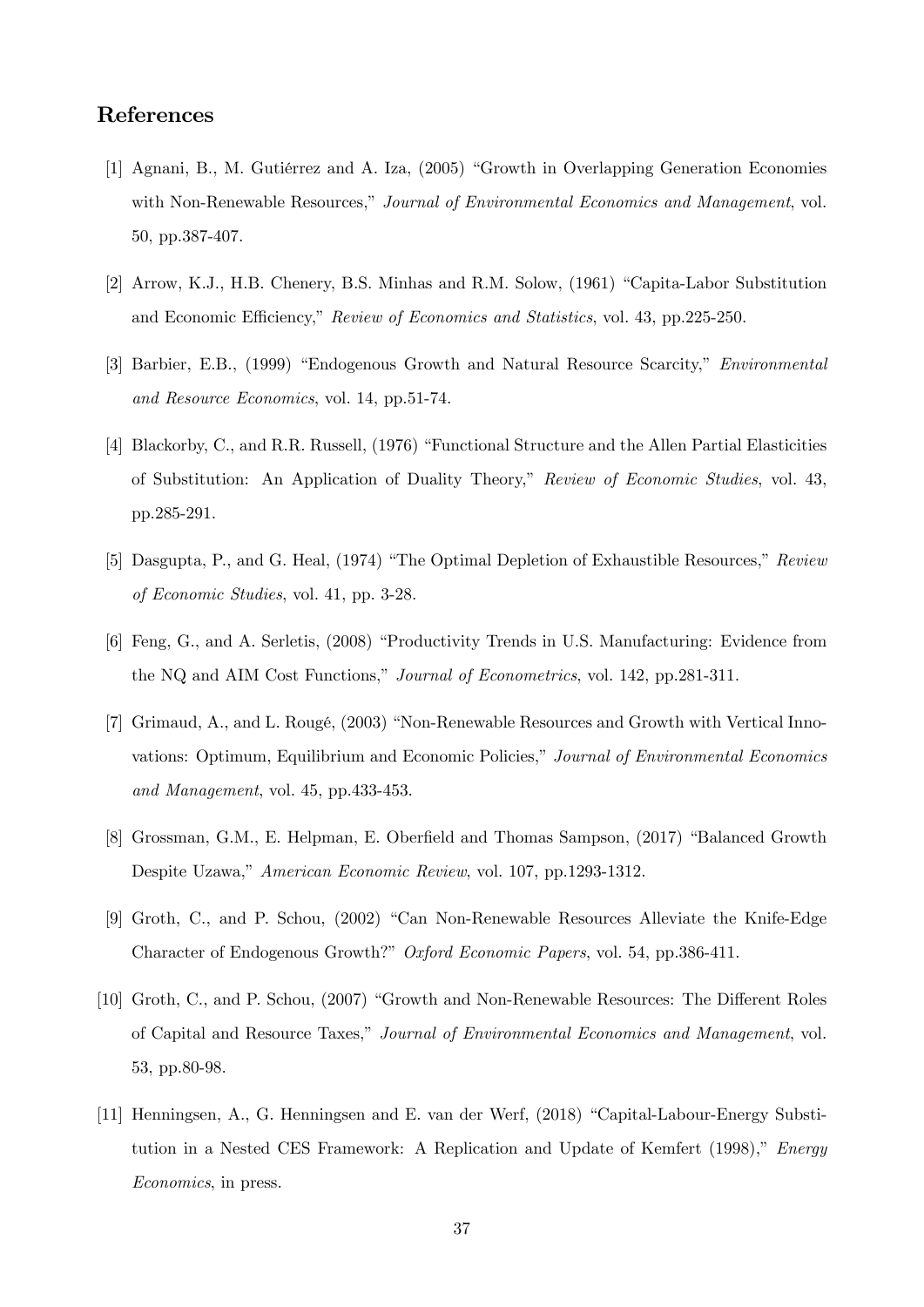- [12] Jones, C.I., and D. Scrimgeour, (2008) "A New Proof of Uzawa's Steady-State Growth Theorem," Review of Economics and Statistics, vol. 90, pp. 180-182.
- [13] Jones, L.E., and R.E. Manuelli, (1997) "The Sources of Growth," Journal of Economic Dynamics and Control, vol. 21, pp.75-114.
- [14] Kaldor, N., (1963) "Capital Accumulation and Economic Growth." in F.A. Lutz and D.C. Hague, eds., Proceedings of a Conference Held by the International Economics Association. London: Macmillan.
- [15] Kemfert, C., (1998) "Estimated Substitution Elasticities of a Nested CES Production Function Approach for Germany," *Energy Economics*, vol. 20, pp.249-264.
- [16] Kemfert, C., and H. Welsch, (2000) "Energy-Capital-Labor Substitution and the Economic Effects of CO2 Abatement: Evidence for Germany," Journal of Policy Modeling, vol. 22, pp.641-660.
- [17] Leontief, W., (1947) "Introduction to a Theory of the Internal Structure of Functional Relationships," *Econometrica*, vol. 15, pp.361-373.
- [18] Mitra, T., (1983) "Limits on Population Growth under Exhaustible Resource Constraints," International Economic Review, vol. 24, pp.155-168.
- [19] Palivos, T., and G. Karagiannis, (2010) "The Elasticity of Substitution as an Engine of Growth," Macroeconomic Dynamics, vol. 14, pp.617-628.
- [20] Sato, K., (1967) "A Two-Level Constant-Elasticity-of-Substitution Production Function," Review of Economic Studies, vol. 34, pp.201-218.
- [21] Schlicht, E., (2006) "A Variant of Uzawa's Theorem," Economics Bulletin, vol. 5, pp.1-5.
- [22] Scholz, C.M., and G. Ziemes (1999) "Exhaustible Resources, Monopolistic Competition, and Endogenous Growth," *Environmental and Resource Economics*, vol. 13, pp.169-185.
- [23] Solow, R.M., (1974) "Intergenerational Equity and Exhaustible Resources," Review of Economic Studies, vol. 41, pp.29-45.
- [24] Stiglitz, J., (1974) "Growth with Exhaustible Natural Resources: Efficient and Optimal Growth Paths," Review of Economic Studies, vol. 41, pp.123-137.